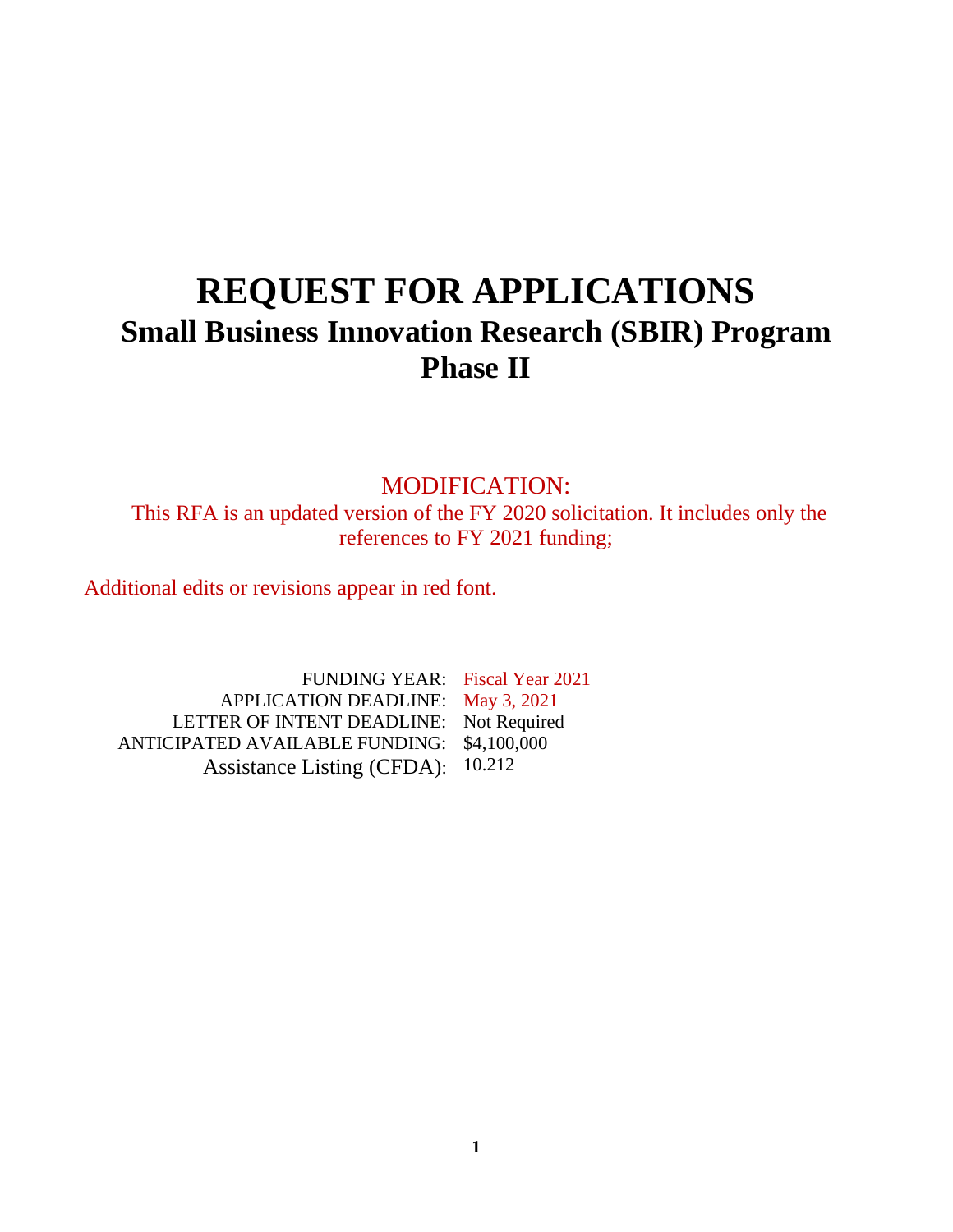#### INITIAL ANNOUNCEMENT

<span id="page-1-0"></span>National Institute of Food and Agriculture, United States (U.S.) Department of Agriculture (USDA)

*Assistance Listing (AL).* The Small Business Innovation Research (SBIR) program Phase II is listed in the beta.SAM.gov Assistance Listings [formerly known as the Catalog of Federal Domestic Assistance (CFDA)] number 10.212.

| Tuble 1 Inc , Dutto und Deutmites |                                                            |
|-----------------------------------|------------------------------------------------------------|
| Application:                      | 5:00 P.M. Eastern Time, May 3, 2021, Letter of Intent: Not |
|                                   | Required                                                   |
| <b>Applicants Comments:</b>       | Within six months from the issuance of this notice         |
|                                   | (NIFA may not consider comments received after the sixth)  |
|                                   | month)                                                     |

#### <span id="page-1-1"></span>**Table 1 Key Dates and Deadlines**

*Stakeholder Input*. The National Institute of Food and Agriculture (NIFA) seeks comments on all request for applications (RFAs) so it can deliver programs efficiently, effectively, with integrity, and with a focus on customer service. NIFA considers comments, to the extent possible when developing RFAs and use comments to help meet the requirements of Section 103( c )(2), Public Law 105-185, the [Agricultural](https://uscode.house.gov/statutes/pl/105/185.pdf) Research, Extension, and Education Reform Act of 1998 (7 USC [7613\).](https://uscode.house.gov/view.xhtml?req=(title:7%2520section:7613%2520edition:prelim)%2520OR%2520(granuleid:USC-prelim-title7-section7613)&f=treesort&edition=prelim&num=0&jumpTo=true) Applicants may submit written comments to [Policy@usda.gov](mailto:Policy@usda.gov) (email is for comments only). Please use the following subject line: Response to the Small Business Innovation Research Program Phase II RFA.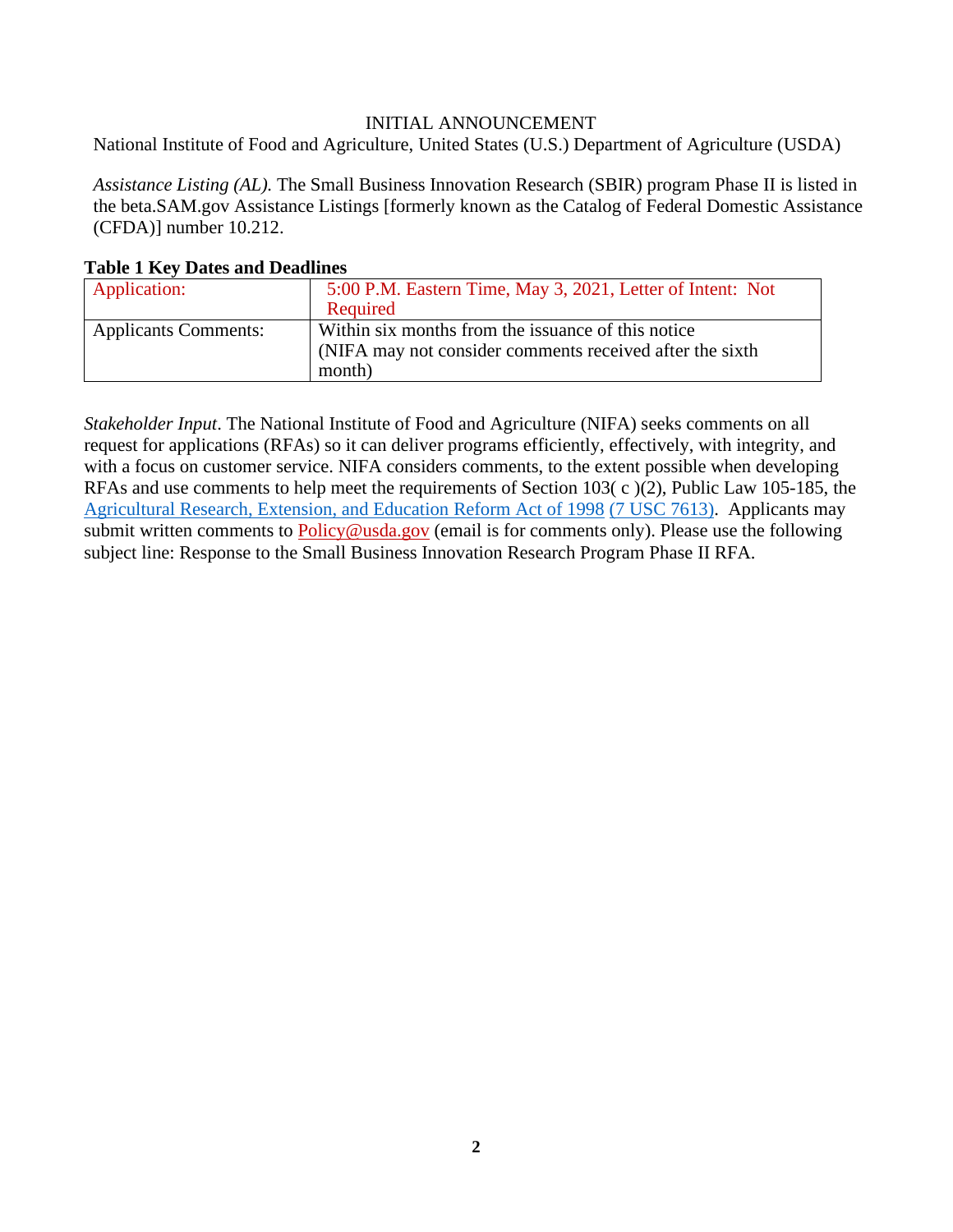# <span id="page-2-0"></span>**EXECUTIVE SUMMARY**

This notice identifies the objectives for the Small Business Innovation Research (SBIR) Program Phase II projects, deadlines, funding information, eligibility criteria for projects and applicants, and application forms, and associated instructions.

The USDA SBIR program focuses on transforming scientific discovery into products and services with commercial potential and/or societal benefit. Unlike fundamental research, the USDA SBIR program supports small businesses in the creation of innovative, and/or disruptive technologies and enables the application of research advancements from conception into the market.

Different from most other investors, the USDA SBIR Program funds early or "seed" stage research and development that has a commercial potential. The program provides equity-free funding and entrepreneurial support at the earliest stages of company and technology development.

NIFA requests applications for the Small Business Innovation Research (SBIR) Program Phase II for fiscal year (FY) 2021 from previous SBIR Program Phase I awardees. Enactment and implementation of appropriations or authorizing legislation may affect the availability or level of funding for this program and may delay the start date of Phase II grants for FY 2021.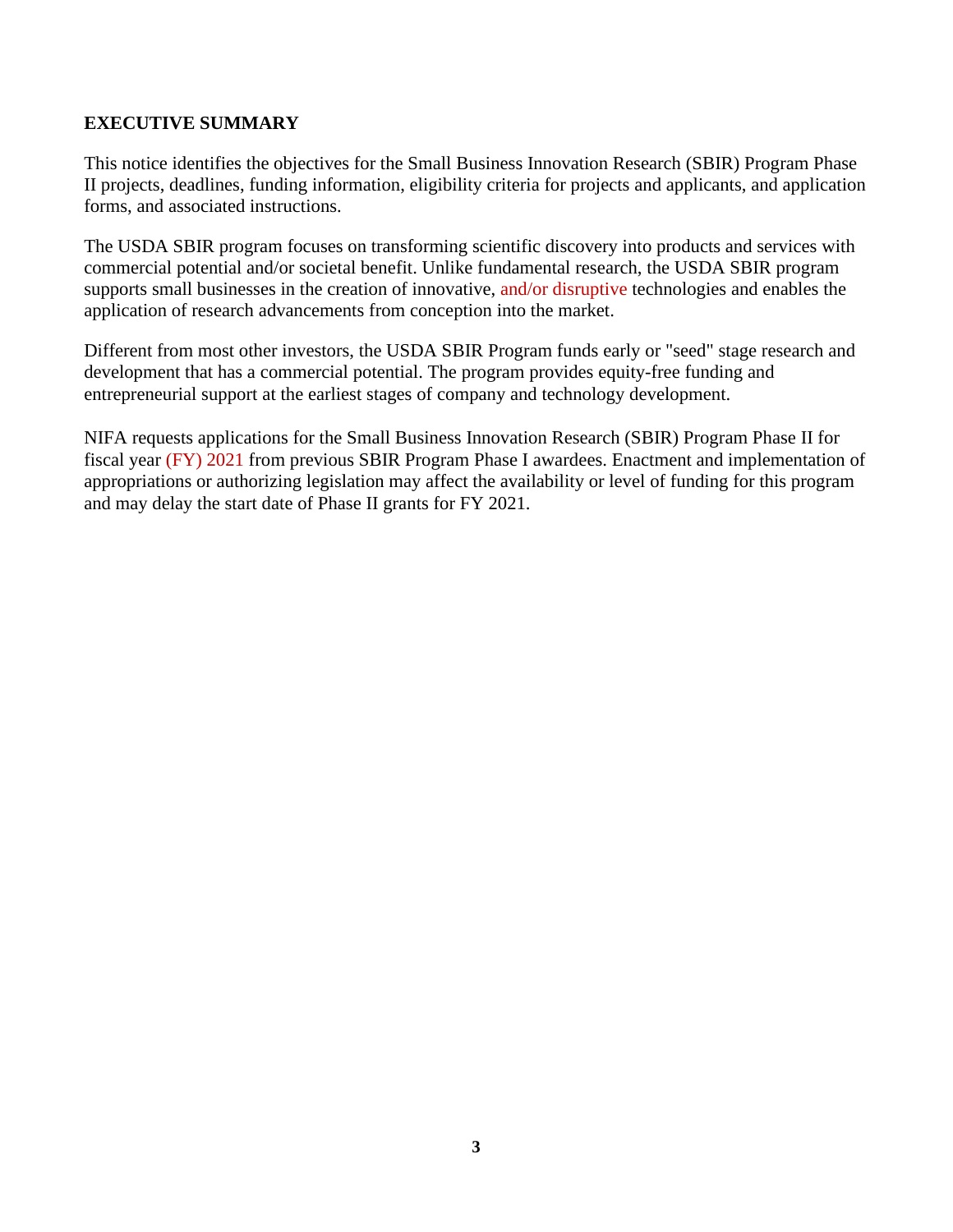| <b>Table of Contents</b> |  |
|--------------------------|--|
|                          |  |
|                          |  |
|                          |  |
|                          |  |
|                          |  |
|                          |  |
|                          |  |
|                          |  |
|                          |  |
|                          |  |
|                          |  |
|                          |  |
|                          |  |
|                          |  |
|                          |  |
|                          |  |
|                          |  |
|                          |  |
|                          |  |
|                          |  |
|                          |  |
|                          |  |
|                          |  |
|                          |  |
|                          |  |
|                          |  |
|                          |  |
|                          |  |
|                          |  |
|                          |  |
| <b>B.</b>                |  |
| C.                       |  |
|                          |  |
|                          |  |
|                          |  |

 $\overline{\mathbf{4}}$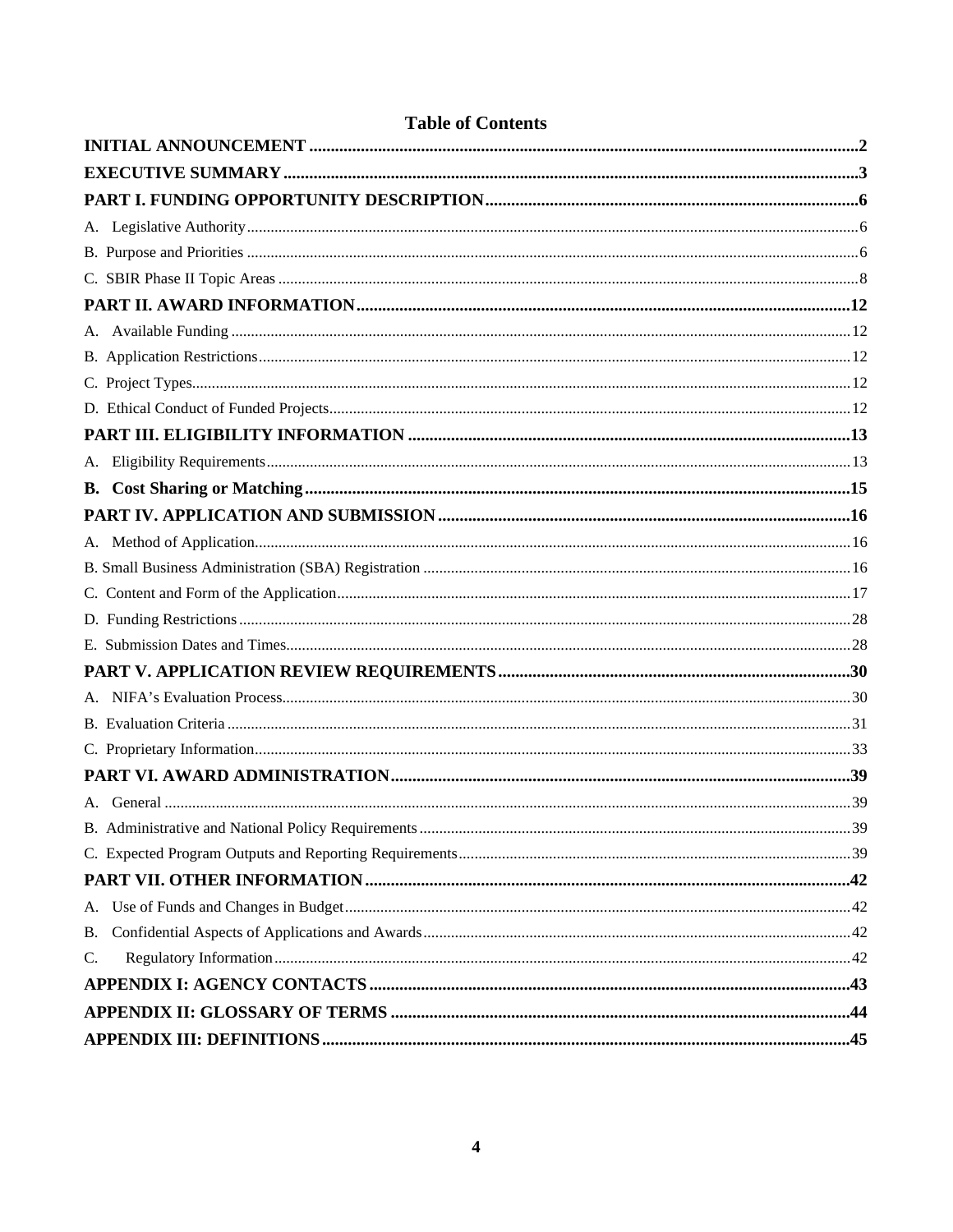# Table of Tables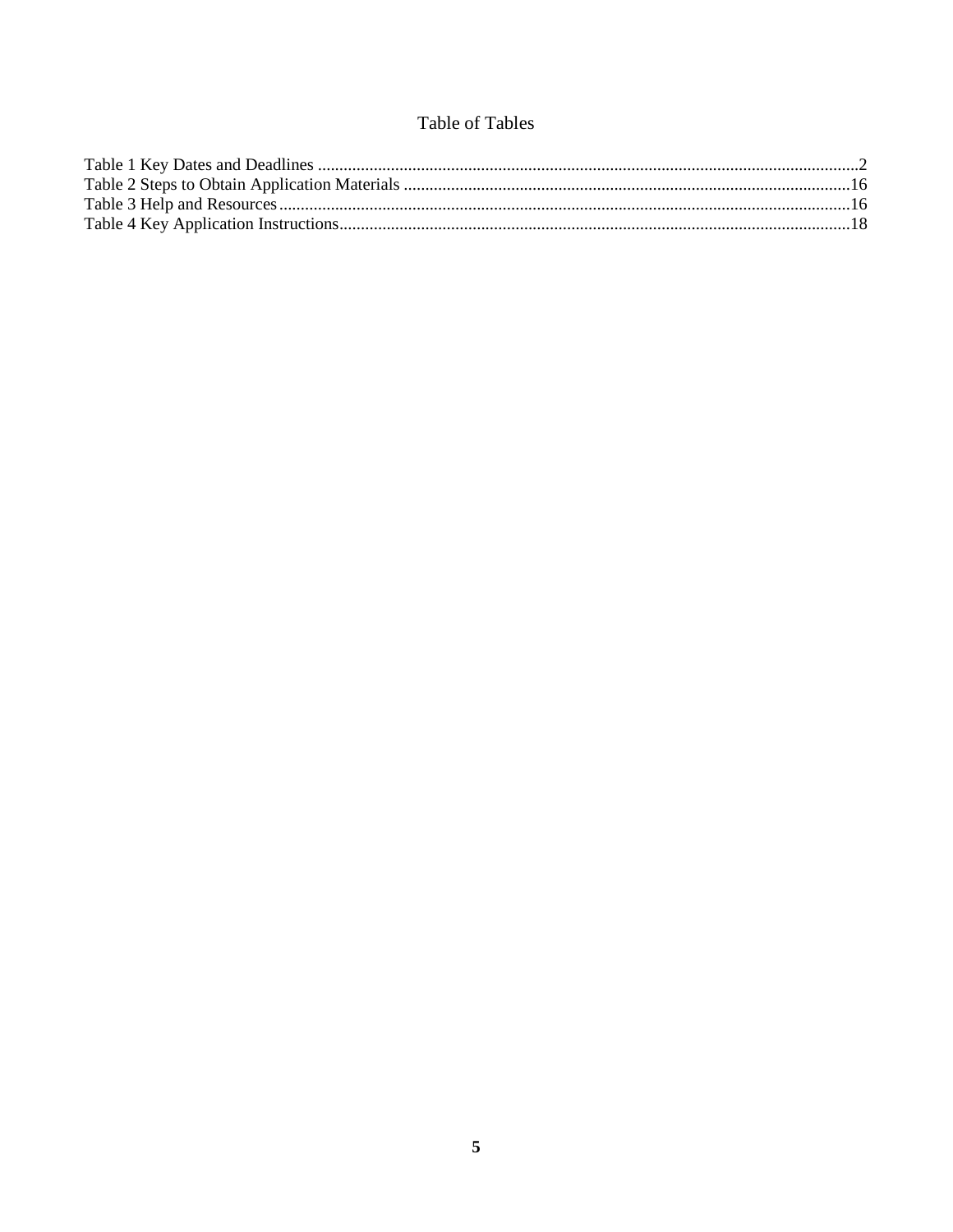# <span id="page-5-0"></span>**PART I. FUNDING OPPORTUNITY DESCRIPTION**

# <span id="page-5-1"></span>**A. Legislative Authority**

The National Defense Authorization Act for Fiscal Year 2017 (Pub. L. 114–328, §1834(a) Extension of SBIR and STTR programs) amended the SBIR Small Business Act (15 U.S.C. 638(m) to September 30, 2022.

The SBIR program is Congressionally mandated and intended to support scientific excellence and technological innovation through the investment of federal research funds to build a strong national economy by stimulating technological innovation in the private sector; strengthening the role of small business in meeting federal research and development needs; increasing the commercial application of federally supported research results; and fostering and encouraging participation by socially and economically disadvantaged and women-owned small businesses.

# <span id="page-5-2"></span>**B. Purpose and Priorities**

The Small Business Administration (SBA), through the SBIR Policy Directive, provides policy guidance for this program. A main purpose of the legislation is to stimulate technological innovation and increase private sector commercialization. The USDA SBIR program Assistance Listing 10.212, is therefore in a unique position to meet both the goals of USDA and the purpose of the SBIR legislation by transforming scientific discovery and innovation both social and economic benefit, and by emphasizing private sector commercialization.

The purpose of a research application is to provide a written statement that contains sufficient information to persuade members of the research and business community that the proposed activities are a sound approach to an innovation that answers both a scientific question and has a strong potential to be commercialized. The reviewers advise the USDA-NIFA SBIR professional staff which applications are worthy of support under the stated USDA-NIFA evaluation criteria.

The application should be self-contained and written with care and thoroughness and should be reviewed carefully by the applicant and by others knowledgeable on the subject prior to submission. Applicants need to ensure the application contains information essential for a comprehensive evaluation of the application. Examples of information would be intellectual property, preliminary data, etc.

# Handling of baseline data and data collection will be addressed in the Data Management Plan (DMP) in accordance with the Part IV(B) of this RFA.

The aim of Phase II applications is to continue the R&D developed under Phase I with a goal to commercialize and bring the innovation to market as the Phase II project completes. Phase II will require a more comprehensive application, outlining the proposed effort in detail and the commercialization strategy for the effort. USDA-NIFA recognizes that Phase II awards may not be sufficient in either dollars or time for the firm to complete the total R/R&D and the commercialization activities required to bring the project results to a marketplace. Therefore, completion of the research under these circumstances may have to be carried into Phase III.

Phase III refers to work that derives from, extends, or logically concludes effort(s) performed under prior SBIR funding, but is funded by sources other than the SBIR Program. Phase III work is typically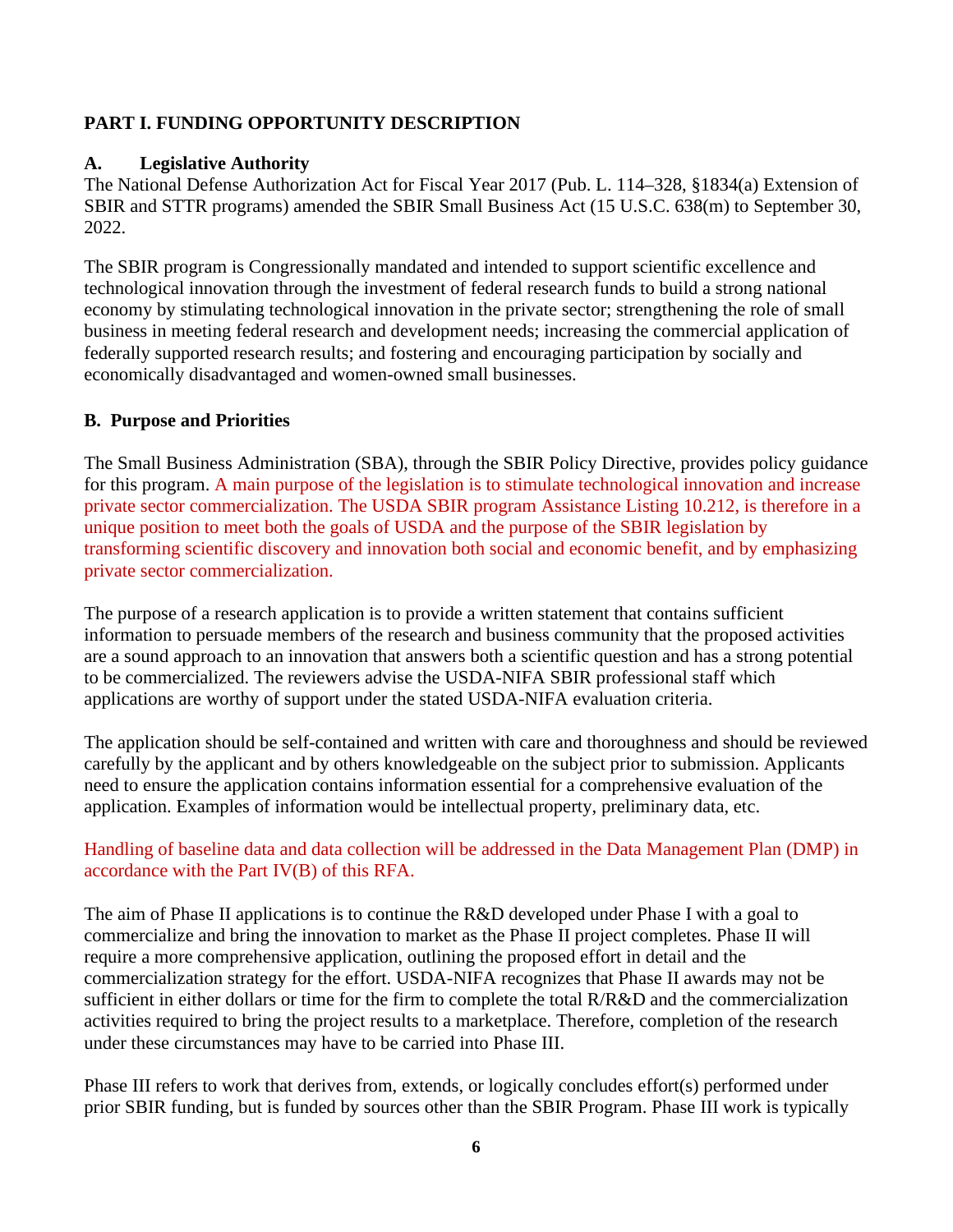oriented towards completing the commercialization of SBIR research or technology. For Phase II applications, a small business must not propose large scale demonstration projects, or classified research. Many of the research projects supported by the SBIR program lead to the development of new products based upon the research results obtained during the project. However, projects that seek funding solely for product development where no research is involved (i.e., the funds are needed to permit the development of a product based on previously completed research) will not be accepted. Research may be carried out through the construction and evaluation of a laboratory prototype, where necessary, however the prototype will have to comply with Federal Regulations (7 CFR 3403) for disposition at the end of the grant and cannot be used for Phase III activities. The prototype should be used as a model to manufacture new versions of the innovation for sale to a commercial market.

Literature surveys should be completed prior to the Phase II application and cannot be proposed as part of the R&D effort. Phase II Applicants must respond to a topic area listed (see Part I, C.) that corresponds to the Phase I work that was previously funded.

The USDA SBIR program currently has no specific procurement focus, as a consequence USDA offers ten (10) solicitation topic areas that are intended to permit a broad spectrum of eligible and innovative science- and technology-based small businesses to compete for funding. The topics are detailed within this solicitation. These ten solicitation topic areas provide an opportunity to pursue four of the five theme areas outlined in the: USDA Science Blueprint,

<https://www.usda.gov/sites/default/files/documents/usda-science-blueprint.pdf> ; (A Roadmap for USDA Science from 2020 to 2025):

- 1. Sustainable Ag Intensification,
- 2. Ag Climate Adaptation,
- 3. Food and Nutrition Translations, and
- 4. Value-Added Innovations.

The topics areas also provide an opportunity to support two of the four components of the USDA Agriculture Innovation Agenda [\(https://www.usda.gov/aia\):](https://www.usda.gov/aia)

- 1. Synchronization of public- and private-sector research; and
- 2. Alignment of the work of our customer-facing agencies and integrate innovative technologies and practices into USDA programs.

The SBIR program Phase II is aligned with the following USDA [Strategic](https://www.usda.gov/sites/default/files/documents/usda-strategic-plan-2018-2022.pdf) Goals:

- 1. Strategic Goal 2: Maximize the Ability of American Agricultural Producers to Prosper by Feeding and Clothing the World;
- 2. Strategic Goal 3: Promote American Agriculture Products and Exports
- 3. Strategic Goal 4: Facilitate Rural Prosperity and Economic Development;
- 4. Strategic Goal 5: Strengthen the Stewardship of Private Lands Through Technology and Research;
- 5. Strategic Goal 6: Ensure Productive and Sustainable Use of Our National Forest System Lands; and
- 6. Strategic Goal 7: Provide all Americans Access to a Safe, Nutritious, and Secure Food Supply. Additional requirements on expected performance goals, indicators and targets may be required as a condition of award.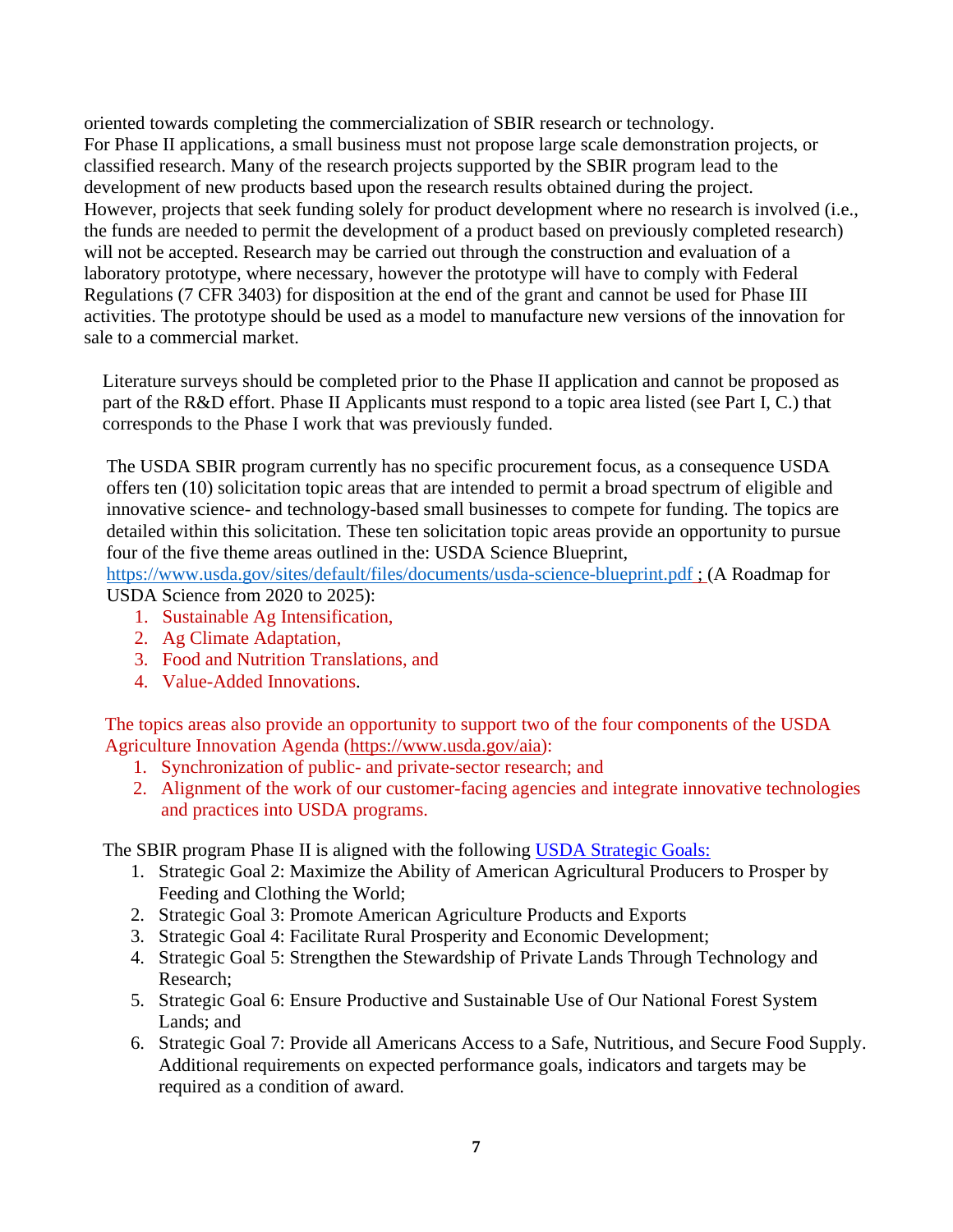# <span id="page-7-0"></span>**C. SBIR Phase II Topic Areas**

## **Forests and Related Resources – Topic Area 8.1**

Contact Dr. Patrick Cassidy, NPL for SBIR Forests and Related Resources at patrick.cassidy@usda.gov or (202) 906-0614

The Forests and Related Resources topic area aims to address the health, diversity, and productivity of the Nation's forests to meet the needs of present and future generations through the development of environmentally sound approaches to increase productivity of forest lands, improve sustainability and develop value-added materials derived from forest resources.

# **Plant Production and Protection – Biology – Topic Area 8.2**

Contact Dr. Robert Nowierski, NPL for SBIR Plant Production and Protection (Biology) at robert.nowierski@usda.gov or (202) 552-9084

The objective of this topic area is to examine novel ways of enhancing crop production and protection by: applying biological approaches to develop new methods for plant improvement, applying traditional plant breeding methods and new technologies to develop new food and non- food crop plants, developing plant characteristics that reduce the harmful impact of plant pests and biotic stresses, and developing new genotypes of existing crop plants with characteristics that facilitate crop utilization in new commercial applications.

## **Animal Production and Protection– Topic Area 8.3**

Contact Dr. Robert M. Smith, NPL for SBIR Animal Production and Protection at robert.m.smith@usda.gov or (202) 445-3468

The Animal Production and Protection topic area aims to develop innovative, marketable technologies that will provide significant benefit to the production and protection of agricultural animals.

# **Conservation of Natural Resources– Topic Area 8.4**

Contact Dr. James Dobrowolski, National Program Leader for SBIR Conservation of Natural Resources at james.dobrowolski@usda.gov or (202) 420-8918

The Conservation of Natural Resources topic area aims to develop innovative technologies that are developed with the purpose to conserve, monitor, improve and/or protect the quality and/or quantity of natural resources while sustaining optimal farm and forest productivity and profitability. We encourage new technologies and innovations that will help improve soil health, reduce soil erosion, improve water and air quality, improve nutrient management and conserve and use water more effectively.

# **Food Science and Nutrition – Topic Area 8.5**

Contact Dr. Mallory Koenings, NPL for SBIR Food Science and Nutrition at Mallory.Koenings@usda.gov or (202) 604-1985

The Food Science and Nutrition topic area aims to fund projects that support research focusing on developing new and improved processes, technologies, or services that address emerging food safety, food processing, and nutrition issues.

# **Rural and Community Development – Topic Area 8.6**

Contact Mr. Richard Elrod, NPL for SBIR Rural and Community Development at

Richard.Elrod@usda.gov or (202) 445-5456

The Rural Development topic area aims to fund the development of new technology, or for the utilization of existing technology, that address important economic and social development issues or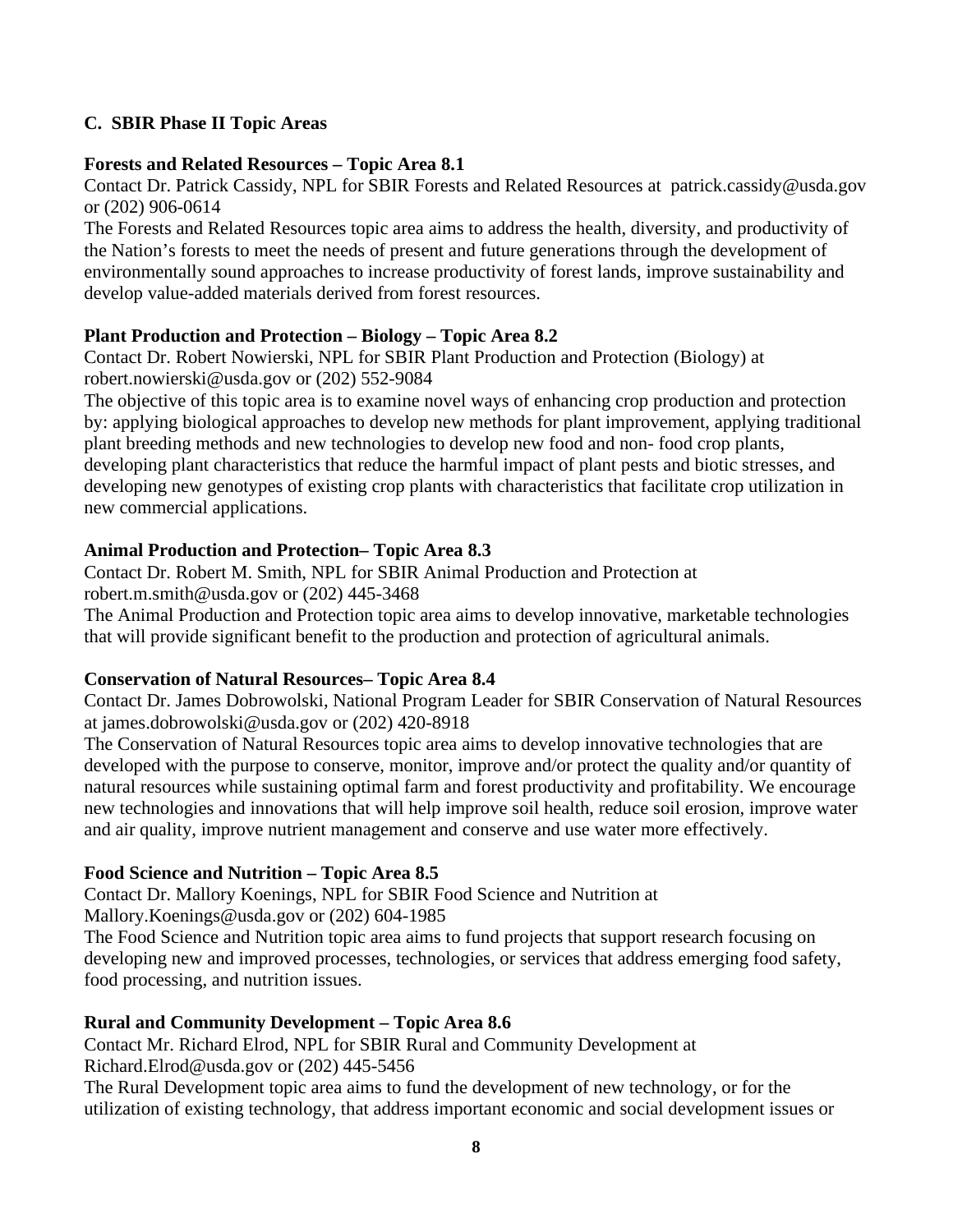challenges in rural America. The applications need not be centered on agriculture but may be focused on any area that has the potential to provide significant benefit to rural Americans.

## **Aquaculture – Topic Area 8.7**

Contact Dr. Timothy Sullivan, NPL for SBIR Aquaculture at Timothy.Sullivan@usda.gov The Aquaculture topic area aims to develop new technologies that will enhance the knowledge and technology base necessary for the expansion of the domestic aquaculture industry as a form of production agriculture.

# **Biofuels and Biobased Products – Topic Area 8.8**

Contact Dr. Timothy Conner, NPL for Biofuels and Biobased Products at Timothy.Conner@usda.gov or (202) 875-3027

The objective of this topic area is to promote the use of biofuels and non-food biobased products by developing new or improved technologies that will lead to increased production of biofuels, industrial chemicals, and other value-added products from agricultural materials.

## **Small and Mid-Size Farms – Topic Area 8.12**

Contact Dr. Denis Ebodaghe, National Program Leader for SBIR Small and Mid-Size Farms at Denis.Ebodaghe@usda.gov or (202) 445-5460

The Small and Mid-Size Farms topic area aims to promote and improve the sustainability and profitability of small and mid-size farms and ranches (where annual sales of agricultural products are less than \$250,000 for small farms and \$500,000 for mid-size farms).

#### **Plant Production and Protection – Engineering – Topic Area 8.13**

Contact Dr. Victoria Finkenstadt, National Program Leader for SBIR Plant Production and Protection Engineering at Victoria.Finkenstadt@usda.gov

The objective of this topic area is to enhance crop production by creating and commercializing engineering technologies that enhance system efficiency and profitability and protect crops from pests and pathogens in economically and environmentally sound ways.

In addition to the areas listed above, USDA NIFA recognizes Agricultural-related manufacturing technology and energy efficiency and alternative and renewable energy as two crosscutting priorities with relevance to all areas listed in this program solicitation. The USDA NIFA encourages applicants to address these priorities, as appropriate, within their applications. However, these are not meant to be standalone topic areas.

Agricultural-related Manufacturing Technology. On February 26, 2004, the President issued Executive Order 13329 (69 FR 9181) entitled "Encouraging Innovation in Manufacturing." In response to this Executive Order, USDA NIFA encourages the submission of applications that deal with some aspect of agricultural-related manufacturing technology. Since manufacturing affects all aspects of agriculture and rural development, applications dealing with manufacturing could be submitted to any of the topic areas. Energy Efficiency and Alternative and Renewable Energy. In an effort to find alternatives to fossil fuels and to reduce overall energy usage, the USDA established research on energy efficiency and alternative and renewable energy as a high priority. Such research includes development of new energy crops, improved methods for producing biofuels, such as ethanol, butanol, and biodiesel, producing hydrogen and other fuel gases from agricultural waste, and more efficient use of energy in agricultural production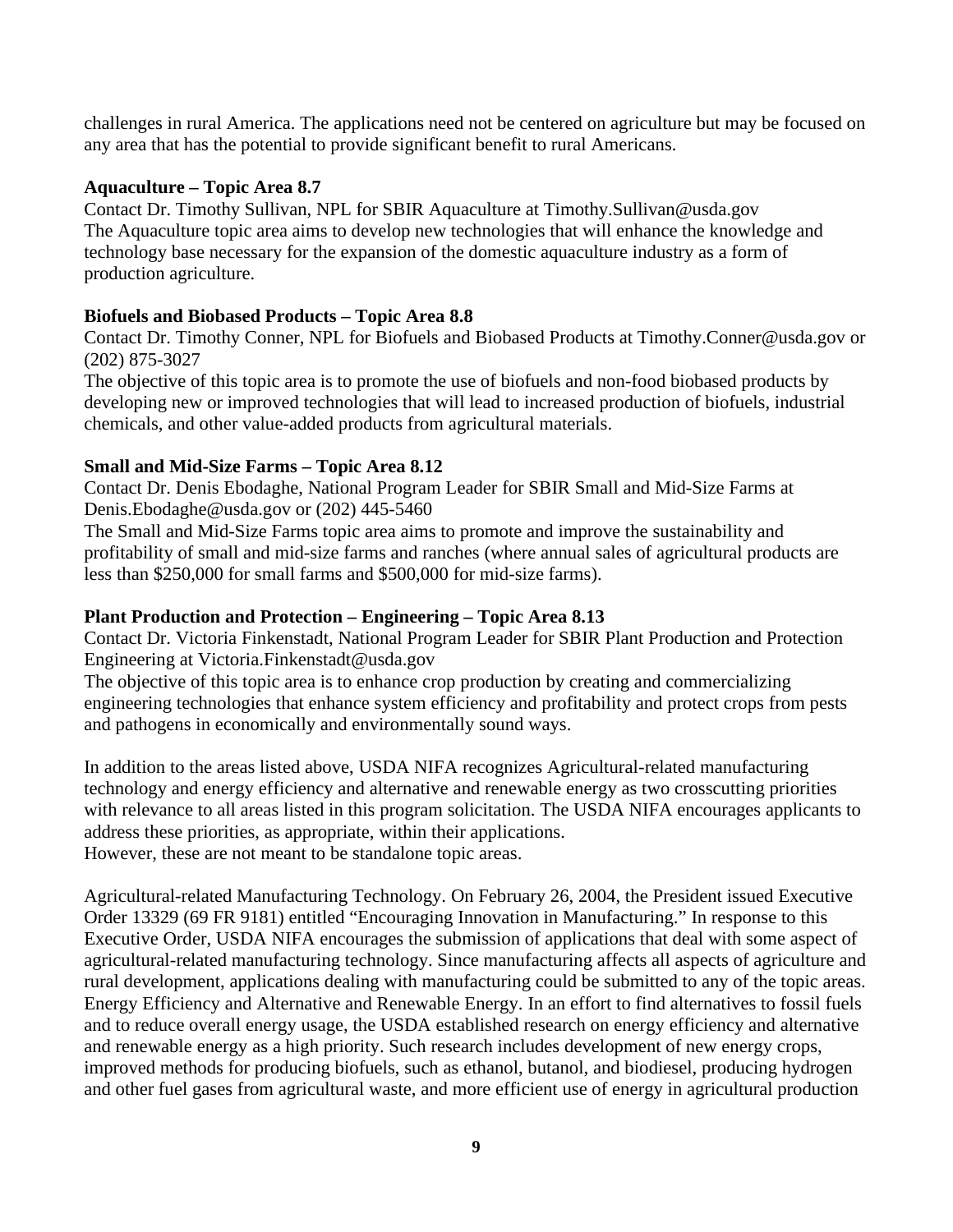and in rural communities. Energy issues affect all aspects of agriculture and rural development and thus applications dealing with energy efficiency and alternative and renewable energy could be submitted to any of the topic areas.

# **D. Potential Commercial Outcome**

In addition to supporting scientific R&D, another program goal is to provide incentives and opportunities for small business firms to convert USDA-NIFA sponsored research into technological innovations in the private sector. All proposed Phase II projects should have a commercial outcome; therefore, the application requires an extensive commercialization plan. Instructions on how to complete the commercialization plan are described in Part IV, C. SBIR/Small Business Technology Transfer Program (STTR) Information, Field 7 of this RFA.

Additionally, if a Phase II applicant has received a prior Phase II grant from the USDA-NIFA SBIR Program, the applicant is required to provide USDA-NIFA with an update on the commercialization activities of the prior project (See Part IV, C. Field 8. SBIR/Small Business Technology Transfer Program (STTR) Information; Field 8. Documentation of Prior SBIR Phase II Awards).

## **E. Potential Commercial Outcome and Commercialization Assistance Training Program**

Where Phase II applications are evaluated as having approximately equal technical merit, NIFA will consider optional letters of support or contingent commitment letters. In such instances, Phase II applicants with strong letters of support or contingent commitment letters for non-SBIR follow-on funding to pursue further development of the commercial potential during Phase III may receive special consideration as a point of merit in the review and evaluation process.

To receive the consideration described above, applicants must submit letters of support or contingent commitment letters between the small business firm and the entity as part of their Phase II application. The letters must be signed by both parties, set forth the specific amount of Phase III funds, and indicate the dates that such funds will be made available to the small business concern. The terms cannot be contingent upon the obtaining of a patent due to the length of time this process requires. The greater value (in Phase II evaluation) will be given for a signed formal agreement with reasonable terms and funding equal to or in excess of the Federal investment requested in the Phase II application.

The commitment may be in the form of: venture capital, a package including venture capital, contract research and development, a joint venture, a research and development limited partnership, or other agreement with a non-SBIR source of funding. No amortization, repayment, or repurchase of commitment funds may be included during the Phase II period of performance.

USDA understands that any such commitment will likely be contingent upon the Phase II awardee attaining technical objectives that are mutually agreed upon between the small business firm and the provider of the follow-on funding. These objectives should be closely related to those delineated in the Phase II research application. The technical objectives should be clearly defined and measurable and should be specified in the commitment agreement at the threshold level that would justify such an investment. The objectives do not have to be identical to those stated in the Phase II application, but they must be able to be accomplished within the scope of the proposed SBIR-funded research. Any letters or other forms of tentative commitment for follow-on Phase III funding from sources other than Federal SBIR Programs will be considered.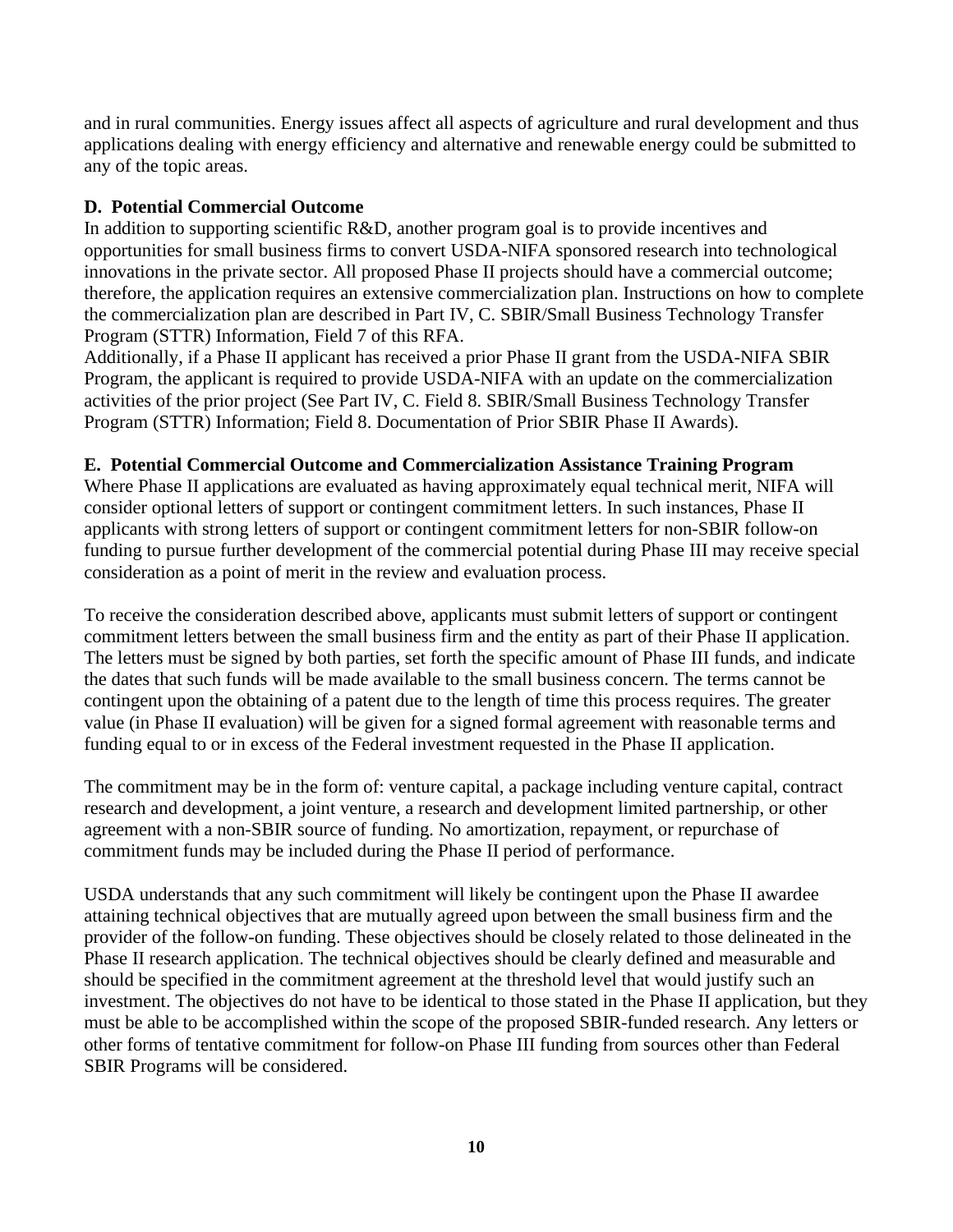Special Instructions for Technical and Business Assistance Costs: The John S. McCain National Defense Authorization Act for Fiscal Year 2020 permits SBIR Phase II awardees to enter into agreements with one or more vendors to provide Technical and Business Assistance (TABA). TABA allows an additional \$50,000 supplement to the award and is aimed at improving the commercialization success of SBIR awardees. It may be obtained from entities such as public or private organizations; including from an agency of or other entity established or funded by a State that facilitates or accelerates the commercialization of technologies or assists in the creation and growth of private enterprises that are commercializing technology. TABA may include access to a network of scientists and engineers engaged in a wide range of technologies or access to technical and business literature available through on-line databases. This also includes product sales, IP protections, market research, market validation, development of regulatory plans and manufacturing plans.

The goal of TABA is to assist SBIR awardees in:

- 1. Making better technical decisions on SBIR projects;
- 2. Solving technical problems that arise during SBIR projects;
- 3. Minimizing technical risks associated with SBIR projects; and
- 4. Commercializing the SBIR product or process.

An SBIR firm may acquire TABA services described above on its own. Firms must request this authority from USDA and demonstrate in its SBIR Phase II proposal that the vendor(s) or entity(ies) selected can provide the specific TABA services needed. In addition, costs must be included in the application. The TABA vendors/provider(s) may not be the requesting firm, an affiliate of the requesting firm, an investor of the requesting firm, or a subcontractor or consultant of the requesting firm otherwise required as part of the paid portion of the research effort (e.g. research partner or research institution). The applicant may use TABA funds for commercialization efforts that would require certification or registration of the innovation, if the certification or registration process requires a research or analytical effort that is outside the scope of the SBIR project. However, the costs for certification and registrations that require research and analytical efforts may be counted towards the SBIR one-half (1/2) cap for subawards. See part I. E (A).

To request TABA services please see Part IV, C. for further details and instructions.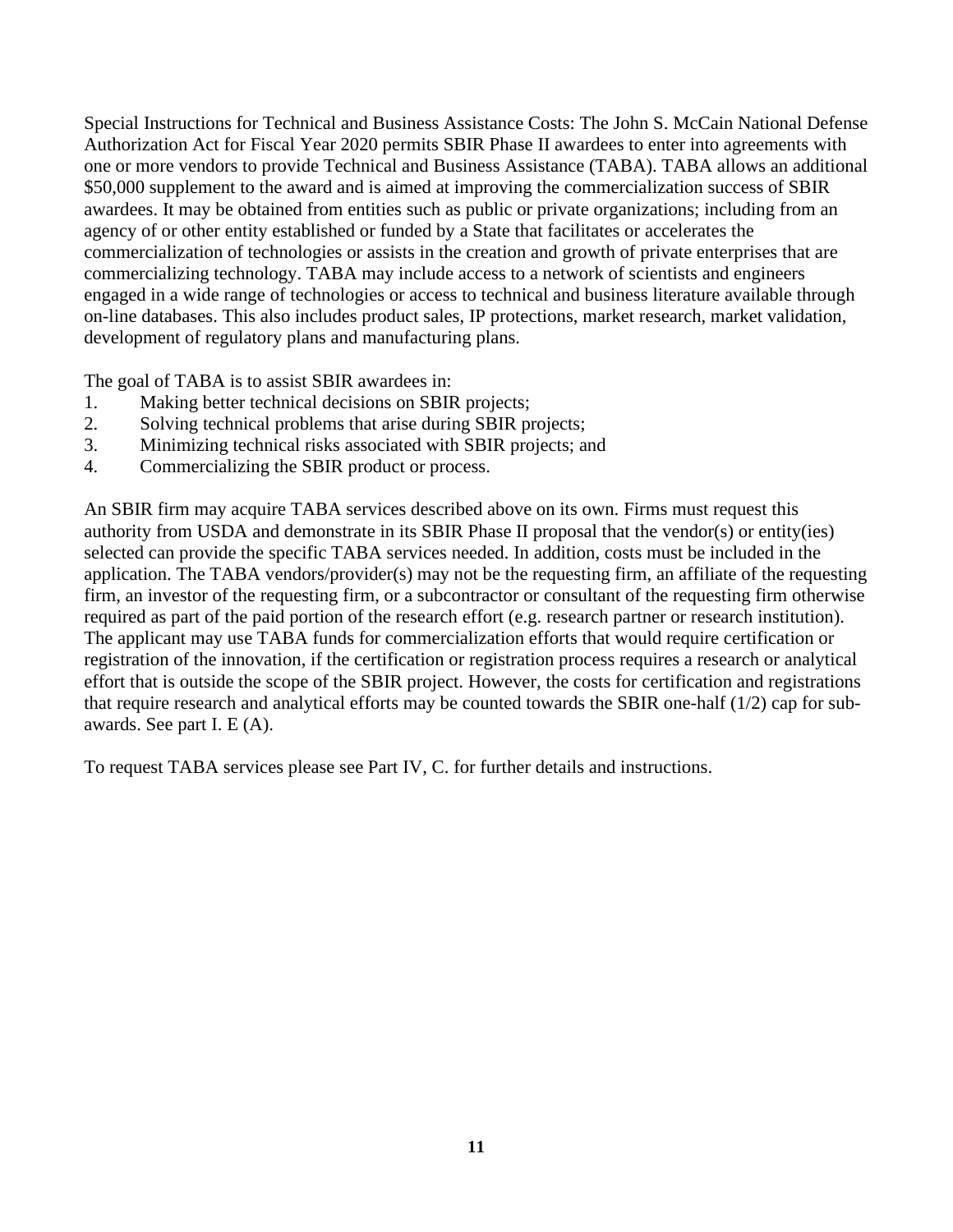## <span id="page-11-0"></span>**PART II. AWARD INFORMATION**

#### <span id="page-11-1"></span>**A. Available Funding**

USDA NIFA plans to fund approximately forty (40) percent of the Phase II applications within each of the ten (10) topic areas identified in this RFA. Enactment and implementation of appropriations or authorizing legislation may affect the availability or level of funding for this program.

USDA is not committed to fund any particular application or to make a specific number of awards. The [Automated](https://www.fiscal.treasury.gov/fsservices/gov/pmt/asap/asap_home.htm) Standard [Application](https://www.fiscal.treasury.gov/fsservices/gov/pmt/asap/asap_home.htm) for Payments, operated by the Department of Treasury, Bureau of Fiscal Service, is the designated payment system for awards resulting from this RFA.

Awards are based on the level of funding provided to the program in FY 2021. For FY 2021, Phase II awards will not exceed \$600,000 (not including TABA), with the maximum award available \$650,000 (including TABA) for a period of 24 months with a start date of September 1, 2021.

#### <span id="page-11-2"></span>**B. Application Restrictions**

NIFA will evaluate applications using the criteria described in Part V of this RFA. Applications for FY 2021 are limited to the following applications types:

1. New application. This is a project application that has not been previously submitted to the SBIR Phase II Program. We will review all new applications competitively using the screening for administrative requirements, review panel evaluation of applications using evaluation criteria, and selection process described in Part V- Application Review Requirements.

# <span id="page-11-3"></span>**C. Project Types**

Phase II applications may not request more than \$600,000 (not including TABA), with the maximum award available \$650,000 (including TABA) for a period normally not to exceed 24 months. In special cases, NIFA can allow a period of performance up to 36 months but applicants may not request more than \$600,000 (not including TABA). The planned period of performance dates are listed below, however these dates may change due to the enactment of continuing resolutions or an appropriations act.

FY2021 ~ Phase II, Start Date: 9/1/2021, End Date: 8/31/2023

# <span id="page-11-4"></span>**D. Ethical Conduct of Funded Projects**

In accordance with sections 2, 3, and 8 of 2 [CFR](https://ecfr.io/Title-02/pt2.1.422) Part 422, institutions that conduct USDA- funded extramural research must foster an atmosphere conducive to research integrity, bear primary responsibility for prevention and detection of research misconduct, and maintain and effectively communicate and train their staff regarding policies and procedures. In the event an application to NIFA results in an award, the Authorized Representative (AR) assures, through acceptance of the award, that the institution will comply with the above requirements. Award recipients must, upon request, make available to NIFA the policies, procedures, and documentation to support the conduct of the training. See [Responsible](https://nifa.usda.gov/responsible-and-ethical-conduct-research) and Ethical Conduct of [Research](https://nifa.usda.gov/responsible-and-ethical-conduct-research) for further information. Reporting Waste, Fraud and Abuse - In the event a company or individual suspects any waste, fraud and/or abuse, the company or individual can contact the USDA Office of Inspector General (OIG)'s [hotline](https://www.usda.gov/oig/hotline.htm) or at (800) 424-9121.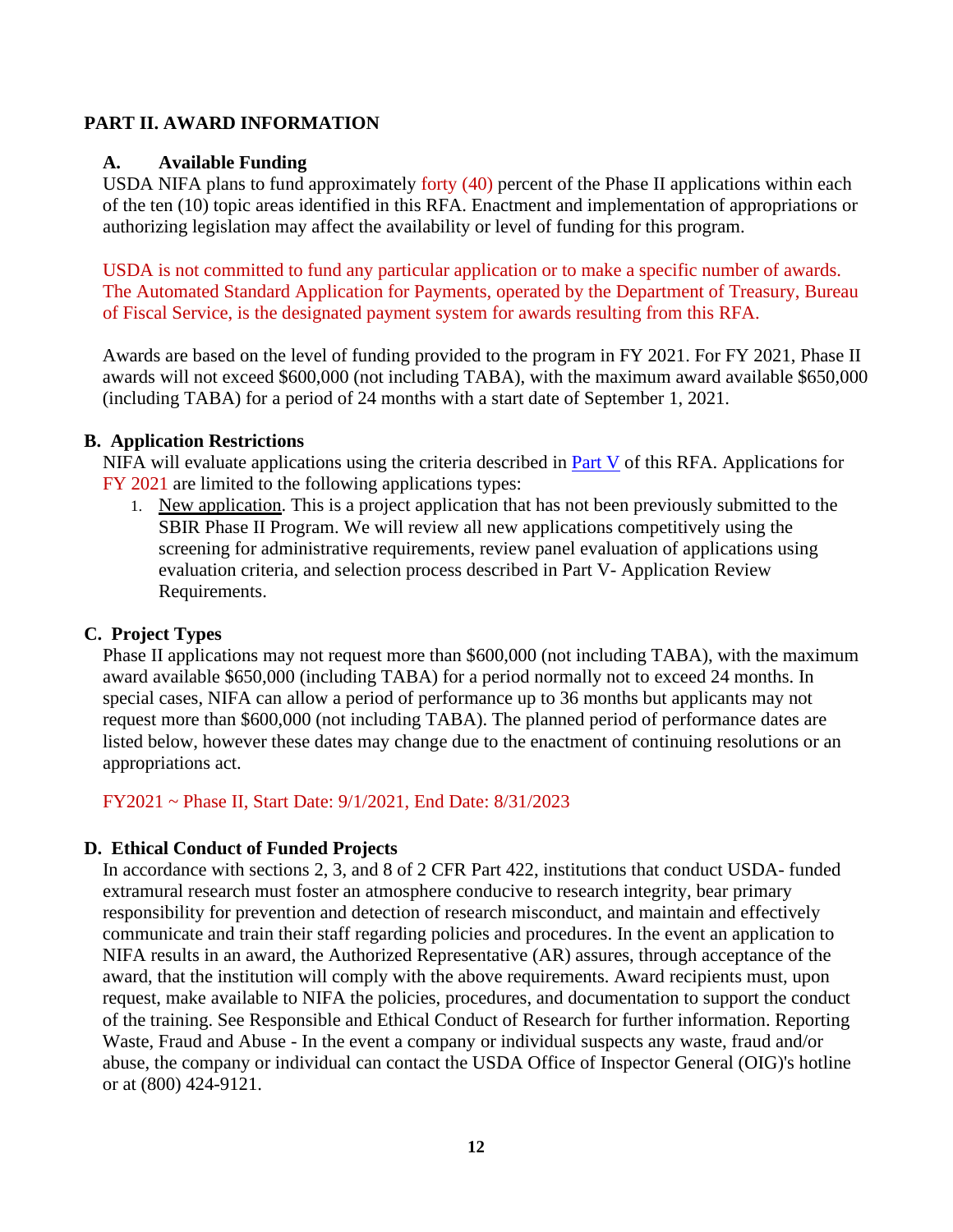# <span id="page-12-0"></span>**PART III. ELIGIBILITY INFORMATION**

# <span id="page-12-1"></span>**A. Eligibility Requirements**

Only previous USDA-NIFA SBIR Phase I awardees who have not previously applied for Phase II support are eligible to apply for Phase II support through this FY 2021 RFA. This includes those awardees identified via a "novated" or "successor-in-interest" revised funding agreement. A Phase I project may only apply for a Phase II award once. If a Phase I awardee was unsuccessful in receiving a Phase II award with a previous application, then the awardee is not eligible to resubmit the proposal under this or a future Phase II program solicitation. Failure to meet an eligibility criterion by the application deadline may result in the application being excluded from consideration or, even though an application may be reviewed, will preclude USDA NIFA from making an award.

Each applicant submitting an application must qualify as a Small Business Concern (SBC) through registration with the SBA for R/R&D purposes at the time of award (see Definitions in Part VIII).

SBIR/STTR program eligibility requirements are in place to ensure that the funds go only to small, independent businesses within the United States. The regulations include restrictions about (1) the type of firm, (2) its ownership structure, and (3) the firm's size in terms of the number of employees. The purpose of the requirement regarding type of firm is to target the awards to firms with an economic interest in developing the idea or research into a commercial application. The purpose of the ownership requirement is to limit the program to independent firms controlled by United States citizens or permanent resident aliens as a way of maximizing the likelihood that the funding will stimulate innovative activity within the United States economy. The purpose of the size restriction (number of employees of the firm and its affiliates) is to limit program funding to small business concerns which have a unique capacity for innovation and are more likely to be constrained by lack of access to such funding.

# TYPE OF FIRM

- An SBIR/STTR small business awardee must be a business concern it must be organized as a for-profit concern and meet all of the other requirements for a "business concern" in 13 C.F.R. § 121.105.
- Non-profit entities are not eligible.
- If an awardee is a joint venture, each party to the joint venture must be a concern that satisfies all program eligibility requirements.

# OWNERSHIP & CONTROL

A majority (more than 50%) of your firms' equity (e.g., stock) must be directly owned and controlled by one of the following:

- 1)One or more individuals who are citizens or permanent resident aliens of the US,
- 2)Other for-profit small business concerns (each of which is directly owned and controlled by individuals who are citizens or permanent resident aliens of the US).
- 3)A combination of (1) and (2) above.
- 4)Multiple venture capital operating companies, hedge funds, private equity firms, or any combination of these, so long as no one such firm owns or controls more than 50% of the equity. Note: This option is allowed only for SBIR awards from agencies that are using the authority provided in § 5107 of the SBIR/STTR Reauthorization Act (majority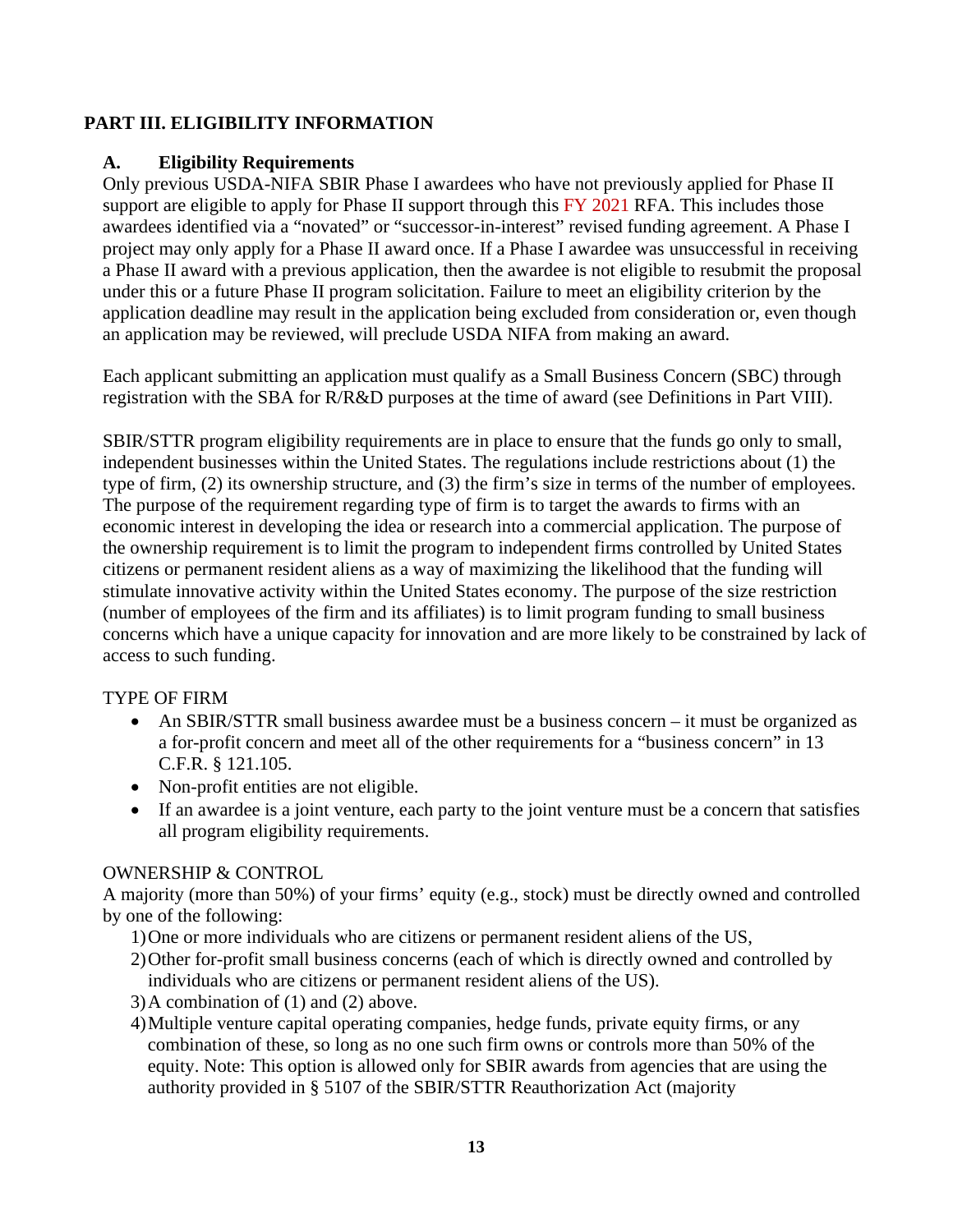Note: If an Employee Stock Ownership Plan owns all or part of the concern, each stock trustee and plan member is considered an owner. If a trust owns all or part of the concern, each trustee and trust beneficiary is considered an owner.

For more information on SBIR eligibility go to [https://www.sbir.gov/sites/default/files/elig\\_size\\_compliance\\_guide.pdf](https://www.sbir.gov/sites/default/files/elig_size_compliance_guide.pdf)

A potential grantee that is a subsidiary must show that the parent company or parent companies are also a small business entity as described above. The parent companies must be a small business and located within the United States. The parent company or parent companies must provide documentation supporting their small business status (the documentation should be included in, Other Attachments, of the Research and Related (R&R) Other Project Information form as directed by Part IV of this RFA). If the parent company or one of the parent companies is a nonprofit organization or an organization outside of the United States, then the subsidiary is not eligible to submit an SBIR application.

Joint ventures, limited partnerships and venture capital are eligible provided the entity created qualifies as a small business concern as defined in this program solicitation.

In addition, the primary employment of the Project Director/Principal Investigator (PD/PI) must be with the small business concern at the time of award and during the conduct of the proposed project. Eligible primary employment means that more than one-half (51%) of the PD's/PI's time is spent in the employ of the small business during the award period of performance. Primary employment with the small business precludes the applicant as a full-time employee with another organization or academic institution. While the PD/PI must work more than one-half (51%) of his/her time for the small business during the entire grant period, there is no time requirement for the PD's/PI's work on the proposed research. Prior Federal Employees must provide documentation that post termination requirements from Federal Service has been completed at time of submission.

*Size*. An SBIR awardee, combined with its affiliates, must not have more than 500 employees. The small business concern must be the primary performer of the proposed research effort. In Phase II, a minimum of one-half (50%) of the research or analytical work, as determined by budget expenditures, must be performed by the proposing organization.

*Work in the United States*. For Phase II, the R/R&D work must be performed in the United States. On rare and unique circumstances, for example, a supply, material or project requirement may not be available in the United States, agencies may allow that particular portion of the R/R&D work to be performed or obtained outside of the United States. Upon award, the Phase II awardee may request an exception as described in the award terms and conditions and submit to USDA-NIFA for approval.

*Benchmark*. A small business firm that submits a Phase II application and has received more than 15 SBIR Phase II awards during the preceding 5 fiscal years must document the extent to which it was able to secure Phase III funding/sales to develop concepts resulting from previous Phase II SBIR awards. In addition, the documentation must include the name of the awarding agency, date of award, funding agreement number, amount, topic or subtopic title, follow-on agreement amount, source and date of commitment, and current commercialization status for each Phase II award. This information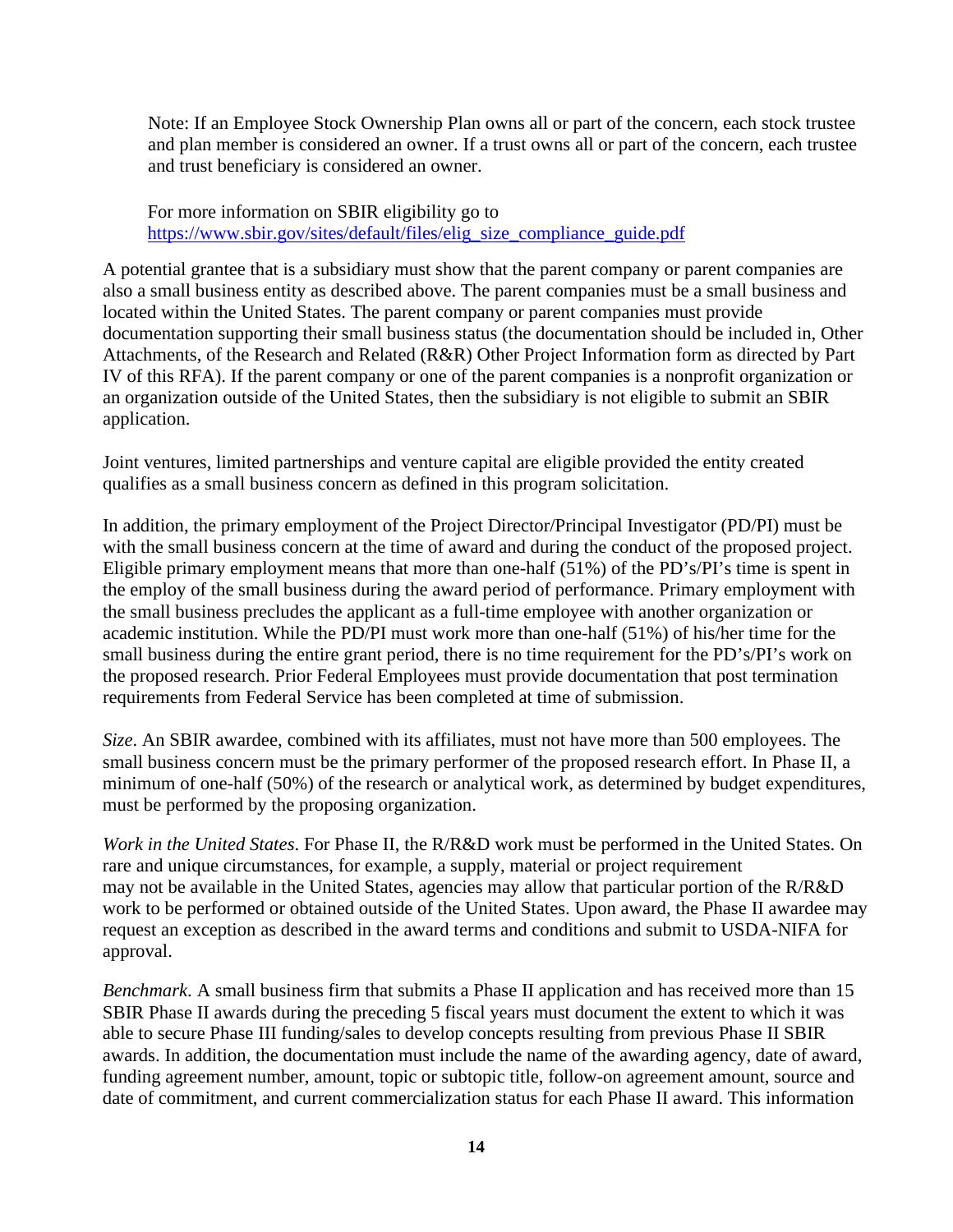will be retained for the report required under section 105 of the Small Business Research and Development Enhancement Act of 1992.

# <span id="page-14-0"></span>**B. Cost Sharing or Matching**

*No Match Required* - The SBIR has *NO* matching requirement. NIFA will not factor matching resources into the review process as an evaluation criterion.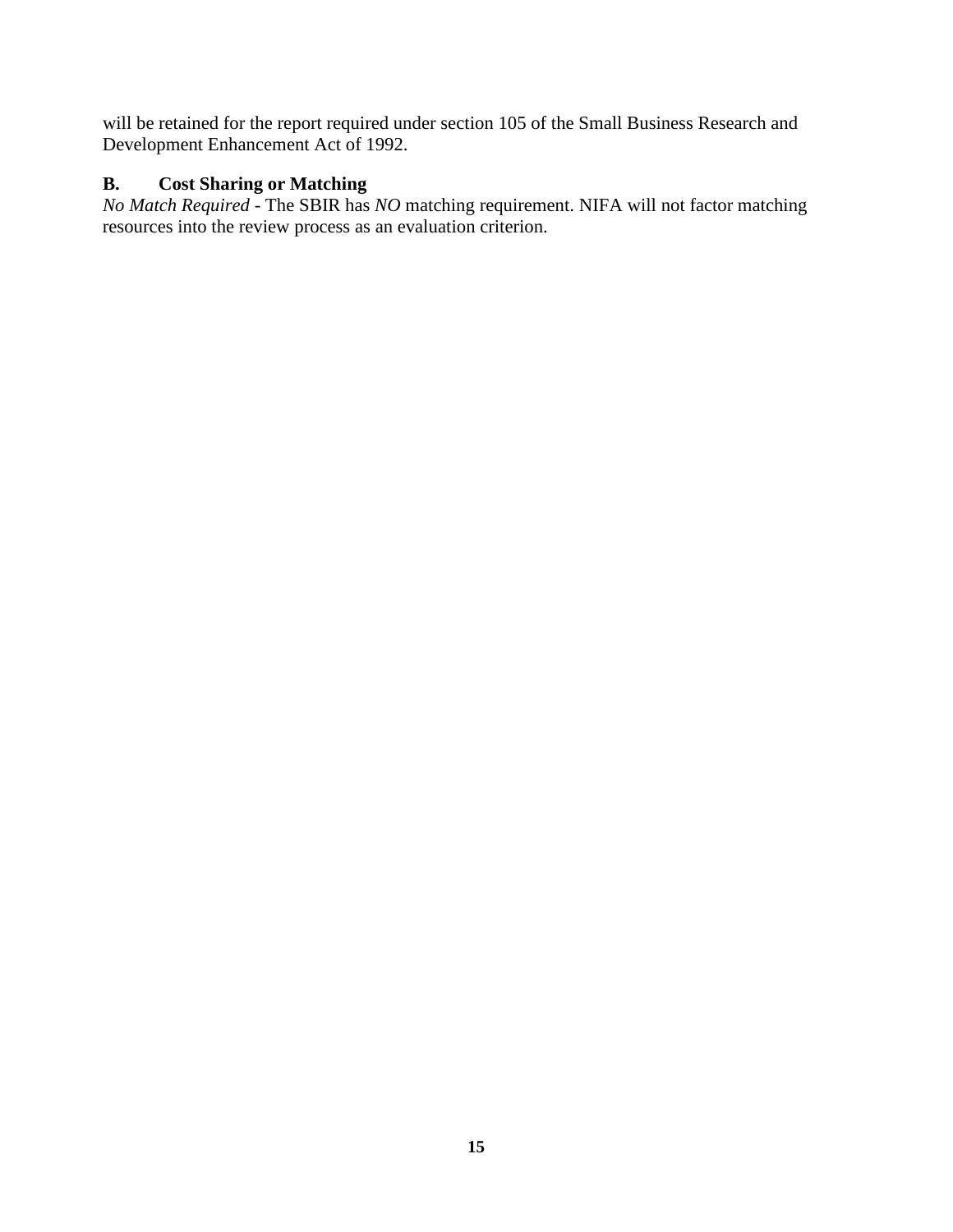# <span id="page-15-0"></span>**PART IV. APPLICATION AND SUBMISSION**

# <span id="page-15-1"></span>**A. Method of Application**

Only electronic applications may be submitted via Grants.gov to NIFA in response to this RFA. Documents submitted via email will not be accepted. The electronic application for this RFA and additional resources are available on [Grants.gov.](https://www.grants.gov/) Table 2 provides instructions on how to obtain an electronic application. Part II § 1 of the NIFA Grants.gov [Application](https://apply07.grants.gov/apply/opportunities/instructions/PKG00249520-instructions.pdf) [Guide](https://apply07.grants.gov/apply/opportunities/instructions/PKG00249520-instructions.pdf) (Application Guide) contains detailed information regarding the [Grants.gov](https://www.grants.gov/) registration process. We urge you to submit early to the Grants.gov system. For information about the pre-award phase of the grant lifecycle see [http://www.grants.gov/web/grants/learn-grants/grants-101/pre-award-phase.html.](http://www.grants.gov/web/grants/learn-grants/grants-101/pre-award-phase.html)

| Step One: Register       | <i>New Users</i> to Grants.gov must register early with Grants.gov prior to<br>submitting an application (Register Here). |
|--------------------------|---------------------------------------------------------------------------------------------------------------------------|
| Step Two:                | Download and Install Adobe Reader (see Adobe Software                                                                     |
| Download Adobe           | Compatibility for basic system requirements)                                                                              |
| Step Three: Find         | Using this funding opportunity number USDA-NIFA-SBIR-008080                                                               |
| Application              | search for application here: Opportunity Package.                                                                         |
| <b>Step Four: Assess</b> | Contact an AR prior to starting an Application to assess the                                                              |
| Readiness                | organization's readiness to submit an electronic application.                                                             |

## <span id="page-15-3"></span>**Table 2 Steps to Obtain Application Materials**

# <span id="page-15-4"></span>**Table 3 Help and Resources**

| Grants. gov Support                        | <b>NIFA Support</b>                     |
|--------------------------------------------|-----------------------------------------|
| <b>Grants.gov Online Support Telephone</b> | Email: SBIR@usda.gov                    |
| support: 800-518-4726                      | Key Information: Business hours: Monday |
| Toll-Free or 606-545-5035                  | thru Friday, 7a.m. - 5p.mCT, except     |
| Email support: support@grants.gov Self-    | federal holidays                        |
| service customer based support:            |                                         |
| <b>Grants.gov</b> iPortal                  |                                         |
| Key Information: Customer service          |                                         |
| business Hours 24/7, except federal        |                                         |
| holidays.                                  |                                         |

# <span id="page-15-2"></span>**B. Small Business Administration (SBA) Registration**

Companies that submit an application to any SBIR solicitation are required to register with the SBIR company registry and obtain an SBC Control Number. All companies are also required to update their commercialization status through the SBIR company registry. Supporting documentation must be included in a company's application as a portable document format (PDF) file and attached under Field 12 of the application. SBIR registration information is available on the SBIR Homepage.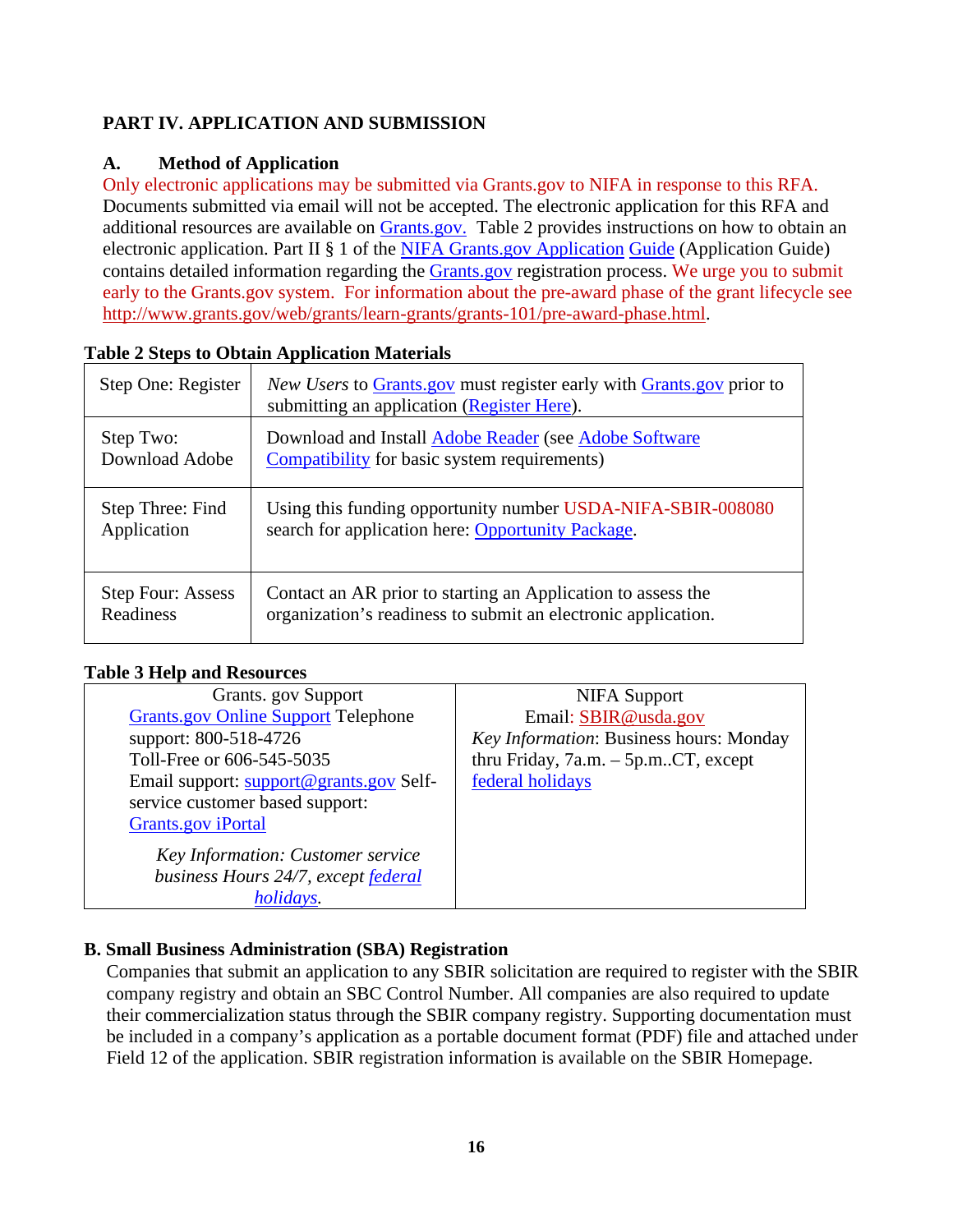#### <span id="page-16-0"></span>**C. Content and Form of the Application**

The [Application](https://apply07.grants.gov/apply/opportunities/instructions/PKG00249520-instructions.pdf) Guide is part of the corresponding application package for this RFA. The RFA overrides the [Application](https://apply07.grants.gov/apply/opportunities/instructions/PKG00249520-instructions.pdf) Guide if there is a discrepancy between the two documents. NIFA will accept subsequent submissions to an application until the application deadline. However, applicants that do not meet the application requirements, to include partial applications, risk being excluded from NIFA's review. NIFA will assign a proposal number to all applications that meet the requirements of this RFA. Applicants must refer to the proposal number when corresponding with NIFA. Table 4 outlines other key instructions for applicants.

Note the attachment requirements (e.g., PDF) in Part III, Section 3 of the guide. ANY PROPOSALS THAT ARE NON-COMPLIANT WITH THE REQUIREMENTS (e.g., content format, PDF file format, file name restrictions, and no password protected files) WILL BE AT RISK OF BEING EXCLUDED FROM NIFA REVIEW. Grants.gov does not check for NIFA required attachments or whether attachments are in PDF format; see Part III, Section 6.1 of the guide for how to check the manifest of submitted files. Partial applications will be excluded from NIFA review.

The purpose of a research application is to provide a written statement that contains sufficient information to persuade members of the research community who review the application and then advise the USDA NIFA SBIR professional staff that the proposed research is a sound approach to an important scientific question and is worthy of support under the stated USDA NIFA evaluation criteria. The application is to be self-contained and written with the care and thoroughness accorded papers for publication. Each application should be reviewed carefully by the applicant prior to submission and by others knowledgeable on the subject to ensure inclusion of data essential for comprehensive evaluation.

*Multiple Submission* – Submission of a proposal to more than one topic area is not allowed. NIFA will disqualify both applications. For those new to Federal financial assistance, NIFA's Grants [Overview](https://nifa.usda.gov/resource/grants-overview) provides highly recommended information about grants and other resources to help understand the Federal awards process.

Modifications to the application will not be accepted after the closing date of this program solicitation. Under some circumstances, changes, additions, or corrections may be necessary to an application submitted to the USDA NIFA SBIR program via Grants.gov before the specified program solicitation closing date. Modifications to applications will require a resubmission of the entire application package and the applicant must notify the program at [sbir@usda.gov.](mailto:sbir@usda.gov) Submitting changes to Grants.gov without contacting the program contact could significantly delay your application submission and may result in the application not being reviewed.

*Letter of Intent Number*- This solicitation does not require a letter of intent. Use "NA" for this field.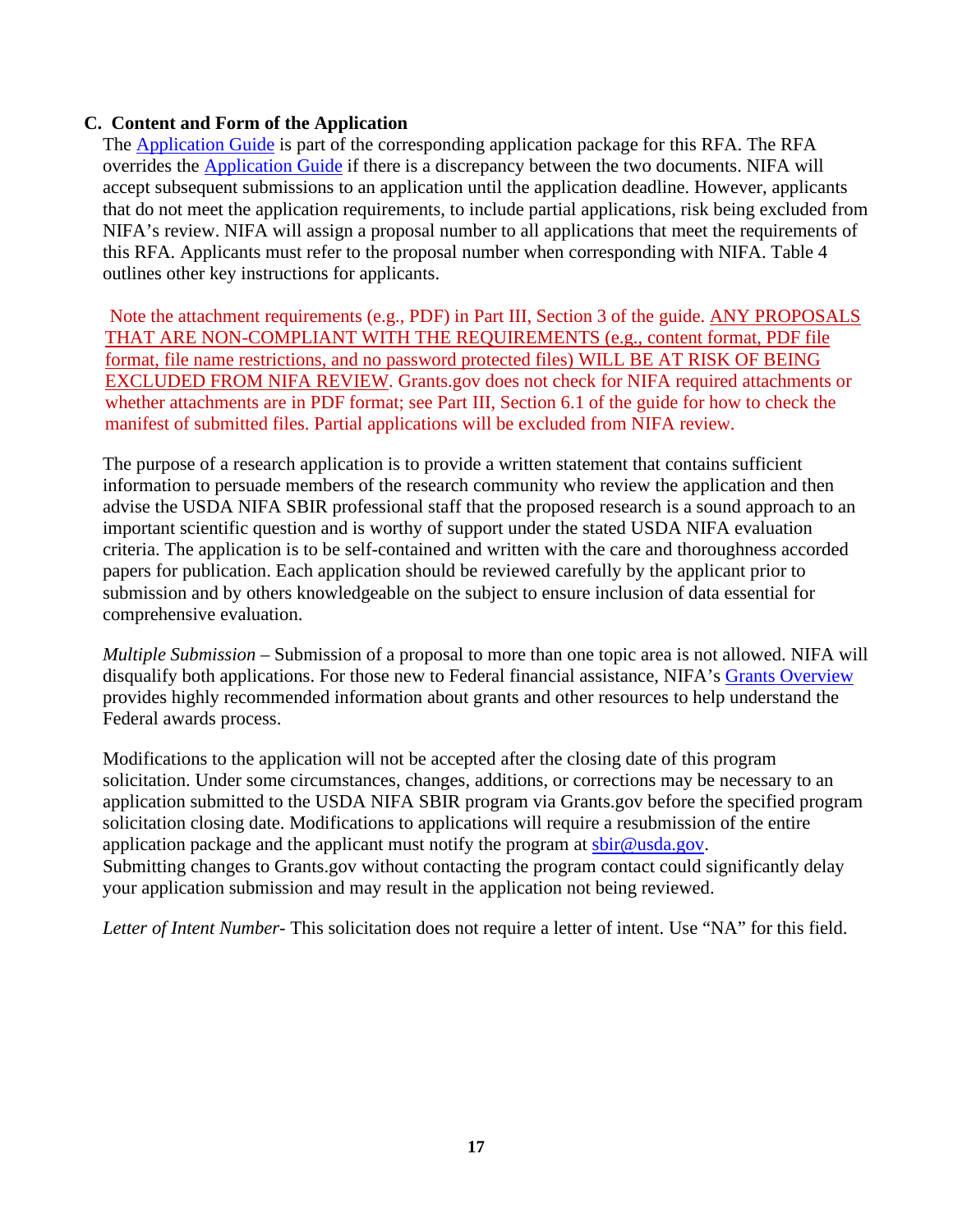#### <span id="page-17-0"></span>**Table 4 Key Application Instructions**

| Instruction)                                                                                                                                     | References<br>(All references are to the |
|--------------------------------------------------------------------------------------------------------------------------------------------------|------------------------------------------|
|                                                                                                                                                  | <b>Application Guide</b>                 |
| Attachments must be in a PDF format.                                                                                                             | Part III § 3                             |
| Check the manifest of submitted files to verify                                                                                                  | Part III $§$ 6.1                         |
| attachments are in the correct format.                                                                                                           |                                          |
| Conduct an administrative review of the application<br>before submission.                                                                        | Part VII and                             |
| Follow the submission instructions.                                                                                                              | Part IV § 1.5                            |
| Provide an accurate email address, where designated,<br>on the SF-424 R&R.                                                                       | Part IV § 1.5                            |
| Contact the <b>Grants.gov</b> helpdesk for technical support,<br>and keep a record of the correspondence.                                        |                                          |
| Contact NIFA if applicant does not receive<br>correspondence from NIFA regarding an application<br>within $30$ days of the application deadline. |                                          |

**.** See Part V § 2 and Part V § 2.17of the [Application](https://apply07.grants.gov/apply/opportunities/instructions/PKG00249520-instructions.pdf) Guide for the required certifications and assurances.

*Field 5*. The USDA NIFA SBIR program's official correspondence will be with either the PD or AR.

*Field 12. Proposed Project Start Date and End Date.* The proposed duration of Phase II projects should normally not exceed twenty- four months, except in special, justified circumstances. The planned period of performance dates are listed below, however these dates may change due to the enactment of continuing resolutions or an appropriations act. In most circumstances, the following dates should be used for these fields:

# FY2021 ~ Phase II, Start: 9/1/2021, End: 8/31/2023

*Field 17. Complete Certification*. Refer to the [Application](https://apply07.grants.gov/apply/opportunities/instructions/PKG00249520-instructions.pdf) Guide for information on the certifications that are being agreed to by checking this box. Note: An applicant who is delinquent on Federal debts must attach explanatory information detailing all relevant particulars concerning the Federal debt in PDF format in Field 12 of the R&R Other Project Information form (Other Attachments).

*Field 20. Pre-application*. This is not applicable to the USDA NIFA SBIR program. Do not add attachments.

**.** See Part V § 3 of the [Application](https://apply07.grants.gov/apply/opportunities/instructions/PKG00249520-instructions.pdf) Guide.

*R&R Other Project Information Form*. See Part V § 4 of the [Application](https://apply07.grants.gov/apply/opportunities/instructions/PKG00249520-instructions.pdf) Guide.

1. *Field 7. Project Summary (PS)/Abstract*. The PS must show how the project goals align with the project goals of SBIR. See Part V § 4.7 of the [Application](https://apply07.grants.gov/apply/opportunities/instructions/PKG00249520-instructions.pdf) Guide for instructions and suggested templates. The PS is limited to *one* page with line spacing not exceeding six lines of text per vertical inch, including all figures and tables.

The PS must include a description of the problem or opportunity, project objectives, and a description of the effort. The PS must also include a paragraph discussing the anticipated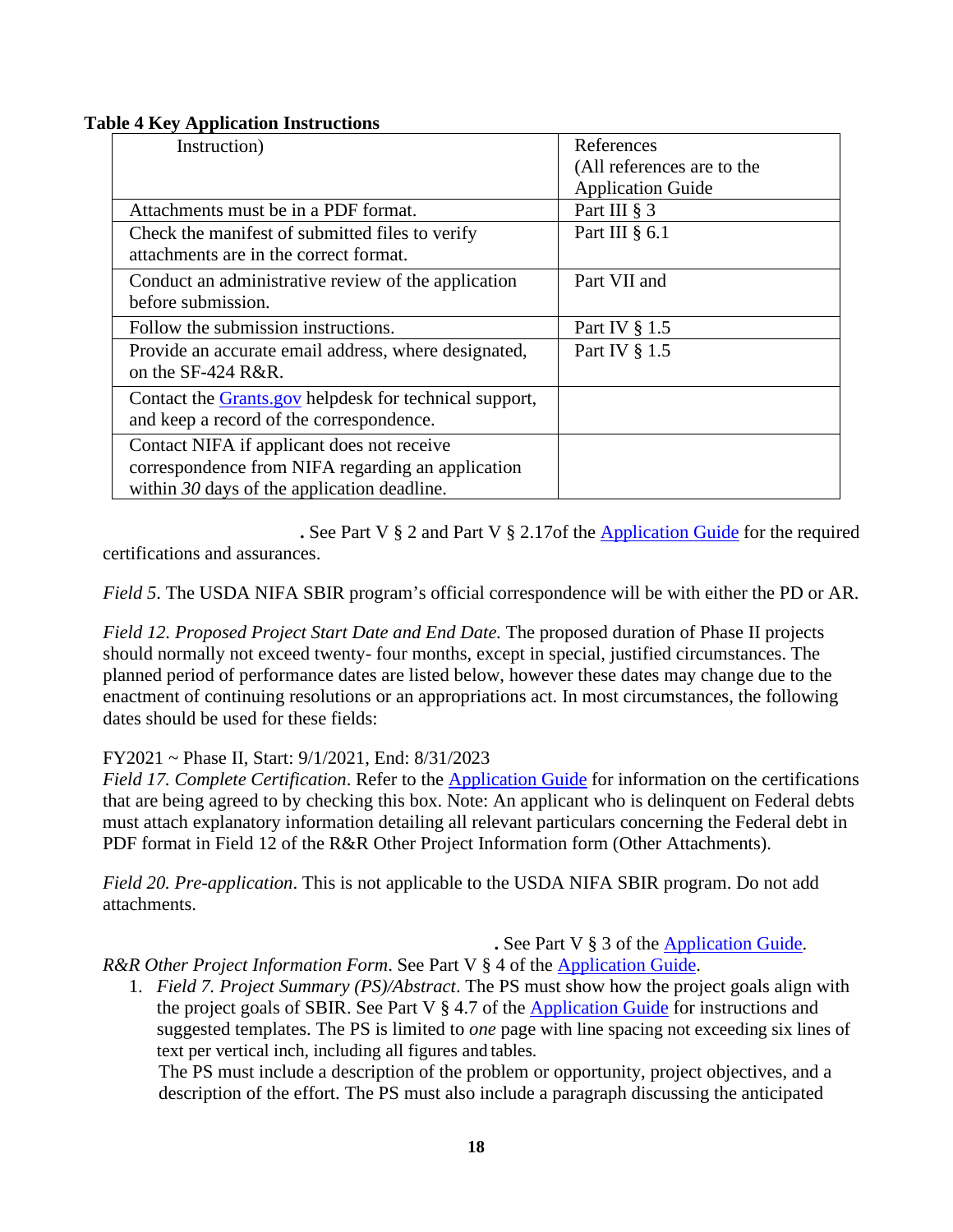results and potential commercial applications of the proposed research. NIFA may publish the PS of successful applications; therefore, the PS should not contain proprietary information.

It is the responsibility of the applicant to review the attachment for page limit and PDF compliance before submission. Applicants must ensure that the abstract attachment meets the required page limit. NIFA will not review applications that exceed the required page limits.

2. *Field 8. Project Narrative (PN)*. The PN must not exceed a total of 20 pages of written text with 12-point font and line spacing not exceeding six lines of text per vertical inch, including all figures and tables(the font must be Times New Roman with at least 1-inch margins). Labels for figures and tables may use a font no smaller than 10 point. The page limits outlined here ensure fair and equitable competition. Appendices to the PN are allowed if they are directly germane to the proposed project and are within the page limit. Do not add appendices to circumvent the page limit. Applicants must not include additional information such as cover sheets, table of contents, reference listings, budgets, and appendices unless the applicant intends for NIFA to consider them in the page count.

The PN must include all of the following, or NIFA may not review it:

- a. *Responsiveness to USDA NIFA SBIR Program Priorities*: Indicate if the application has a connection to agricultural–related manufacturing technology, energy efficiency and alternative and renewable energy. Provide a brief explanation of how the application is related to the area indicated.
- b. *Prior USDA Support*: USDA-NIFA is interested in documenting examples of SBIR projects that are developing new technologies based on earlier USDA-supported research and development projects awarded to the proposing small business, university, or government scientist collaborators by other USDA research and development programs, such as the Agricultural Food and Research Initiative (AFRI). If any such support exists, it should be documented in this section by listing the PD, application title, organization that received the award, and the USDA program that awarded the project.
- c. *Identification and Significance of the Problem or Opportunity*: Clearly state the specific technical problem or opportunity addressed and its importance.
- d. *Background and Rationale*: Indicate the overall background and technical approach to the problem or opportunity as identified in the Phase I project. Describe the part that the proposed Phase II research plays in providing needed results to scale up the research and development and commercialization. As a part of this section, it is critical that applications adequately cite relevant scientific literature to demonstrate support for your proposed research. Moreover, all citations provided must be properly referenced in the Bibliography & References Cited as a separate attachment (see Field 9). USDA NIFA has the right to decline any application where there is evidence of plagiarism
- e. *Relationship with Research or Research and Development*: Discuss the results of the Phase I project. Include a discussion of the overall background of the Phase I project, a list of the Phase I technical objectives, a presentation of a detailed description of the Phase I results, a clear interpretation of the results, and conclusions as to the feasibility of the project. This section is where the Phase II applicant establishes technical feasibility by presenting results from Phase I. Therefore, this section should provide an adequate discussion of Phase I results. The applicant should also state the anticipated results of the proposed approach if the project is successful.
- f. *Technical Objectives*: State the specific objectives of the research or research and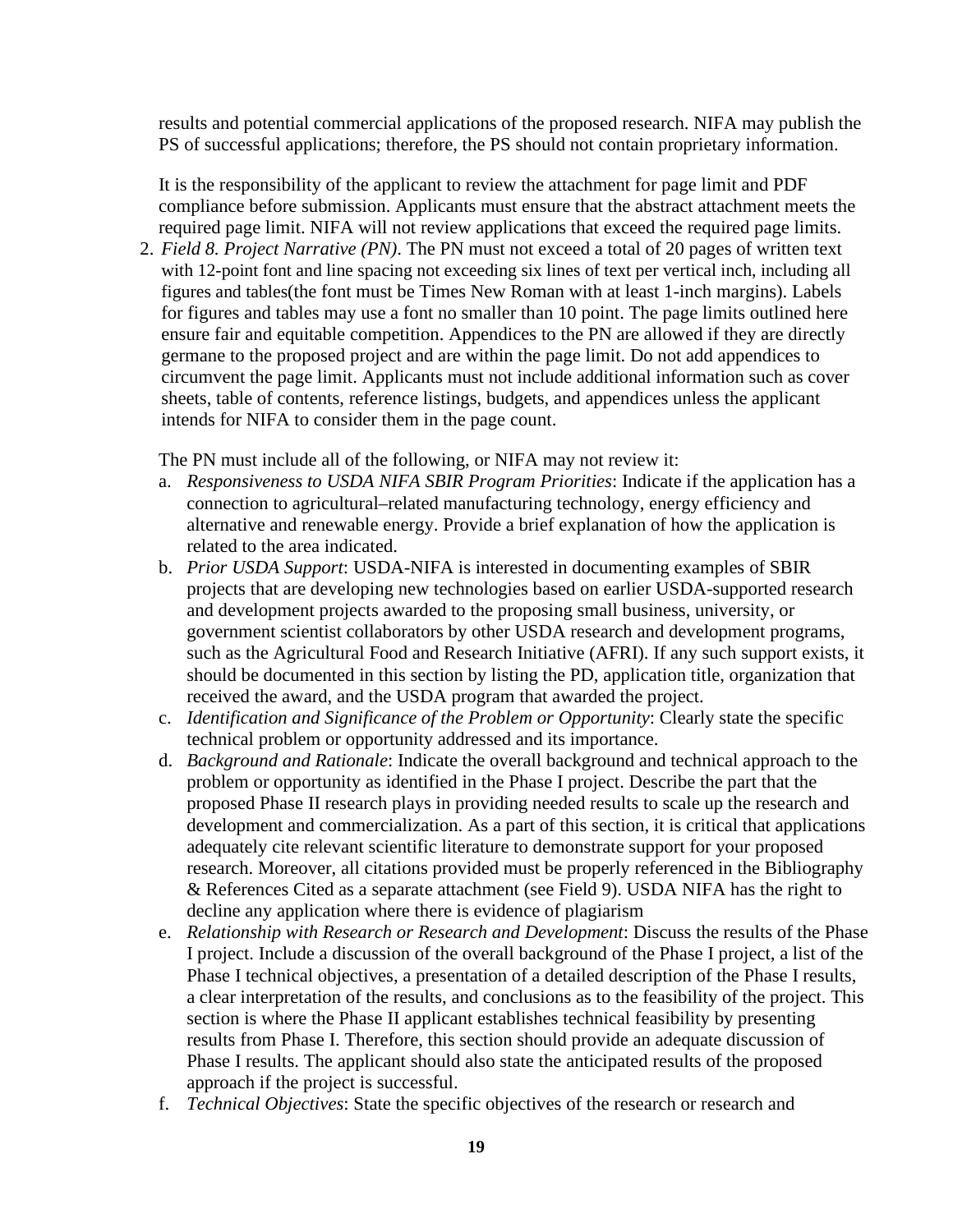development effort. Include the technical questions needed to establish the technical feasibility of the proposed approach.

- g. *Work Plan*: The work plan must provide an explicit, detailed description of the research or research and development approach. The plan should list the tasks to be performed, provide details of the methodology that would be used to research each task, including statistical analysis, if applicable, and indicate how and where the work will be carried out. The effort should attempt to determine the technical feasibility of the proposed concept. The work plan is linked with the technical objectives of the research and the questions the effort is designed to answer. This section will constitute a substantial portion of the project narrative and can include graphics, tables, charts, etc.
- h. *Related Research or Research and Development*: Describe significant research or Research and Development (R&D) activities that are directly related to the proposed effort, including any conducted by the Project Director or by the proposing small business concern, how the proposed effort expands on the related work, and any planned coordination with outside sources. Describe any commercial products, services, or innovations that are already in the market and if the project relates back to that R&D. Discussion of existing innovations in the application should convince reviewers that the applicant is aware of related research and commercial innovations in the selected subject. It is critical that the applicant make a convincing case that the proposed research builds upon previous research and, if successful, will lead to the development of new innovations or to substantial improvement of an existing product, process, service, or technology.
- i. *Potential Post Application*: For this section, briefly describe the market potential for the innovation. In Phase II, demonstration of commercialization potential requires a more extensive commercialization plan that must be presented as directed later in this RFA (see section 7. SBIR/Small Business Technology Transfer Program (STTR) Information, Field 7).
- 3. *Field 9. Bibliography & Cited References*. Provide a complete list of all references cited in the application. For each reference, provide the complete name for each author, the year of the publication, full title of the article, name of the journal or book published, volume, and the page numbers. Please list the references in alphabetical order using the last name of the first author.
- 4. *Field 10. Facilities & Other Resources*. Describe the types, location, and availability of instrumentation and physical facilities necessary to carry out the work proposed. If the work will be conducted at a facility not owned and operated by the applicant, see Field 12 for additional information.
- 5. *Field 11. Equipment Documentation*. Describe the types, location, and availability of equipment necessary to carry out the work proposed. Items of equipment to be purchased must be fully justified under this section. When purchasing equipment or a product under the SBIR funding agreement, the small business should purchase only American-made items whenever possible.
- 6. *Field 12, Add Other Attachments*. See Part V § 4.12 of the [Application](https://apply07.grants.gov/apply/opportunities/instructions/PKG00249520-instructions.pdf) Guide.
	- a. *Use of Facilities or Equipment.* If university facilities, private facilities, or government laboratories are being used, there must be a letter in the application from the authorized organizational representative of the university, private facility, or government laboratory describing the arrangement and testifying that the facilities will be subject to the exclusive use and control of the applicant.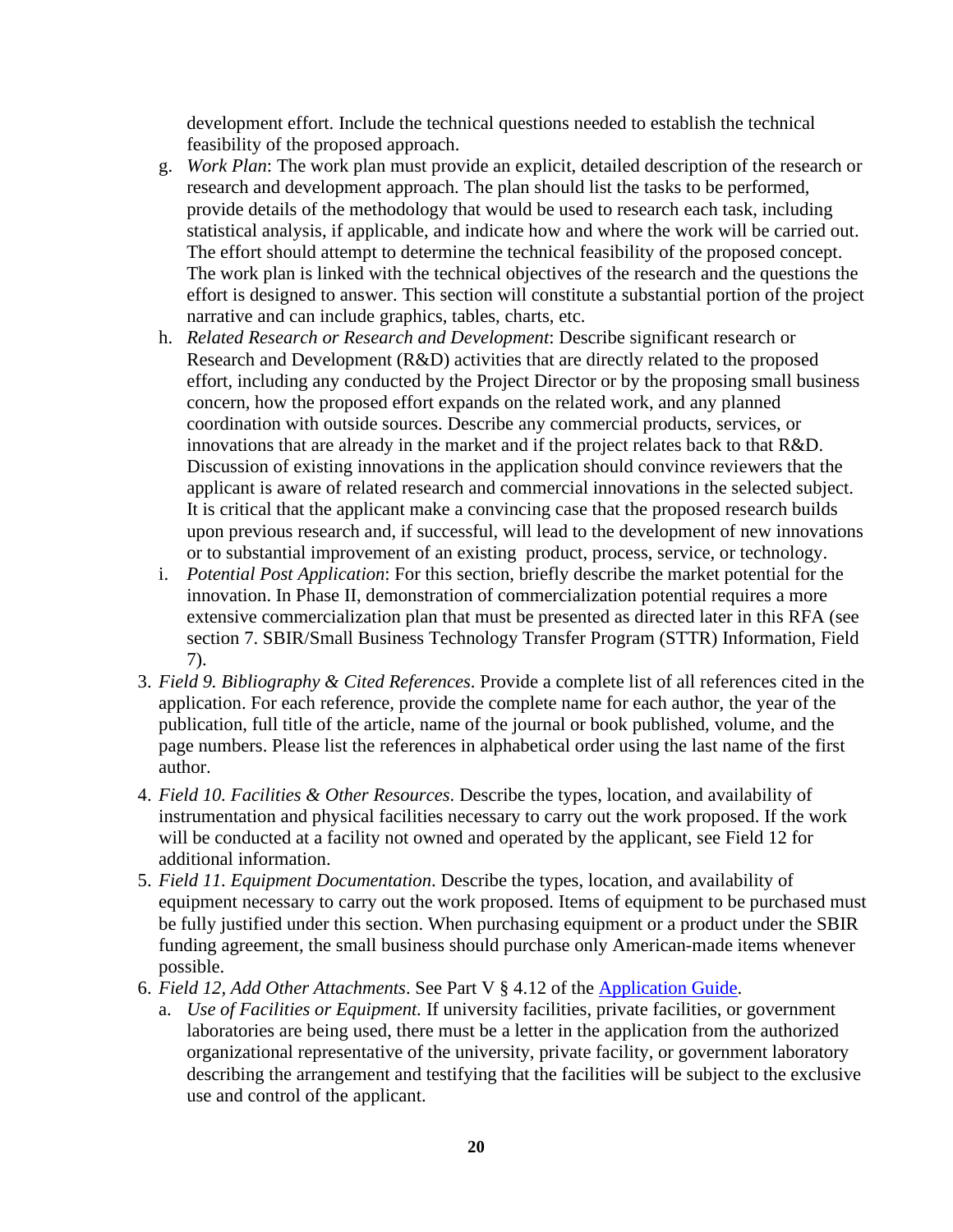- b. *Outside Services*. Involvement of university, government, or other outside personnel in the planning and research stages of the project as consultants or through subcontracting arrangements is permitted and may be particularly helpful to small businesses that have not previously received Federal research awards. Establishment of a Cooperative Research and Development Agreement (CRADA) with a USDA laboratory or other Federal laboratory may also be beneficial to proposing firms. If the application involves outside consultants, subcontracts, or involvement with a CRADA partner, these arrangements must be described in detail. Only fifty (50) percent of the grant based on expenditures can normally be used for outside services. Applications must include letters from proposed consultants, subcontractors, or CRADA cooperators indicating their willingness to serve in order for such participation to be considered during the application review and evaluation process.
- c. *Letters of Support.* Letters of Support are strongly encouraged and should be included. Letters of support act as an indication of market validation and technical support for the proposed innovation and add significant credibility to the proposed effort. Letters of support demonstrate that the company has initiated dialogue with relevant stakeholders (potential customers or end users, strategic partners or investors) for the proposed innovation and that a legitimate business opportunity may exist should the technology prove feasible. The letter(s) must contain affiliation and contact information for the signatory stakeholder and should be addressed to the applicant. Letter of support from consultants or subcontractors may be provided if they are providing a critical role in the project, such as access to facilities, equipment, or expertise. The recommended page limit for each individual letter is two pages. Letters and supporting documents from State, Local and Congressional representatives are NOT considered letters of support and should not be submitted as part of the application. Applicants must include these letters of support in a PDF format and upload to Field 12 of the R&R Other Project Information form (Add Other Attachments).

If letters of support are not appropriate for this stage of an innovation, due to business considerations, then the applicant must clearly justify why letters of support are not being included in a PDF format and uploaded in lieu of letters of support. The justification should relate to the technical and commercial considerations of the innovation proposed in the application.

- d. *Duration Exceeds Normal Project Period.* The proposed duration of Phase II projects will not normally exceed twenty-four (24) months, except in special, justified circumstances. Where a proposed research project requires more than twenty-four months to complete Phase II, a longer project period, not to exceed thirty-six (36) months, may be requested. An applicant of a Phase II project with an anticipated duration beyond twenty-four months should specify and justify the length of duration in the application at the time of its submission to USDA NIFA.
- e. *Applicant is a Subsidiary.* A potential grantee that is a subsidiary must show that the parent company or parent companies are also a small business entity and the parent company or parent companies must provide documentation supporting their small business status. The parent company or companies must reside in the U.S. and cannot be a nonprofit. The subsidiary must provide documentation to support its independent viable financial status.
- f. *Statement of Delinquency on Federal Debts by Applicants for Federal Assistance.* An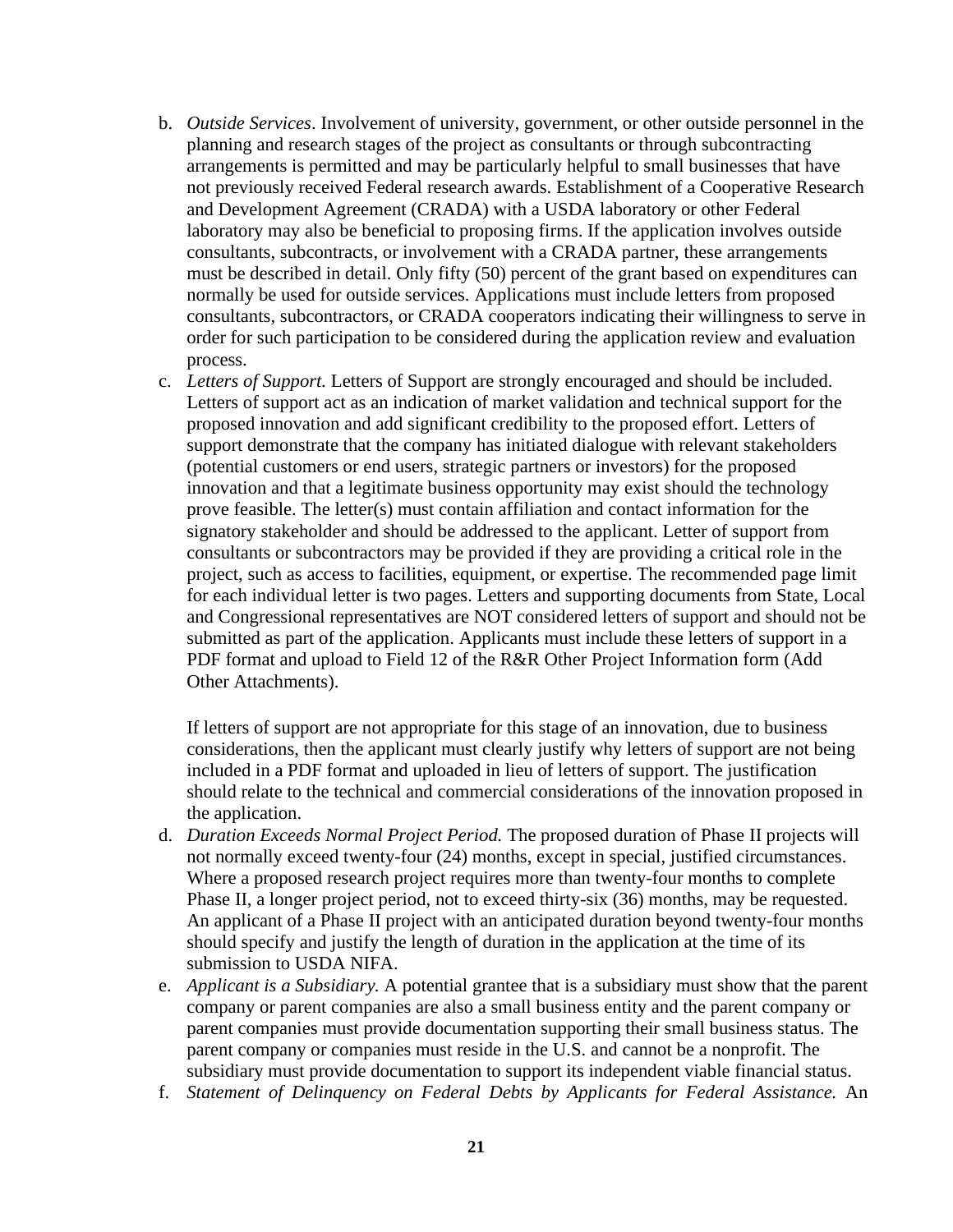applicant that is delinquent on Federal debts must attach, in PDF format, explanatory information detailing all relevant particulars concerning the Federal debt.

g. *Non-Domestic Performance Explanation*. In the budget justification, provide the purpose, the destination, method of travel, number of persons traveling, number of days, and estimated cost for each trip. If details of each trip are not known at the time of application submission, provide the basis for determining the amount requested. All Applicants MUST note that per the terms and conditions of the award, "All foreign travel performed under this project must be approved in writing by USDA NIFA prior to departure. If foreign travel is authorized under this project, the approved budget will identify funds for this purpose. Where foreign travel is contemplated subsequent to the effective date of the project, a written request must be submitted to the USDA NIFA outlining the purpose of the proposed trip, the inclusive dates of travel, the destination, and estimated costs involved."

*R&R Senior/Key Person Profile (Expanded)*. Applicants must fill out a profile for the PD and anyone who the budget will support. See Part V § 5 of the [Application](https://apply07.grants.gov/apply/opportunities/instructions/PKG00249520-instructions.pdf) Guide for profile requirements, details about the biographical sketch, and suggested support templates. All biographical sketches must indicate the employment history of each PD and Co-PD for the last 10 years. Applicants must include the current and pending support form as an attachment in the application. The PD and Co-PDs must include a conflict of interest form.

*R&R Personal Data*. This information is voluntary and is not a precondition of award (see Part V § 6 of the [Application](https://apply07.grants.gov/apply/opportunities/instructions/PKG00249520-instructions.pdf) Guide).

*R&R Budget*. See Part V § 7 of the **[Application](https://apply07.grants.gov/apply/opportunities/instructions/PKG00249520-instructions.pdf) Guide**. Applicant must complete a Research and Related Budget form for each year (or partial year) for which work is proposed under this program solicitation. Applicants must ensure that the budget provided in the R&R Budget forms matches the requested budget amount found in Field 15(a) on the SF–424 form and that this number does not exceed the budget ceiling of \$600,000 (not including optional TABA) with the maximum award available \$650,000 (including TABA)for a period of 24 months. Budget requests that exceed the ceiling will be excluded from review.

*Fields A. and B. Salaries and Wages* - Indicate the number and kind of personnel for whom salary support is sought, including job tasks. For key personnel, also indicate the number of work months of involvement to be supported with USDA funds, and explain how the level of compensation was established (e.g., the hourly rate of pay, the monthly rate of pay, or the yearly rate of pay).

*Field C. Equipment Description* - Performing organizations are expected to have appropriate facilities, suitably furnished, and equipped. However, applicants may request funding for items of equipment if they are specifically identified with the dollar amount and adequately justified, see Field K of the R&R Budget.

*Field D2. Foreign Travel Costs Funds Requested* - Requests for foreign travel must be approved based on the justification provided in the application. In the budget justification, provide the purpose, the destination, method of travel, number of persons traveling, number of days and estimated cost for each trip. If details of each trip are not known at the time of application submission, provide the basis for determining the amount requested. All Applicants MUST note that per the terms and conditions of the award: "All foreign travel performed under this project must be approved in writing by USDA NIFA prior to departure. If foreign travel is authorized under this project, the approved budget will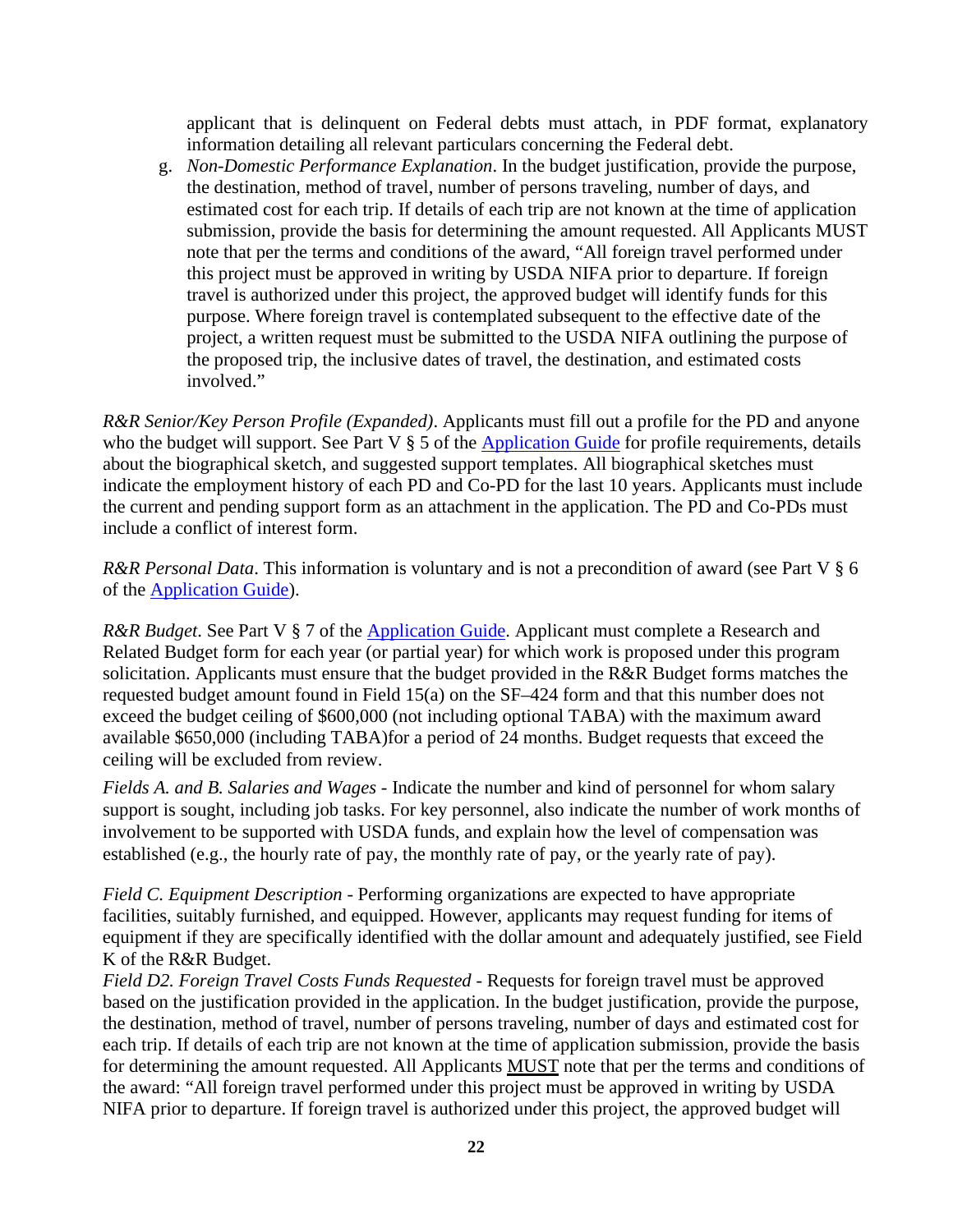identify funds for this purpose. Where foreign travel is contemplated subsequent to the effective date of the project, a written request must be submitted to the USDA NIFA outlining the purpose of the proposed trip, the inclusive dates of travel, the destination, and estimated costs involved."

*Fields E 1-5. Participant/Trainee Support Costs* – See the [Application](https://apply07.grants.gov/apply/opportunities/instructions/PKG00249520-instructions.pdf) Guide for directions.

*Fields F 1-10. Other Direct Costs* – See the [Application](https://apply07.grants.gov/apply/opportunities/instructions/PKG00249520-instructions.pdf) Guide for directions.

Field G. Direct Costs – See the [Application](https://apply07.grants.gov/apply/opportunities/instructions/PKG00249520-instructions.pdf) Guide for directions.

All Other Direct Costs - Other anticipated direct costs not included above should be itemized. Examples include, but are not limited to, subcontracts and consultants. See Field 12 "Other Attachments" of the R&R Other Project Information form for required documentation associated with subcontracts and consultants. A budget and budget justification stating sub- contractual and consulting costs and the rationale for the amount of the costs are required. In Phase II, a minimum of one-half (50%) of the research or analytical work, as determined by budget expenditures, must be performed by the proposing organization. Rates of pay for consultants exceeding that of a [US](https://www.opm.gov/policy-data-oversight/pay-leave/salaries-wages/salary-tables/16Tables/exec/html/EX.aspx) [Government](https://www.opm.gov/policy-data-oversight/pay-leave/salaries-wages/salary-tables/16Tables/exec/html/EX.aspx) Senior Executive Service Level IV salary rate will be given a greater than normal level of scrutiny and therefore, as much documentation as possible to support the rate is recommended.

Request for use of Technical and Business Assistance Funds - If an applicant chooses to request up to \$50,000 for Technical and Business Assistance (TABA) (see Part I E.), the applicant must submit a TABA plan as a PDF file and attached to Field 12, Other Attachments of the Other Project Information Form (see section B.3. of this Part).The TABA plan must not exceed three (3) pages from the applicant that describes the following:

- 1. Name and contact information for vendor(s) that will provide the services;
- 2. Description of vendor(s) expertise and knowledge of providing technical and business assistance services;
- 3. Itemized list of services to be provided;
- 4. Expected metric and outcome for each service to be provided;
- 5. Plans to report back to USDA as a deliverable on the outcomes and success of the TABA services and what information will be provided to validate the results; and
- 6. Ensure the costs are reflected in the budget forms.
	- a. If you wish to utilize a technical assistance vendor/provider, you are required to include this as a consultant in your budget and to provide a detailed budget justification indicating the costs per service.

A maximum three (3) page qualification statement from each selected vendors(s) that describes the following:

- 1. Statement must be provided on the selected vendor(s) letterhead and signed by an authorizing entity within the vendors organization that can attest to the services being provided.
- 2. Include a capabilities statement that provides the following:
	- a. Indicates the qualifications, expertise and knowledge to provide the TABA services requested by the applicant.
	- b. Indicate the level of expertise and knowledge of the Federal SBIR program and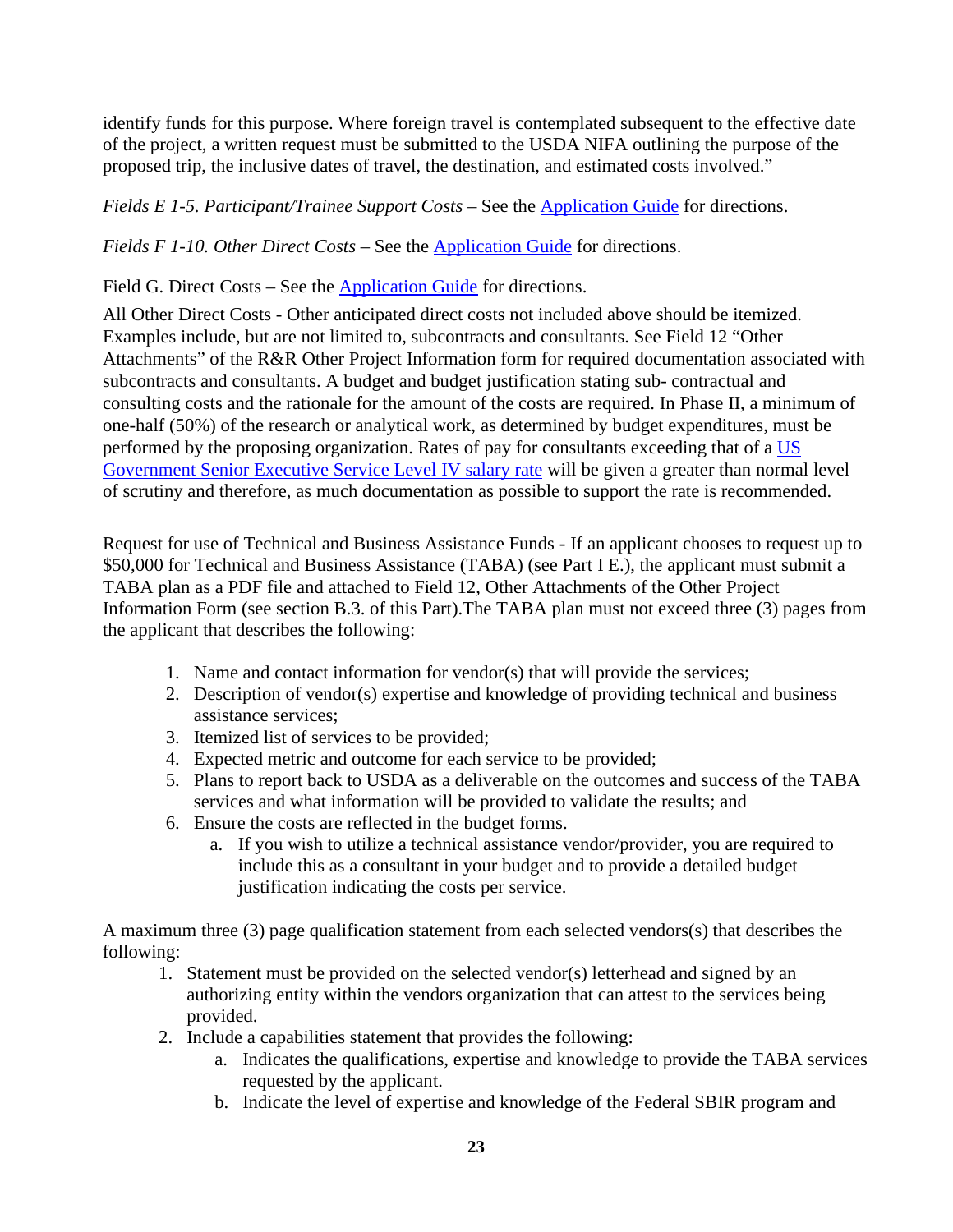specifically any prior support provided to Phase II awardees.

- 3. Describe the overall metrics of success for the services requested by the applicant.
- 4. Describe the plans to report back to USDA as a deliverable on the outcomes and success of the TABA services and what information will be provided to validate the results.

USDA-NIFA reserves the right to withhold funds requested for TABA until formal review and approval of the requested vendor is provided by NIFA's Award Management Branch and SBIR staff. If the project is selected for an award and the applicant demonstrates this requirement sufficiently as determined by the Government, USDA will permit the awardee to acquire such TABA assistance itself, in an amount up to \$50,000 for the full Phase II project, as an allowable cost of the SBIR award. The amount will be in addition to the award of \$600,000 and is not subject to any profit or fee by the requesting firm and cannot be used in the calculation of indirect cost rates. The amount is based on the original grant period of performance and does not apply to period of performance extensions. Requests for TABA funding outside of the Phase II application submission will not be considered.

*Field H 1-4. Indirect costs*  $(IDC)$  – See <u>Part IV § D</u> of this RFA for funding restrictions regarding indirect cost, and Part V 7.9 of the [Application Guide f](https://apply07.grants.gov/apply/opportunities/instructions/PKG00249520-instructions.pdf)or additional information. Additional guidance on indirect cost calculation for application to USDA NIFA can be found at [USDA Indirect Cost.](https://nifa.usda.gov/indirect-costs) USDA NIFA does not have a cap on Indirect Costs for SBIR grants. Applicants that have a federal negotiated Indirect Cost Rate already established are eligible to take their federally negotiated indirect cost rate.

*Field J. Fee* - Applicants must reference the [Application Guide f](https://apply07.grants.gov/apply/opportunities/instructions/PKG00249520-instructions.pdf)or directions. If an applicant requests a fee, the combined total of "Section I - Total Direct and Indirect Costs" and "Section J – Fee" on the Research & Related (R&R) Budget form must not exceed the ceiling of this program solicitation. Please see Field K (6) below.

Field K. Budget Justification – A budget justification with supporting detail for each budget category as noted in items (1) through (5) of this subsection must be attached. A budget justification is required for each entity for which a Research and Related Budget Form is submitted. Budget Justification categories are as follows:

- 1. *Salaries and Wages.* Indicate the number and kind of personnel for whom salary support is sought, including job tasks. For key personnel, also indicate the number of work months of involvement to be supported with USDA NIFA funds, and explain how the level of compensation was established (e.g., the hourly rate of pay, the monthly rate of pay, or the yearly rate of pay).
- 2. *Equipment*. Performing organizations must have appropriate facilities and have them suitably furnished and equipped. However, funding for items of equipment may be requested if they are specifically identified with the dollar amount and adequately justified. Such requests should normally not exceed 10 percent of the budget. Only American-made items should be purchased when possible. Equipment is defined as an article of nonexpendable, tangible personal property having a useful life of more than one year and an acquisition cost of \$5000 or more per unit. Awardees are usually allowed to retain title to equipment purchased with funding provided under a SBIR funding agreement. However, in some instances, USDA NIFA may direct the awardee to vest title to a third party. Awardees should plan to lease expensive equipment. The inclusion of equipment will be carefully reviewed and will require prior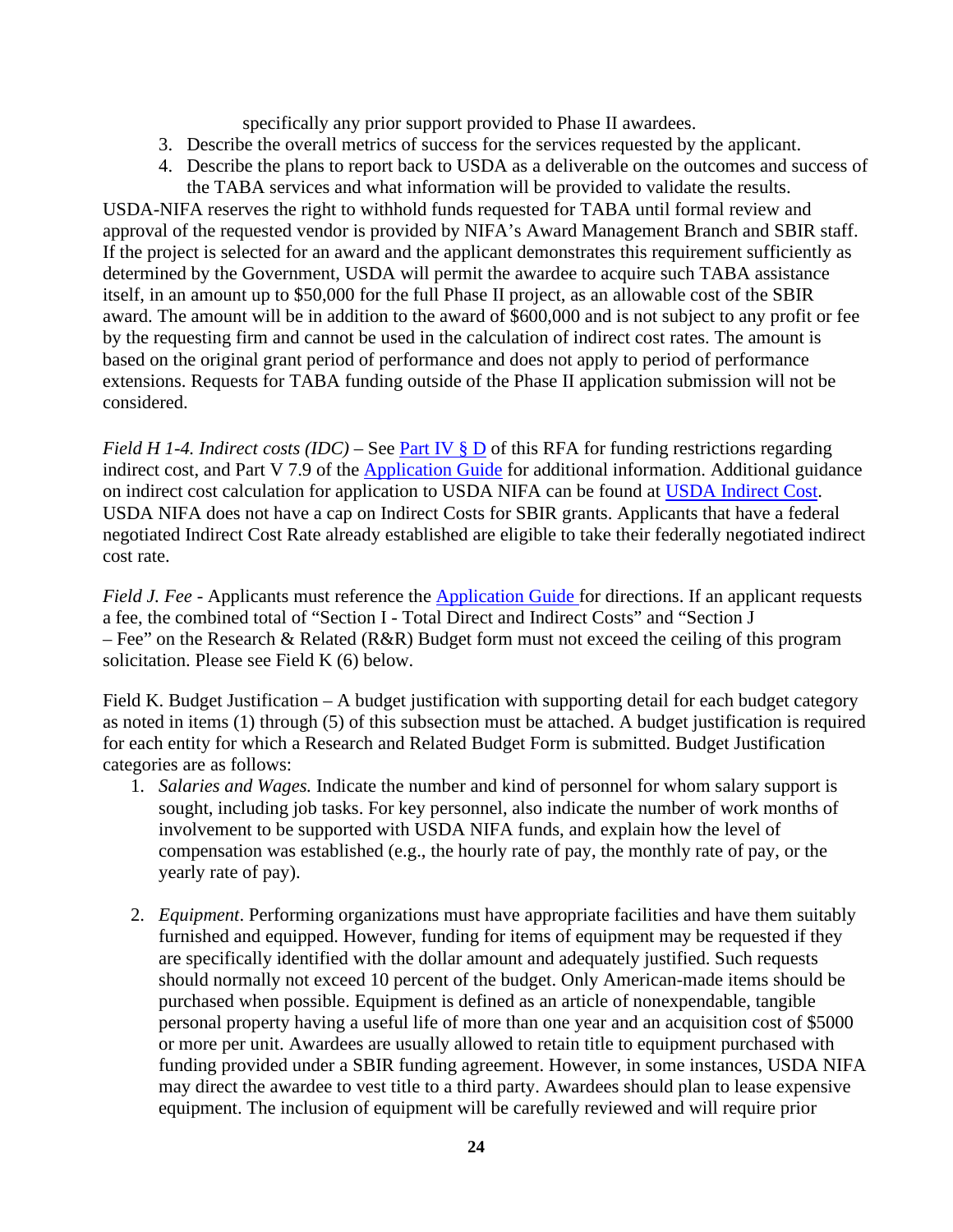approval from NIFA per 2 C.F.R. 200.439 with respect to need, reasonableness, and appropriateness for the research proposed.

- 3. *Materials and Supplies.* The types of expendable materials and supplies required are indicated in this section in general terms with estimated costs.
- 4. *Travel*. The type and extent of travel and its relationship to the project must be specified. Funds may be requested for fieldwork or for travel to professional meetings. Requests for foreign travel may be approved by USDA NIFA based on the justification provided in the application and the terms and conditions for the grant. In the budget justification, provide the purpose, the destination, method of travel, number of persons traveling, number of days, and estimated cost for each trip. If details of each trip are not known at the time of application submission, provide the basis for determining the amount requested.
- 5. *All Other Direct Costs.* Other anticipated direct costs not included above must be itemized. Examples include, but are not limited to, subcontracts and consultants. See Field 12 "Other Attachments" of the R&R Other Project Information form for required documentation associated with subcontracts and consultants. A budget and budget justification stating subcontractual and consulting costs and the rationale for the costs are required. In Phase II, a minimum of fifty (50) percent of the research or analytical work, as determined by budget expenditures, must be performed by the proposing organization. Consultants' rate of pay normally cannot exceed \$629/day for an 8-hour day*Fee*. A reasonable fee, not to exceed seven percent of total Federal funds awarded (.07527 of Field I, Total Direct and Indirect Costs) is permitted under this program solicitation, but applicants are encouraged to minimize fee requests due to the small amount of funds available. All fees are subject to negotiation with USDA NIFA. If a fee is requested, the amount should be indicated in Field J "Fee" on the R&R Budget form. If an applicant requests a fee, the combined total of "Section I - Total Direct and Indirect Costs" and "Section J – Fee" on the Research & Related (R&R) Budget form must not exceed the ceiling of this program solicitation. Budget requests that exceed the ceiling of this program solicitation will be excluded from review.
- 6. *Indirect Costs*. See Part V § 7.9 of the [Application](https://apply07.grants.gov/apply/opportunities/instructions/PKG00249520-instructions.pdf) Guide for information about requesting indirect cost.
- 7. *Cost Sharing*. Cost sharing is permitted for applications under this program solicitation; however, cost sharing is not required nor will it be an evaluation factor in considering the competitive merit of applications submitted.

**R&R Sub-award Budget Attachment.** See Part V § 8 of the [Application](https://apply07.grants.gov/apply/opportunities/instructions/PKG00249520-instructions.pdf) Guide. By statute, the USDA NIFA SBIR program can only allow up to one-third (1/3) of the grant funds to be used for subcontracting and consulting purposes.

**Supplemental Information Form.** See Part VI § 1 of the [Application](https://apply07.grants.gov/apply/opportunities/instructions/PKG00249520-instructions.pdf) Guide.

1. Field 2. Program to which the applicant is applying. This refers to the SBIR topic area to which you are submitting your USDA NIFA SBIR application and should be numerical only. For example, if you are applying to the 8,3 topic area, the program code name would be *Animal Production and. Protection* and the program code would be 8.3. Accurate entry is critical.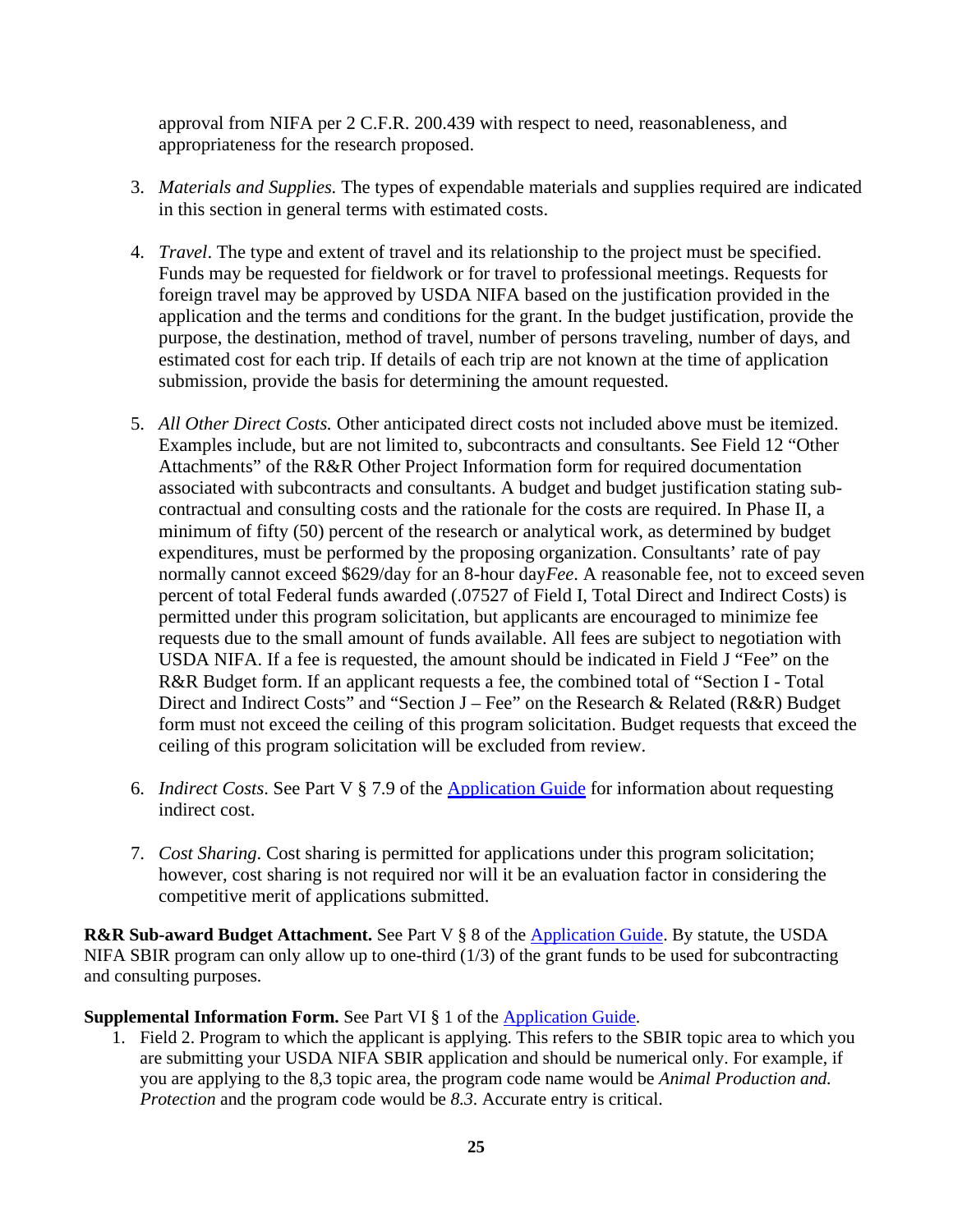You must submit your Phase II application to the same SBIR topic area as your Phase I award. This requirement is non-negotiable, and it is extremely important that the Program Code Name and Program Code are spelled correctly and exactly match one of the topic areas for which you are applying. Failure to complete these fields correctly may jeopardize the review of your application.

2. Field 8. Conflict of Interest List. See Part VI § 1.8 of the [Application](https://apply07.grants.gov/apply/opportunities/instructions/PKG00249520-instructions.pdf) Guide.

*Representations Regarding Felony Conviction and Tax Delinquent Status for Corporate Applicants*. This is required for corporate applicants. See Part VI § 2 of the [Application](https://apply07.grants.gov/apply/opportunities/instructions/PKG00249520-instructions.pdf) Guide for a description of the term, "corporation."

**SBIR/Small Business Technology Transfer Program (STTR) Information**. See Part VI § 3 of the [Application](https://apply07.grants.gov/apply/opportunities/instructions/PKG00249520-instructions.pdf) Guide, unless noted below.

Program Type-Select SBIR. USDA NIFA does not offer a STTR program SBIR/STTR Type – Select Phase II.

Field 7. Commercialization Plan. (PDF format only) – This is required for a Phase II application submission.

The plan must only include information pertaining to the items listed below. The Commercialization Plan shall not exceed 10 pages of written text using font no smaller than 12 point with at least 1-inch margins, regardless of whether it is single- or double-spaced.

Labels for figures and tables may use a font no smaller than 10 point.

Include the following sections and information in the commercialization plan:

**1. Introduction of the SBIR Project and Expected Outcomes:** Describe, in layperson's terms, the proposed project and its key technology objectives. Clarify the need addressed, specifying weaknesses in the current approaches to meet this need. In addition, describe the commercial applications of the research and the innovation inherent in the application.

**2. Company Information:** Give a brief description of your company including corporate objectives, core competencies, size (annual sales level), and number and types of employees for the last 5 years (if company has existed for more than 5 years), and any current products/services that have significant sales. Those grantees existing for less than five years should provide this information for the years they have been operational. Indicate your vision for the future and how you will grow/maintain a sustainable business entity. Include a short description of the origins of the company.

**3. The Market, Customer, and Competition:** Describe the national and/or global market and/or market segments (for the product, technology or service) you are targeting. Provide information on the size of the market(s) and a brief profile of the potential customer(s). State what significant advantages your innovation will bring to the market(s) (e.g., better performance, lower cost, faster, more efficient or effective, new capability). Explain the hurdles you will need to overcome in order to gain market/customer acceptance of your innovation. Briefly explain the plans you have for approaching your potential customers (i.e., your marketing and sales strategy).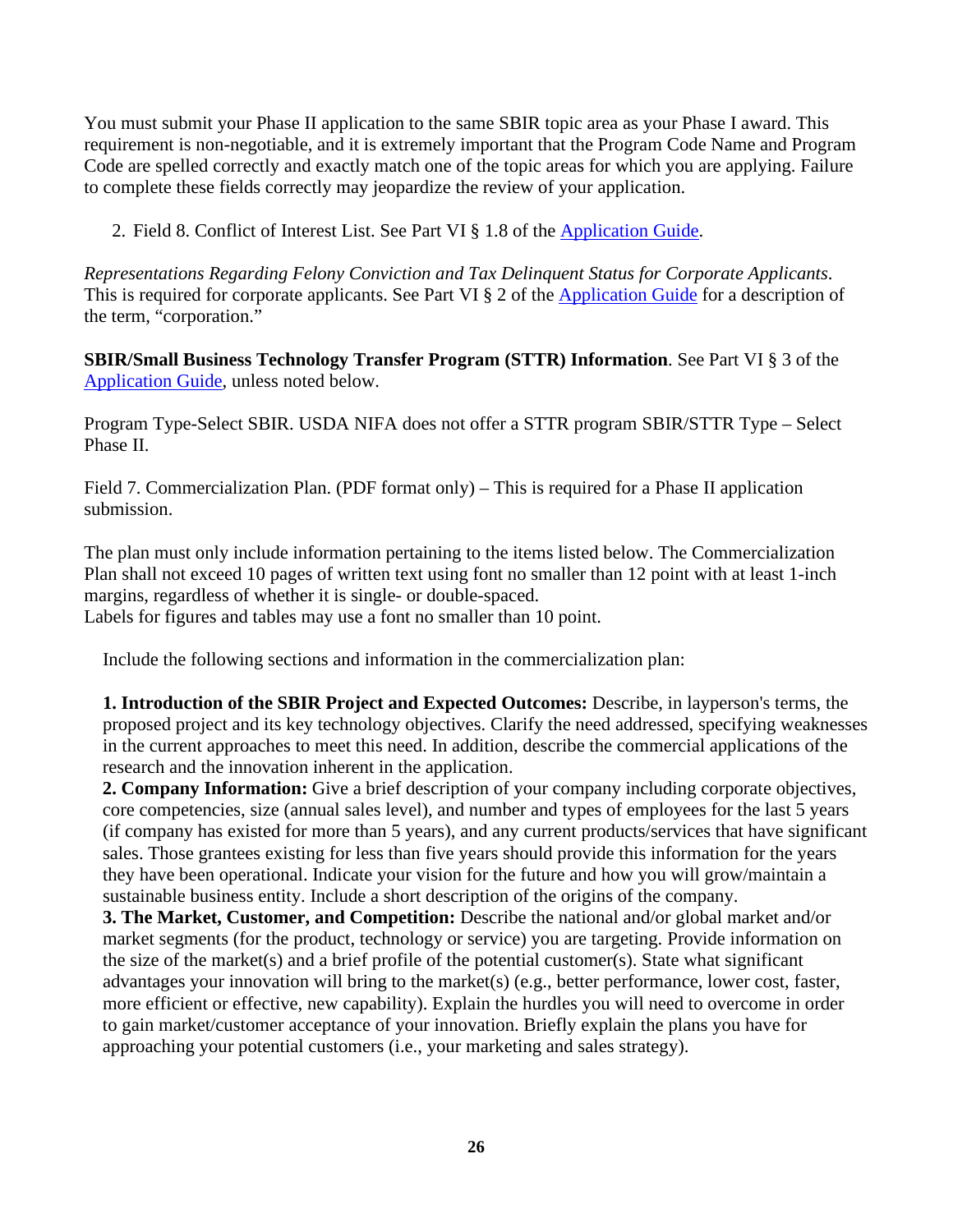Describe the current competition and any potential competitors over the next several years. Include a schedule showing the projected needs (e.g., amount of additional investment, timeframe) from the end of Phase II until commercialization. Indicate any other potential commercial factors that are not described above.

**4. Intellectual Property:** Describe how you will protect the intellectual property that results from your innovation. Note any actions you may consider to attain at least a temporary competitive advantage. What is the company's prior record in this area? Comment on the company's strategy to build a sustainable business through protection of intellectual property.

**5. Revenue Stream:** Describe the plans for generating a revenue stream and include the assumptions that form the basis for revenue projections. Address how the revenue stream will be profitable to the company or at least sustain the product through its life cycle.

**6. Financing:** How will you raise the necessary financing for Phase III commercialization? Provide evidence of the plan for this funding in one or more of the following ways: A letter of commitment<sup>\*</sup> for follow-on funding;

- a. A letter of intent\* or evidence of negotiations to provide funding, should the Phase II project be successful and the market need still exists;
- b. A letter of support\* for the project and/or some in-kind commitment; and
- c. A specific plan to secure Phase III funding.

\*Any formal letters of commitment, intent or support are not to be included here but instead in Field 12, Other Attachments of the Other Project Information Form (see section C.6.c of this Part).

**Field 8. Documentation of Prior SBIR Phase II Awards** – The Phase II applicants must provide: 1. Attachment 1: A small business firm that submits a Phase II application and has received more than 15 Phase II SBIR awards during the preceding five fiscal years must document the extent to which it was able to secure Phase III funding to develop concepts resulting from previous Phase II SBIR awards. In addition, the documentation must include the name of the awarding agency, date of award, funding agreement number, amount, topic or subtopic title, follow-on agreement amount, source and date of commitment, and current commercialization status for each Phase II award. USDA NIFA must collect and retain the information at least until the General Accounting Office submits the report required under section 105 of the Small Business Research and Development Enhancement Act of 1992.

If the applicant falls under the threshold indicated above, the applicant must provide an attachment stating that less than 15 Phase II awards have been granted to this organization/company during the preceding five fiscal years.

USDA NIFA SBIR will collect and retain the information for its internal use. Any data provided under this section of the application may lead to USDA NIFA contacting the applicant to coordinate the development of additional information that can serve to inform the public and the Federal Government on the benefits of the USDA NIFA SBIR program to Small Businesses.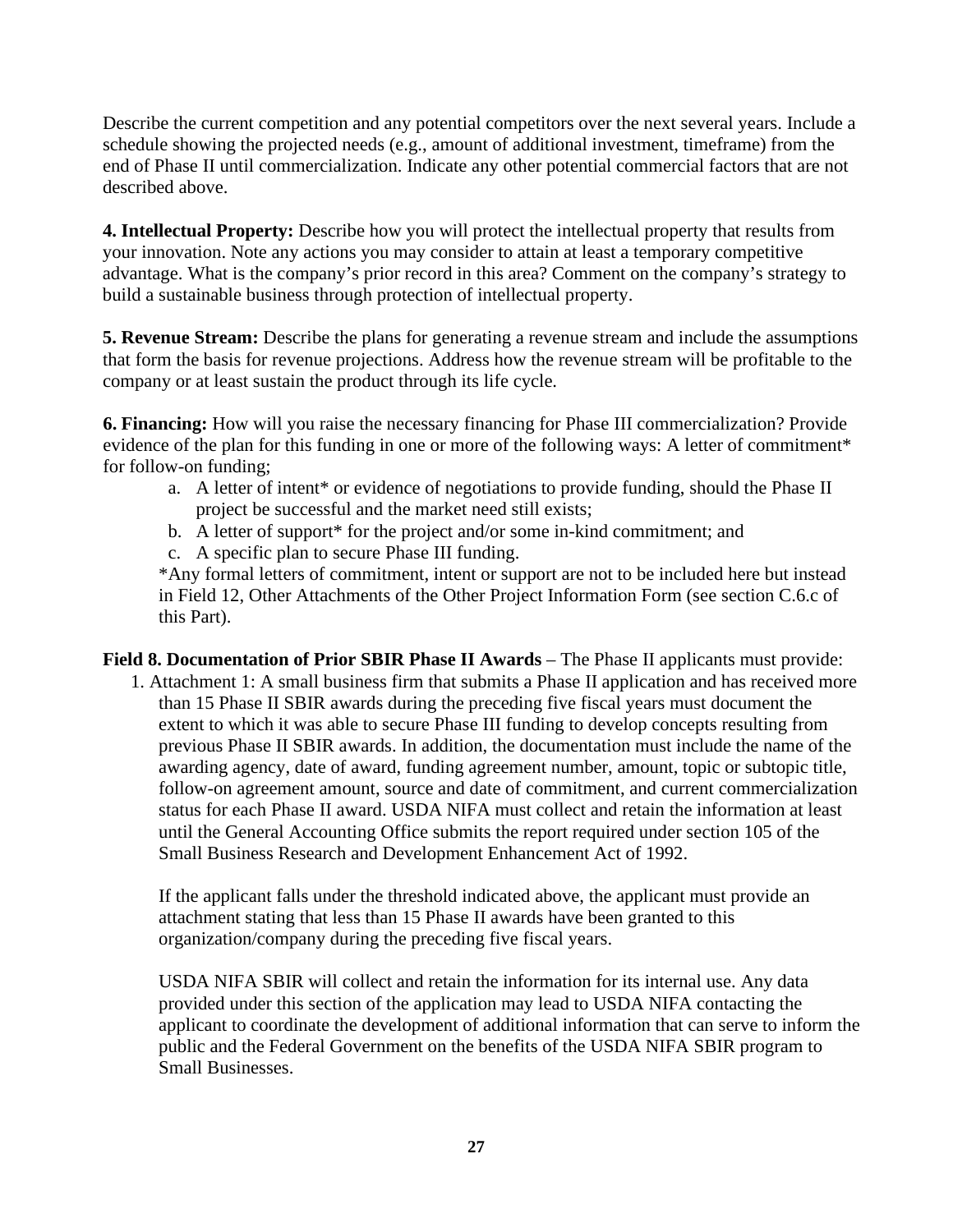If the applicant does not have any prior USDA NIFA SBIR Phase II awards, the applicant must provide an attachment stating, "No prior USDA NIFA SBIR Phase II awards have been issued to [Insert Company Name]."

## **Data Management Plan.** A Data Management Plan (DMP) is NOT required for this program.

It is anticipated that the evaluation of SBIR Phase II applications will require approximately six months from submission deadline, and no information on application status will be available until final selections have been made. Both successful and unsuccessful applicants will be notified of final award decisions via email within approximately 6 months after the submission deadline.

## <span id="page-27-0"></span>**D. Funding Restrictions**

*Fully negotiated rate*. Applicants must use the current negotiated Indirect Cost (IDC) rate established by its cognizant Federal agency (the agency that provides the most funds). If awarded, the applicant will be required to produce a negotiated IDC rate agreement from the cognizant agency in order to recover IDC. If unable to obtain a negotiated rate from its cognizant agency, the applicant is not permitted indirect cost reimbursement. Rather, the applicant may only be reimbursed for allowable direct costs. Violation of cost accounting principles is not permitted when re-budgeting or charging costs to awards. Rather, costs must be consistently charged as either indirect or direct costs. If the applicant wants full IDC, but does not have a negotiated rate, and NIFA is the cognizant agency, the applicant must calculate an IDC rate in order to request IDC (see [Sample](https://nifa.usda.gov/indirect-costs) IDC [calculations\)](https://nifa.usda.gov/indirect-costs). Applicants are not required to complete the IDC package during the application process. Applicants need only to calculate an IDC rate to serve as a basis for requesting IDC. If awarded, the applicant will be required to submit a complete IDC proposal package in order to obtain a negotiated rate.

An organization that has never received a negotiated indirect cost rate may elect to change a de Minimis rate of 10% of modified total direct costs (MTDC), which may be used indefinitely (2 CRR 200.414(f)) MTDC excludes equipment, capital expenditures, charges for patient care, rental costs, tuition remission, scholarships and fellowships, participant support costs and the portion of each subaward in excess of the first \$25,000.

For more information on IDC see <https://nifa.usda.gov/indirect-costs>

Successful applicants must not use grant funds awarded under the authority of this RFA to renovate or refurbish research, education, or extension space; purchase or install fixed equipment in such space; or to plan, repair, rehabilitate, acquire, or construct buildings or facilities.

#### <span id="page-27-1"></span>**E. Submission Dates and Times**

We recommend that you conduct an administrative review of the application before submission of it via Grants.gov to ensure that it complies with all preparation instructions including page limits and PDF format. An application checklist is included in Part VII of the NIFA Grants.gov Application Guide to assist with this review.

We are highlighting that an application will be excluded from the competitive review for the following reasons (list is not all inclusive):

• Projects that seek funding solely for product development where no research is involved;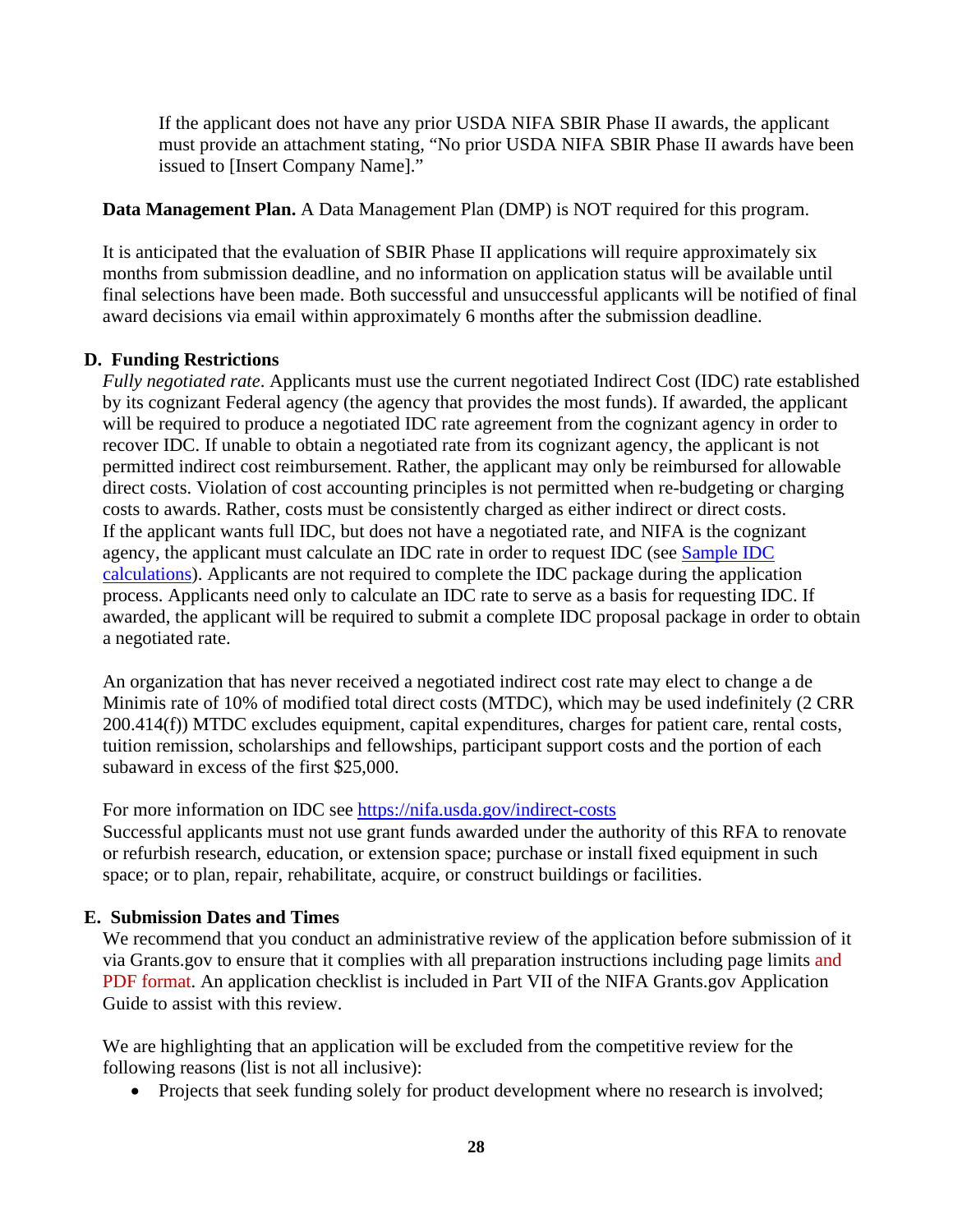- Budget requests that exceed the ceiling of \$600,000 or \$650,000 including TABA;
- Summary/Abstract exceeds one page and/or is not in pdf format; and
- Project Narrative exceeds 20 pages of written text and/or is not in pdf format
- Application is submitted after the 5 p.m. Eastern deadline.

Instructions for submitting an application are included in Part IV, Section 1.5 of the NIFA Grants.gov Application Guide.

Applications must be received by Grants.gov by 5 p.m. Eastern Time on May 3, 2021. Applications received after this deadline will normally not be considered for funding.

If you have trouble submitting an application to Grants.gov, you should FIRST contact the Grants.gov Help Desk to resolve any problems. Keep a record of any such correspondence. See Part IV. A for Grants.gov contact information.

It is recommended that applicants begin submitting their completed application at least one day prior to the deadline in order to allow time to address submission issues since late applications may only be considered in situations involving an exceptional circumstance (e.g., hurricane, flood, fire, Grants.gov issue that impacts the entire applicant community) (see Part III, 6.1 of the NIFA Grants.gov Application Guide) occurring prior to the deadline. Note that registration issues with Grants.gov are not valid reasons to request USDA-NIFA accept a late application submission. Applicants who have problems with their submissions to Grants.gov must call the Grants.gov help desk to resolve the problems and keep a record of the following:

- 1. Grants.gov Tracking Numbers
- 2. Case numbers provided by Grants.gov
- 3. Any correspondence with Grants.gov regarding the submission problem.
- 4. Any correspondence with SAM and Dunn and Bradstreet during the registration process

Documentation of the problem will be required. Applicants facing extenuating circumstances who miss the deadline must submit their application as soon as possible. Once the application is successfully submitted to Grants.gov, the applicant must forward the information above via email to [sbir@usda.gov.](mailto:sbir@usda.gov) This information, as well as the timing of its receipt, will be used in determining whether or not to accept the late application.

We send email correspondence to the AR regarding the status of submitted applications. We strongly encourage you to provide accurate email addresses, where designated, on the SF-424 R&R Application for Federal Assistance.

If the AR has not received correspondence from NIFA regarding a submitted application within 30 days of the established deadline, contact the Agency Contact identified in Part VII of the RFA and request the application number assigned to the application. Failure to do so may result in the application not being considered for funding by the peer review panel. Once the application has been assigned an application number, you should cite this number on all future correspondence.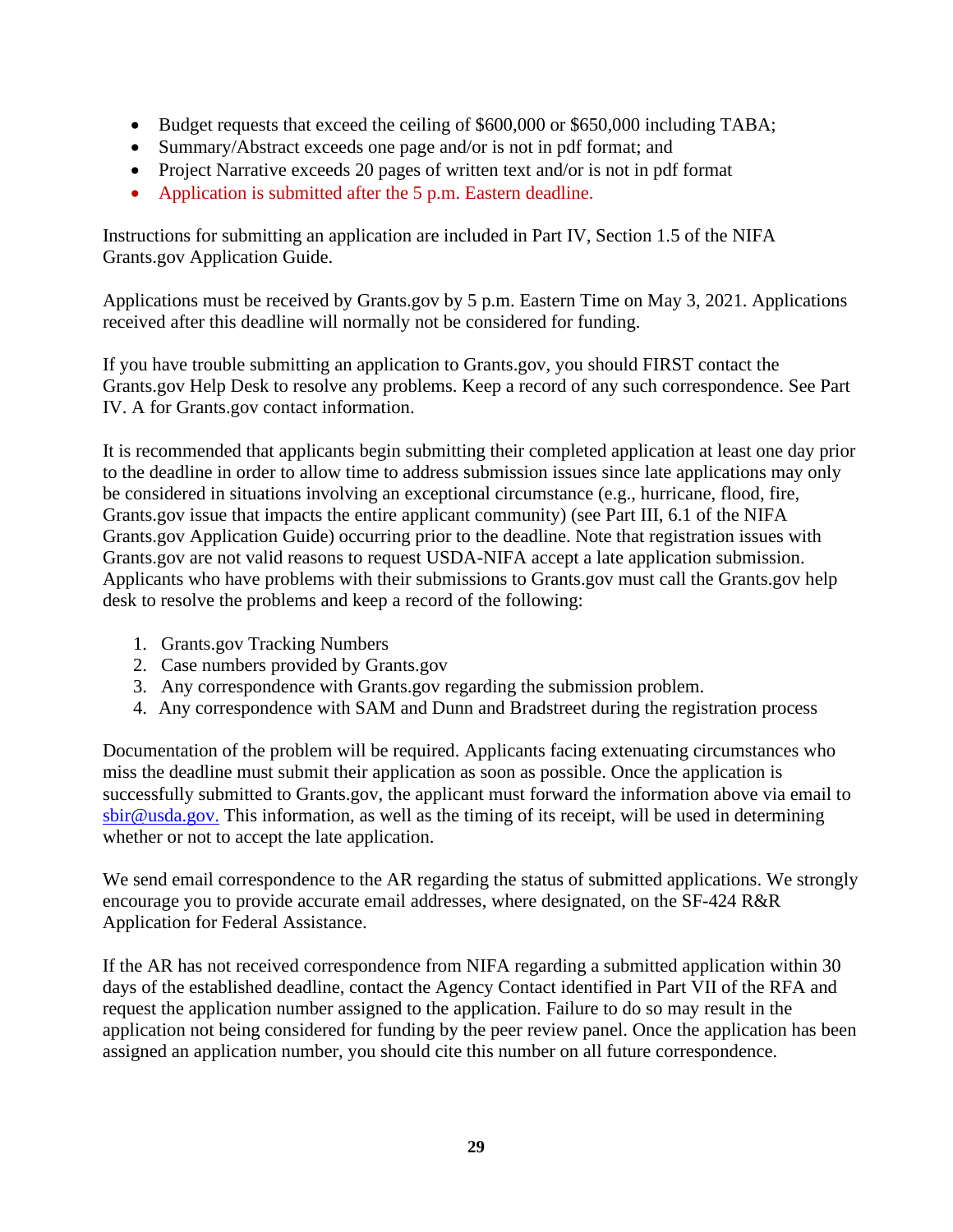# <span id="page-29-0"></span>**PART V. APPLICATION REVIEW REQUIREMENTS**

# <span id="page-29-1"></span>**A. NIFA's Evaluation Process**

NIFA evaluates each application in a two-part process. First, we screen each application to ensure that it meets the administrative requirements as set forth in this RFA. Second, a scientific peer- review process will be used to technically evaluate applications that meet the administrative requirements using a review panel

(see NIFA Peer Review [Process\)](https://nifa.usda.gov/sites/default/files/resource/NIFA-Peer-Review-Process-for-Competitive-Grant-Applications_0.pdf).

## Scientific Peer Review Process:

NIFA selects reviewers for the review panel based upon their training and experience in relevant scientific, extension, or education fields, taking into account the following factors:

- the level of relevant formal scientific, technical education, or extension experience of the individual, as well as the extent to which an individual is engaged in relevant research, education, or extension activities;
- the need to include experts from various areas of specialization within relevant scientific, education, or extension fields;
- the need to include other experts (e.g., producers, range or forest managers/operators, and consumers) who can assess relevance of the applications to targeted audiences and to program needs;
- the need to include experts from a variety of organizational types (e.g., colleges, universities, industry, state and Federal agencies, and private profit and non-profit organizations) and geographic locations;
- the need to maintain a balanced composition with regard to minority and female representation and an equitable age distribution; and
- the need to include reviewers who can judge the effective usefulness of each application to producers and the general public.

After each peer review panel has completed its deliberations, the responsible program staff of NIFA will recommend that your project is either approved for support from currently available funds or declined due to insufficient funds or unfavorable review.

NIFA reserves the right to negotiate with the PD/PI and/or the submitting organization or institution regarding project revisions (e.g., reductions in the scope of work, funding level, period, or method of support) prior to recommending any project for funding.

After the review process has been completed, NIFA sends copies of reviews, *not* including the identity of reviewers, and a summary (if applicable) of the review panel comments to the PD.

*Conflicts of interest*. NIFA takes extreme care to prevent any actual or perceived conflicts of interest that may influence the review or evaluation (see NIFA Peer [Review](https://nifa.usda.gov/resource/nifa-peer-review-process-competitive-grant-applications) Process for [Competitive](https://nifa.usda.gov/resource/nifa-peer-review-process-competitive-grant-applications) Grant [Applications\)](https://nifa.usda.gov/resource/nifa-peer-review-process-competitive-grant-applications).

USDA-NIFA SBIR staff understand that applicants may at times disagree with the outcome of the panel deliberations, review comments, panel summary, recommendations or the funding line. Applicants may request a debriefing from the National Program Leader for the SBIR topic area to discuss the review and outcome.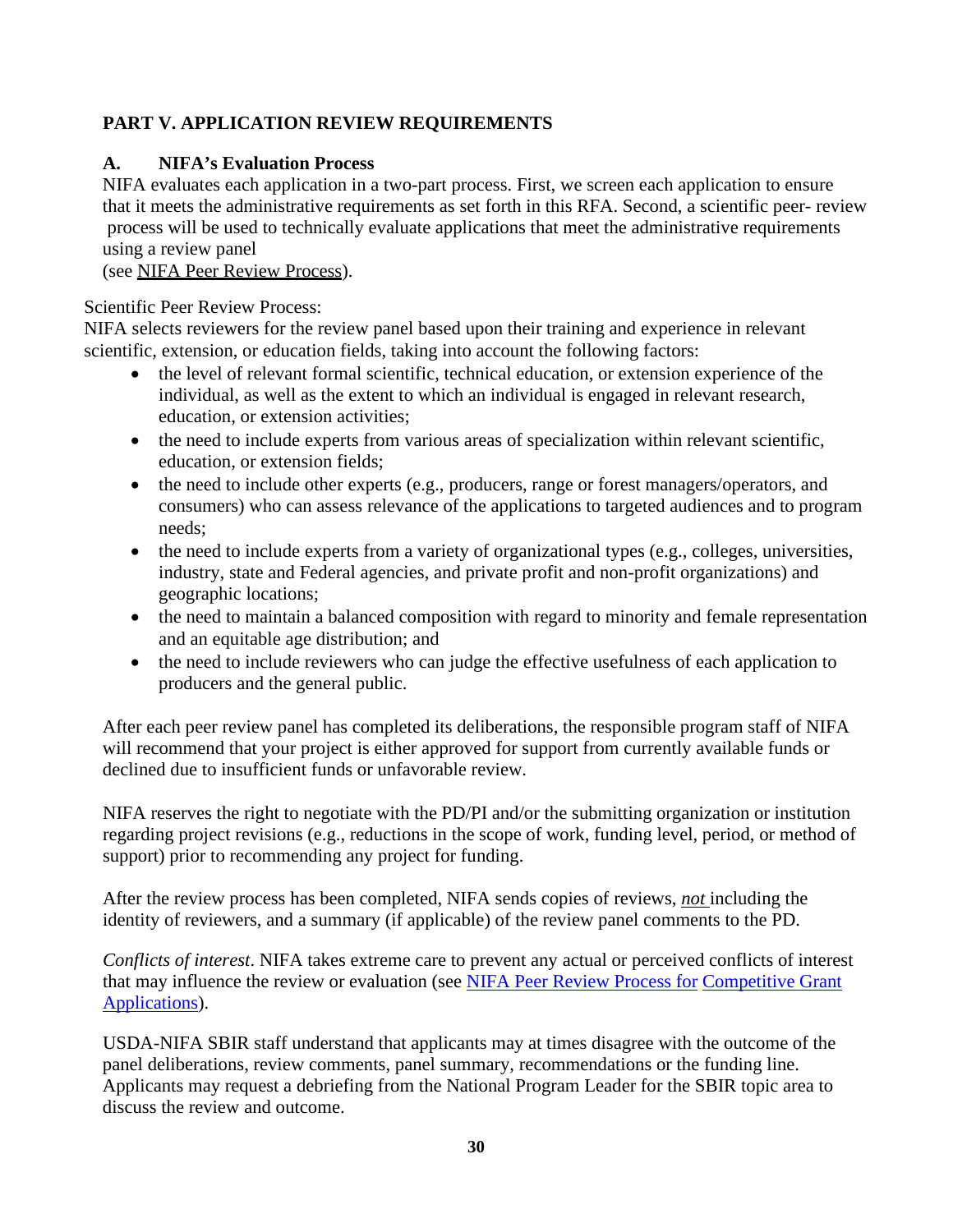Due to the competitive nature and limited funding for this program, *recommendations to fund or not fund an application will remain final, regardless of the outcome of the debriefing and applicants cannot contest the decision.*

USDA-NIFA SBIR staff will not move any application above another application that ranked higher in the panel recommendations unless an applicant that was recommended for an award has failed to meet eligibility requirements for the program or cannot pass the administrative review. In these rare cases, USDA-NIFA SBIR staff have the right to not fund any additional projects, or based on the panel recommendation select the next Phase II application that fell below the funding line and was next in line for funding.

# <span id="page-30-0"></span>**B. Evaluation Criteria**

NIFA anticipates that the evaluation of SBIR Phase II applications will require approximately six months from submission deadline. No information on application status will be available until NIFA makes the final selections. NIFA will notify both successful and unsuccessful applicants of final award decisions via email. For information about the status of a submitted application, see Part III § 6 of the [Application](https://apply07.grants.gov/apply/opportunities/instructions/PKG00249520-instructions.pdf) Guide.

*Initial Screening Criteria*. Applicants should be aware that applications that do not satisfy all of the screening criteria will be returned to the proposing entity without review. Returned applications may not be resubmitted (with or without revision) under this solicitation. The initial screening criteria are the following:

- 1. The proposing firm must qualify as a small business concern and have received an SBC Control Number. USDA NIFA uses the Small Business Administration (SBA) SBIR company registry certification that the applicant is to provide with the application to confirm the applicant is a small business concern;
- 2. The application must meet the Application Content and Format requirements as described in this RFA. This includes page length requirements, all required forms and all files in PDF;
- 3. The proposed budget must be within the dollar ceiling identified in this RFA;
- 4. The proposed Phase II research must fall within the topic area that the project was originally funded under Phase I;
- 5. An application must contain adequate scientific/technical and market opportunity information that clearly states the project plan and objectives. USDA NIFA reserves the right not to submit for review any application that it finds to have insufficient information;
- 6. It is clear that the project director will work a minimum of 51 percent of his/her time for the small business firm during the period of the grant and that the small business firm will conduct a minimum of one-half of the research effort. However, the project director may spend less than 50 percent of his/her time on the Phase II project.

*Phase II Application Evaluation Criteria.* The evaluation criteria that will be used by reviewers to evaluate all applications are listed below. NIFA uses an electronic Peer Review System (PRS) that allows reviewers of the application the ability to provide comments, scores and recommendations to SBIR staff. NIFA provides guidance and instructions to the reviewers on how to access PRS and that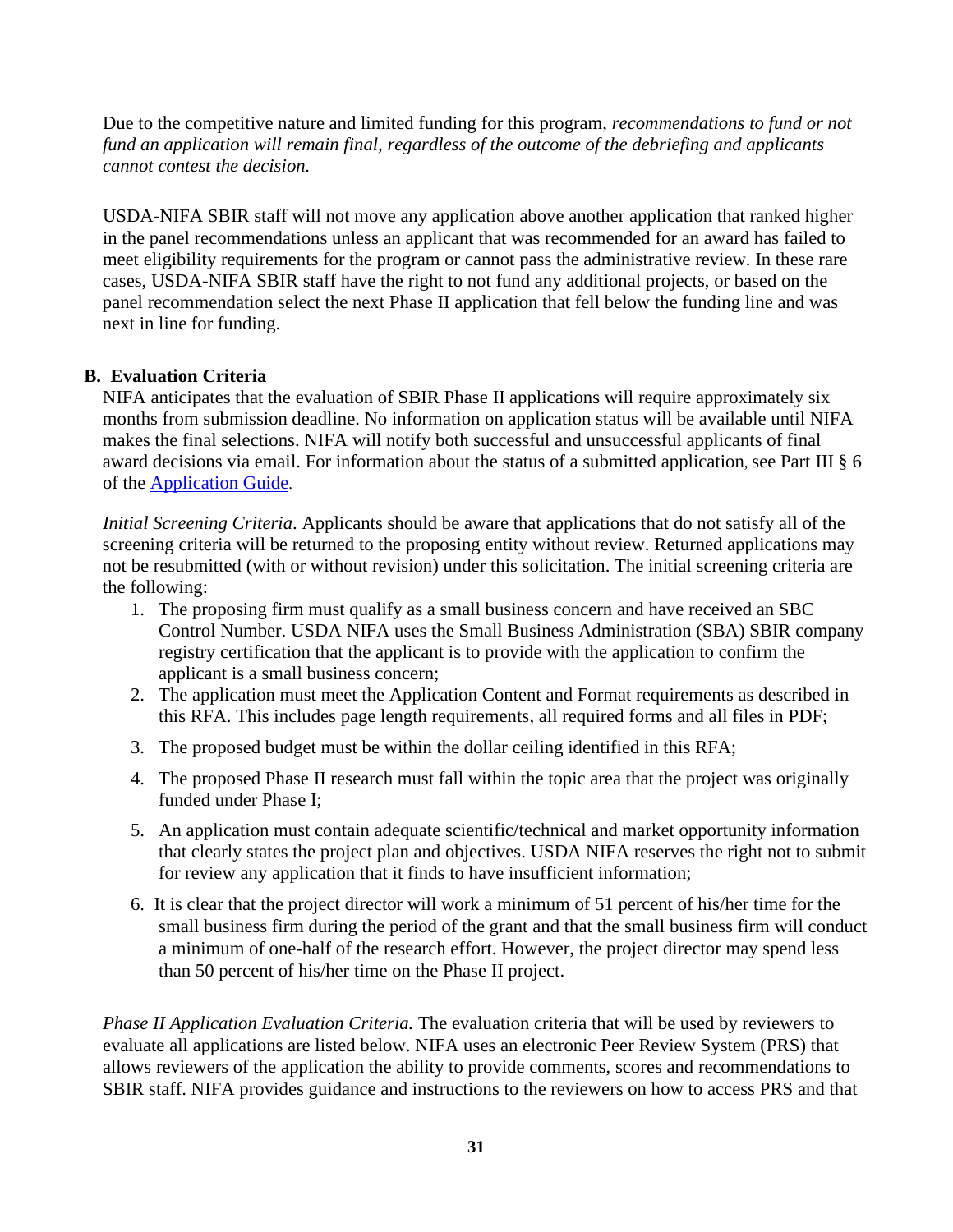the following review criteria serves as the basis for the review. Approximately equal consideration will be given to each criterion, except for items (A), (B), and (C) which will receive twice the value of any of the other items:

- 1. *Degree to Which Phase I Objectives were Met and Technical Feasibility Established*: The extent to which:
	- a. Phase I project demonstrated novelty, innovation, uniqueness, and originality; Conceptual adequacy of the research and suitability of the hypothesis, as applicable;
	- b. Clarity and delineation of Phase I objectives;
	- c. Demonstration of feasibility through preliminary data; and
	- d. Probability of success of the project to move into Phase II is appropriate given the level of scientific originality, and risk-reward balance.
- 2. *Phase II Scientific and Technical Feasibility*:
	- a. Project objectives and outcomes are clearly described, adequate, and appropriate. All project components (i.e., research and commercialization) are reflected in one or more project objectives;
	- b. Proposed approach, procedures, or methodologies are innovative, original, clearly described, suitable, and feasible;
	- c. Expected results or outcomes are clearly stated, measurable, and achievable within the allotted time frame;
	- d. Proposed research fills knowledge gaps that are critical to the development of new innovations to address the stated problem of issue; and
	- e. Proposed research is up-to-date on the current state of the art (i.e., literature reviews have been completed).
- 3. *Commercial Potential*: The commercial potential will be assessed based on how well the following criteria are presented:
	- a. Demonstration of the company's ability to commercialize the innovation;
	- b. Relevant and current market information for the innovation (stakeholder needs for the innovation, size of the market, potential customers, competition, etc.);
	- c. Strategy for commercializing the innovation including follow-on commitments from private sector or non-SBIR funding sources;
	- d. Plans for protection of intellectual property;
	- e. Projected revenue stream and assumptions; and
	- f. Record of commercializing new products and/or services during the last 5 years, especially from prior SBIR and STTR projects.

A Commercialization Plan showing that the proposing firm has no prior Phase II awards will not affect the evaluation of an application; the application will be evaluated for commercial potential based on its commercialization strategy.

- 4. *Importance of the Problem*: How well the application justifies the importance of the problem. The degree the project satisfies a public interest (one or more of the strategic goals listed in the RFA).
- 5. *Investigator and Resource Qualifications*:
	- a. Roles of key personnel are clearly defined;
	- b. Key personnel have sufficient scientific and business expertise to complete the proposed project, and where appropriate, partnerships with other disciplines and institutions are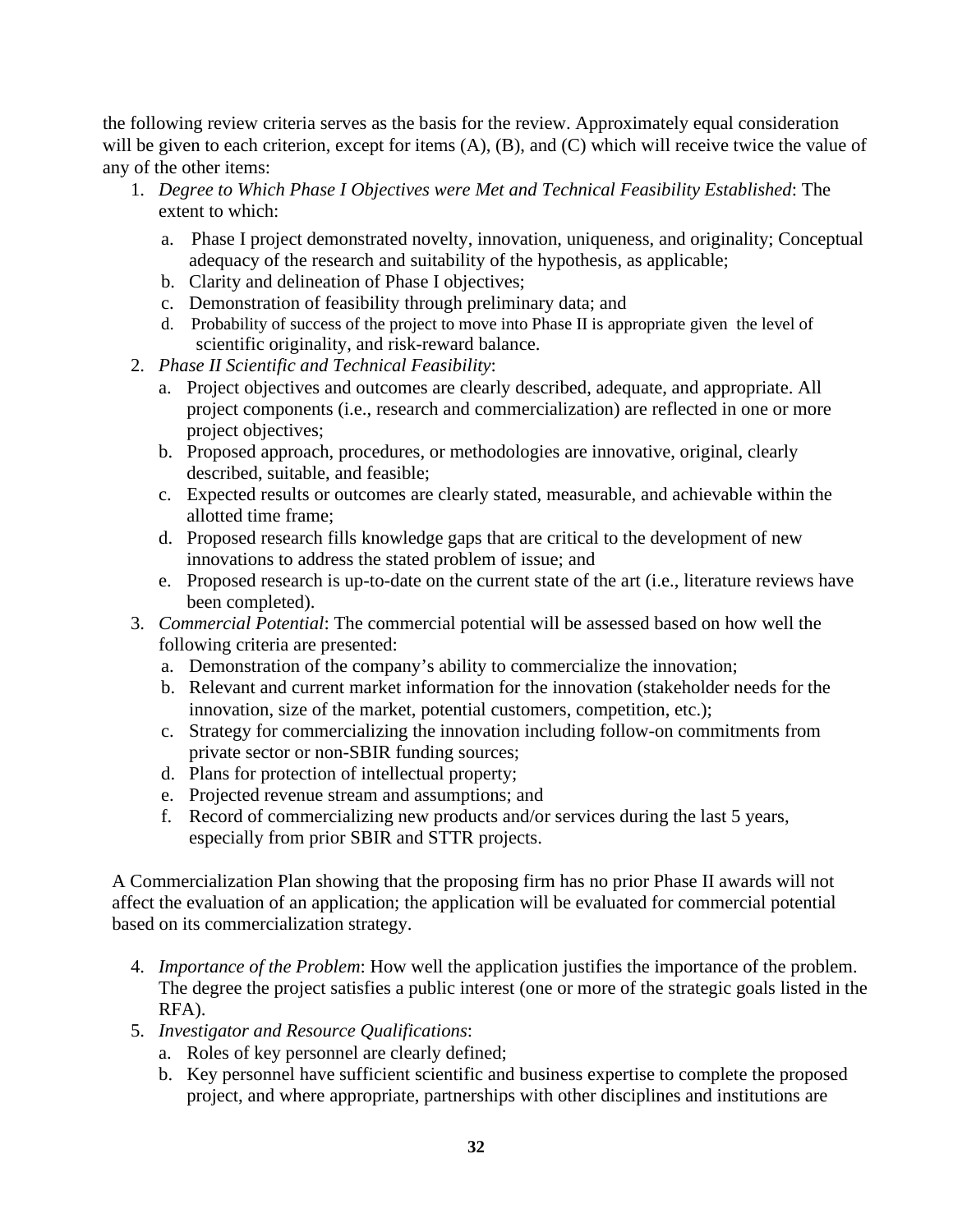established;

- c. PD and Co-PD biographic information/resumes provide relevant employment history;
- d. Support personnel, facilities, and instrumentation are sufficient;
- e. A clear plan is articulated for project management, including time allocated for attainment of objectives and delivery of products, maintenance of partnerships and

collaborations, and a strategy to enhance communication, data sharing, and reporting among members of the project team;

- f. Consultants, subcontractors, or CRADA cooperators that are involved in the project have provided letters verifying their willingness to participate in the project; and
- g. Personnel on subcontract(s) and consulting agreement(s) have defined roles and responsibilities.
- 6. *Budget*: The budget is appropriate for the proposed research plan, and the application provides sufficient budget detail to indicate clearly how the funds would be utilized.
- 7. *Duplication*:
	- a. There is no duplication of any ongoing or previous research by the small business firm or by other researchers; and
	- b. Application clearly indicates how the proposed technology would differ significantly from existing innovations.

Additional factors that will be considered in the review process are whether an application involves a CRADA with a USDA laboratory or contains a follow-on funding commitment for Phase III. In the event that two or more applications are of approximately equal merit, the existence of a CRADA with a USDA laboratory or a follow-on funding commitment for Phase III will be an important consideration to break the tie. The value of any commitment will depend upon the degree of financial commitment made by non-Federal investors, with the greater value resulting from a signed agreement with reasonable terms for an amount at least equal to the funding requested from USDA in Phase II.

#### <span id="page-32-0"></span>**C. Proprietary Information**

Information contained in unsuccessful applications will remain the property of the applicant. The Government may retain copies of all applications. Public release of information in any application submitted will be subject to existing statutory and regulatory requirements. If proprietary information is in an application, to include a trade secret, proprietary commercial or financial information, confidential personal information, or data affecting the national security, NFIA will treat it in confidence, to the extent permitted by law. This information must be clearly marked and inserted by the applicant with the term "confidential proprietary information," and the following legend must appear on each PDF attachment submitted as a part of the application: "These data shall not be disclosed outside the Government and shall not be duplicated, used or disclosed in whole or in part for any purpose other than evaluation of this application. If a funding agreement is awarded to this applicant because of or in connection with the submission of these data, the Government shall have the right to duplicate, use, or disclose the data to the extent provided in the funding agreement and pursuant to applicable law. This restriction does not limit the Government's right to use information contained in the data if it is obtained from another source without restriction. The data subject to this restriction are contained on pages (insert pages) of this application.

Any other legend may be unacceptable to the Government and may constitute grounds for removing the application from further consideration without assuming any liability for inadvertent disclosure.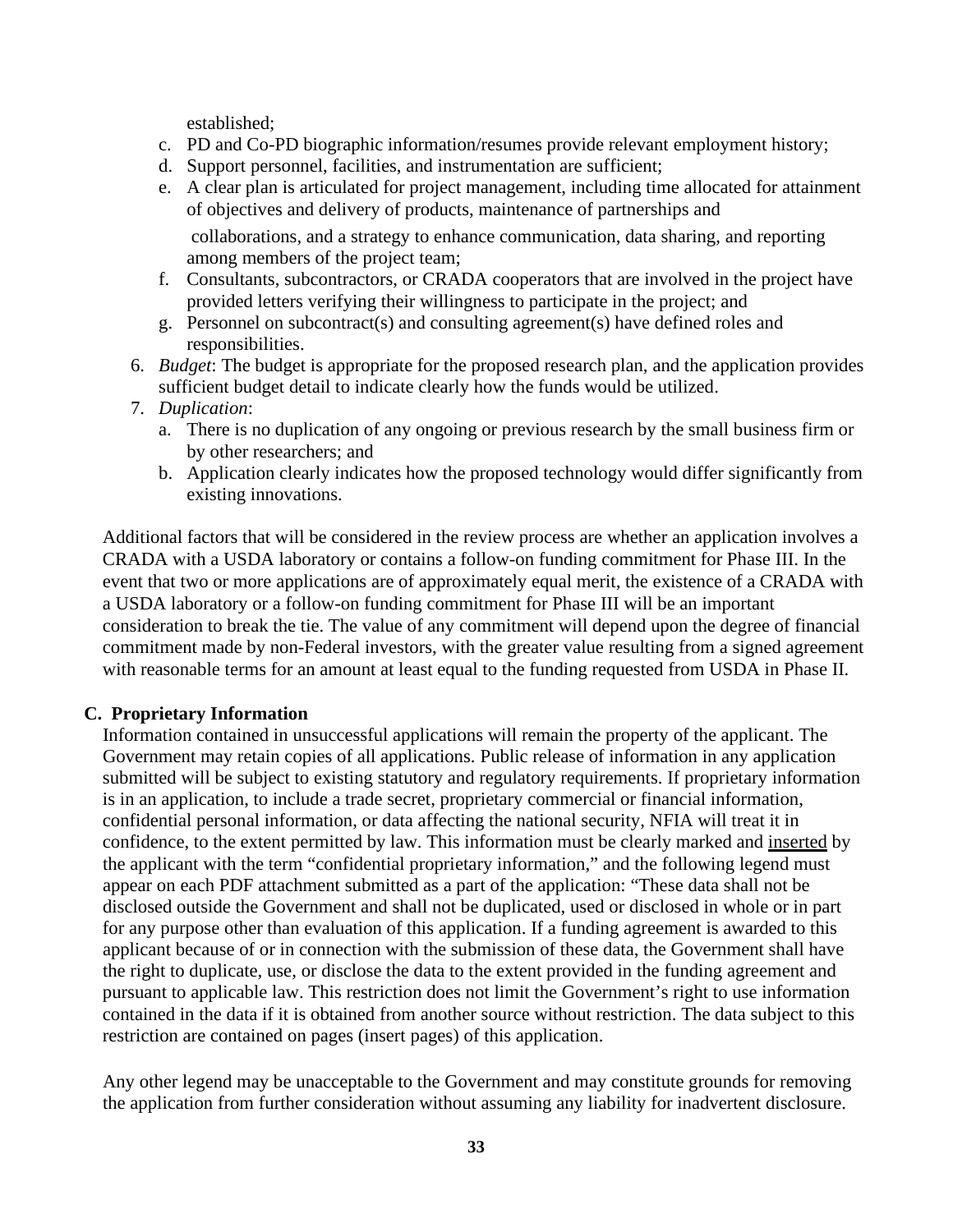The Government will limit dissemination of such information to within official channels. USDA NIFA, by law, is required to make the final decision as to whether the information is required to be kept in confidence. USDA NIFA will retain for three years one file copy of all applications received. Public release of information for any application submitted will be subject to existing statutory and regulatory requirements. The legislation reauthorizing the SBIR Program strengthened the protection of awardee firms relative to maintaining confidentiality of proprietary information for a period of twenty years after the end of the grant period (See § 8(b)(4) of the SBIR/STTR Policy Directive). However, any application, which is funded, will be considered an integral part of the award and normally will be made available to the public upon request through the Freedom of Information Act, except for designated proprietary information.

The inclusion of proprietary information is discouraged unless it is necessary for the proper evaluation of the application. If proprietary information is to be included, it should be limited, set apart from other text on a separate page, and keyed to the text by numbers. It should be confined to a few critical technical items that, if disclosed, could jeopardize the obtaining of foreign or domestic patents. Trade secrets, salaries, or other information that could jeopardize commercial competitiveness should be similarly keyed and presented on a separate page. USDA NIFA may find applications or reports that attempt to restrict dissemination of large amounts of information unacceptable.

## **D. Rights in Technical Data**

Rights in technical data, including software developed under the terms of any funding agreement resulting from an application submitted in response to this solicitation, shall remain with the grantee. However, the Government shall have the limited right to use such data for Governmental purposes and shall not release such data outside the Government without permission of the grantee for a period of four years from completion of the project under which the data were generated. Effective at the conclusion of the four-year period, the Government shall retain a royalty-free license for Governmental use of any technical data delivered under the agreement, whether patented or not. Rights in Data Developed Under SBIR Funding Agreement.

The Act provides for "retention by an SBC of the rights to data generated by the concern in the performance of an SBIR award."

1. Each agency must refrain from disclosing SBIR technical data to outside the Government (except reviewers) and especially to competitors of the SBC, or from using the information to produce future technical procurement specifications that could harm the SBC that discovered and developed the innovation.

2. SBIR agencies must protect from disclosure and non-governmental use all SBIR technical data developed from work performed under an SBIR funding agreement for a period of not less than four years from delivery of the last deliverable under that agreement (either Phase I, Phase II, or Federally-funded SBIR Phase III) unless, subject to paragraph (3) of this section, the agency obtains permission to disclose such SBIR technical data from the awardee or SBIR applicant. Agencies are released from obligation to protect SBIR data upon expiration of the protection period except that any such data that is also protected and referenced under a subsequent SBIR award must remain protected through the protection period of that subsequent SBIR award. For example, if a Phase III award is issued within or after the Phase II data rights protection period and the Phase III award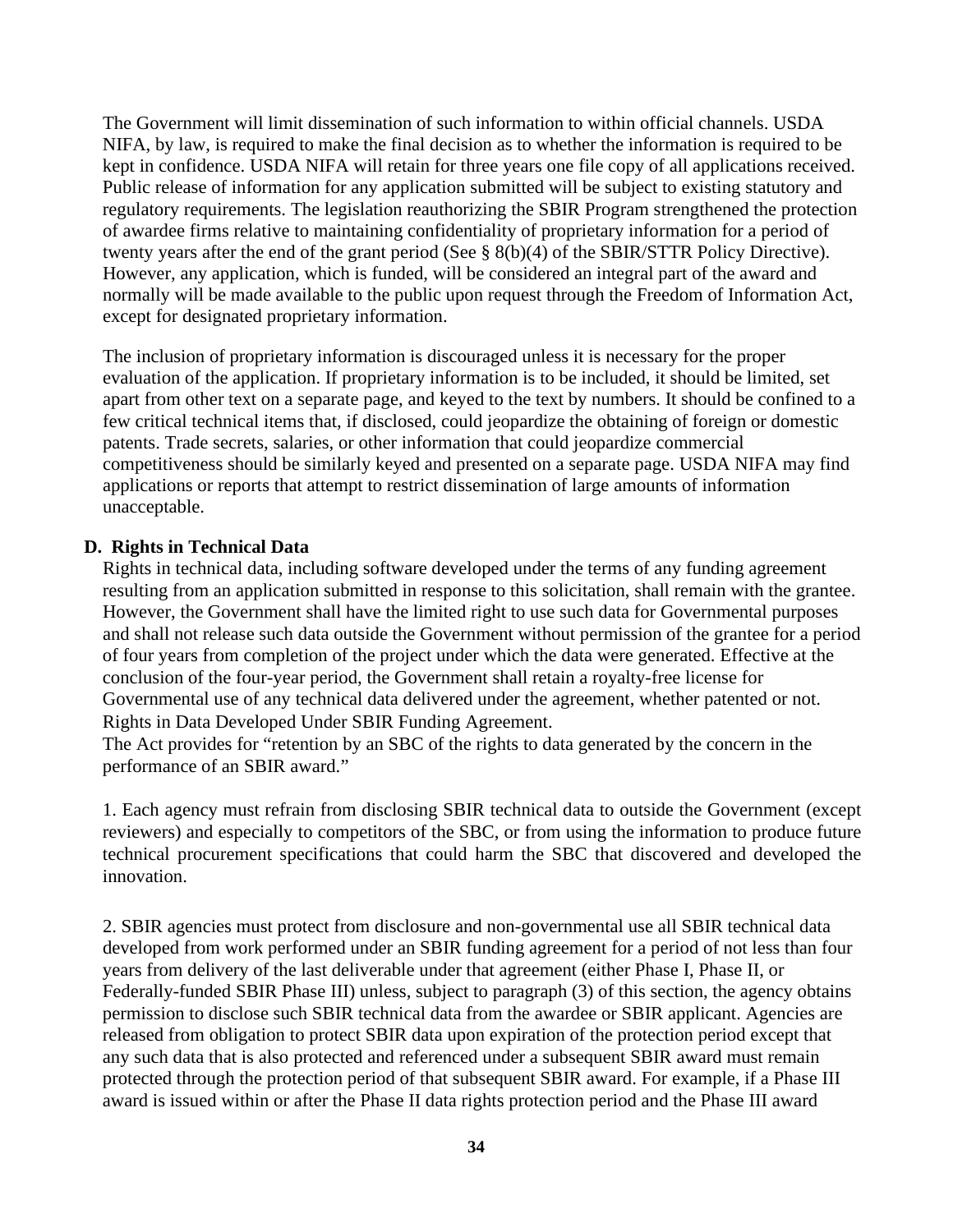refers to and protects data developed and protected under the Phase II award, then that data must continue to be protected through the Phase III protection period. Agencies have discretion to adopt a protection period longer than four years. The Government retains a royalty-free license for Government use of any technical data delivered under an SBIR award, whether patented or not. This section does not apply to program evaluation.

3. SBIR technical data rights apply to all SBIR awards, including subcontracts to such awards, that fall within the statutory definition of Phase I, II, or III of the SBIR Program, as described in §4 of this Policy Directive. The scope and extent of the SBIR technical data rights applicable to Federally-funded Phase III awards is identical to the SBIR data rights applicable to Phases I and II SBIR awards. The data rights protection period lapses only:

(i)Upon expiration of the protection period applicable to the SBIR award; or

(ii) By agreement between the awardee and the agency.

# **E. Copyrights**

Grantees also should assert copyright in scientific and technical articles based on data produced under the grant where necessary to effect journal publication or inclusion in proceedings associated with professional activities. Journal or other copyright practices are acceptable unless the copyright policy prevents the grantee from making copies for its own use.

Proper acknowledgement of public funding in published scientific articles, manuscripts, presentations and press releases is critical for the success of the agency's programs. Please use the following language to acknowledge NIFA support in such publications and associated presentations, as appropriate:

"This research was supported [in part] by the intramural research program of the U.S. Department of Agriculture, National Institute of Food and Agriculture, [insert program type Small Business Innovative Research, etc., and accession number, if applicable]."

The recipient must also include a disclaimer in all publications and presentations stating the following:

"The Findings and Conclusions in This Preliminary [Publication/Presentation/Blog] Have Not Been Formally Disseminated by the U. S. Department of Agriculture and Should Not Be Construed to Represent Any Agency Determination or Policy."

Presentations should include this disclaimer on the title slide in similar font and size to the name and title of the presenter.

If the grantee plans to issue a press release concerning the outcome of NIFA grant-supported research, they should notify NIFA in advance to allow for coordination. Publications resulting from work performed under a NIFA grant-supported project must be included as part of the annual or final progress report submitted to NIFA. When publications are available electronically, electronic access information should be provided.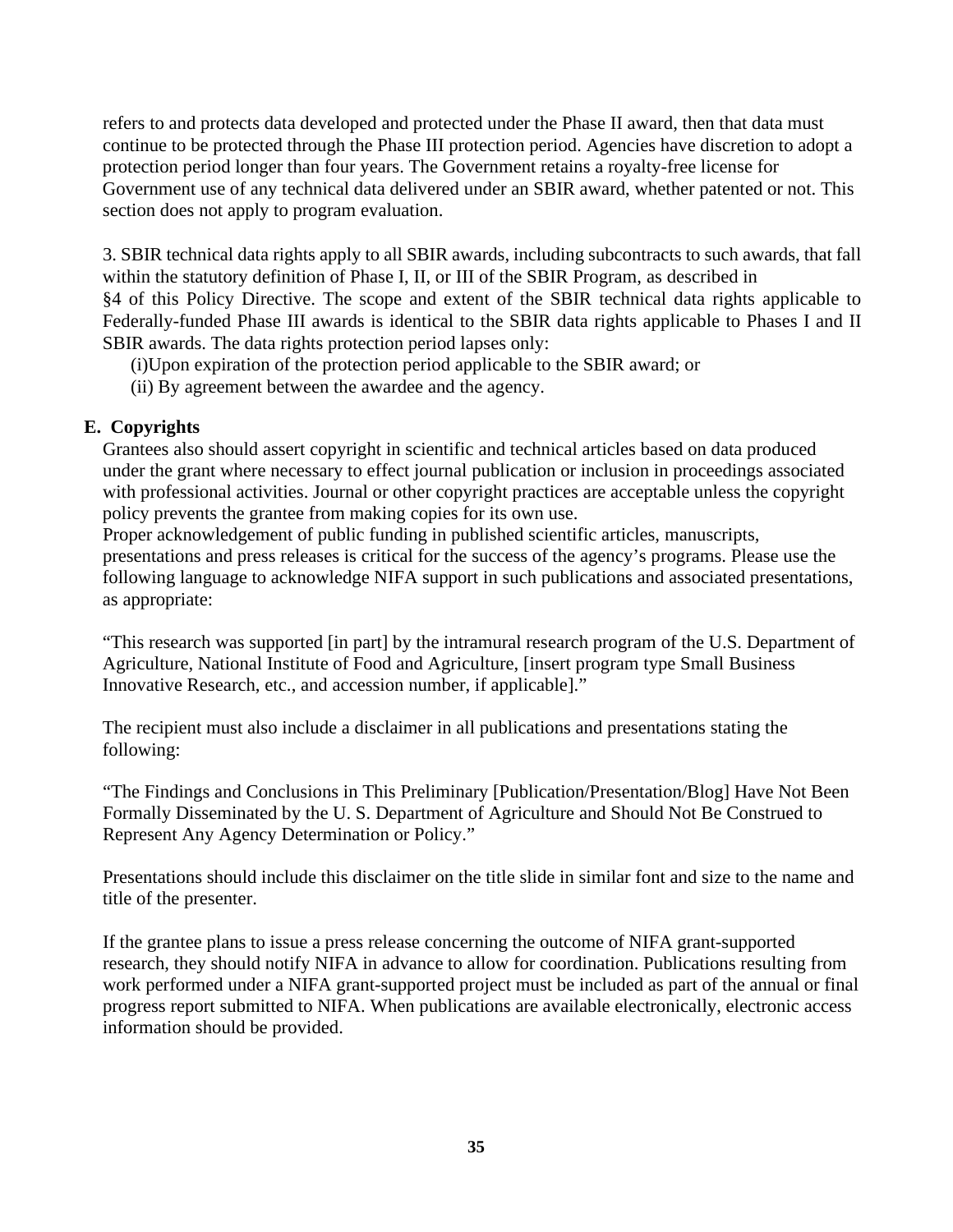#### **F. Patents and Inventions**

Allocation of rights to inventions shall be in accordance with 35 U.S.C. 202-206 and the Department of Commerce implementing regulations entitled "Rights to Inventions Made by Nonprofit Organizations and Small Business Firms under Government Grants, Contracts and Cooperative Agreements" at 37 C.F.R. Part 401. These regulations provide that small businesses normally may retain the principal worldwide patent rights to any invention developed with USDA NIFA support. USDA NIFA receives a royalty-free license for Federal Government use, reserves the right to require the patentee to license others in certain circumstances, and requires that anyone exclusively licensed to sell the invention in the United States must normally manufacture it domestically. To the extent authorized by 35 U.S.C. 205, USDA NIFA will not make public any information disclosing a USDA-supported invention for a four-year period to allow the grantee a reasonable time to file an initial patent application. Additional information may be obtained by contacting:

Michael Fitzner, Acting Director of Planning, Accountability, and Reporting

U.S. Postal Mailing Address: National Institute of Food and Agriculture U.S. Department of Agriculture P.O. Box 419205, MS 10000 Kansas City, MO 64141-6205

Courier/Package Delivery Address: National Institute of Food and Agriculture United States Department of Agriculture 2312 East Bannister Road, MS 10000 Kansas City, MO 64141-3061 Telephone: (816) 926-1942, Email: [Michael.Fitzner@usda.gov](mailto:Michael.Fitzner@usda.gov)

SBIR awardees must report inventions to the awarding agency within two months of the inventor's report to the awardee. The reporting of inventions must be made through submission to Interagency Edison [\(iEdison\)](http://www.iedison.gov/). Specific instructions for invention reporting are contained in the agency's terms and conditions, a copy of which can be provided upon request.

# **G. Research Involving Special Considerations**

A number of situations frequently encountered in the conduct of scientific research require the submission of special information for a particular project. Since some types of research targeted for SBIR support have high probability of involving human subjects at risk or vertebrate animals, special instructions follow:

If the proposed research will involve human subjects at risk or vertebrate animals, the application must so indicate by checking "Yes" on the RR\_OtherProjectInfo form found in section IV. Further, in the event that the project is funded, the applicant may be required to have the research plan reviewed and approved by the appropriate review board or committee. It is suggested that applicants contact local universities, colleges, or nonprofit research organizations that have established such reviewing mechanisms to have this service performed.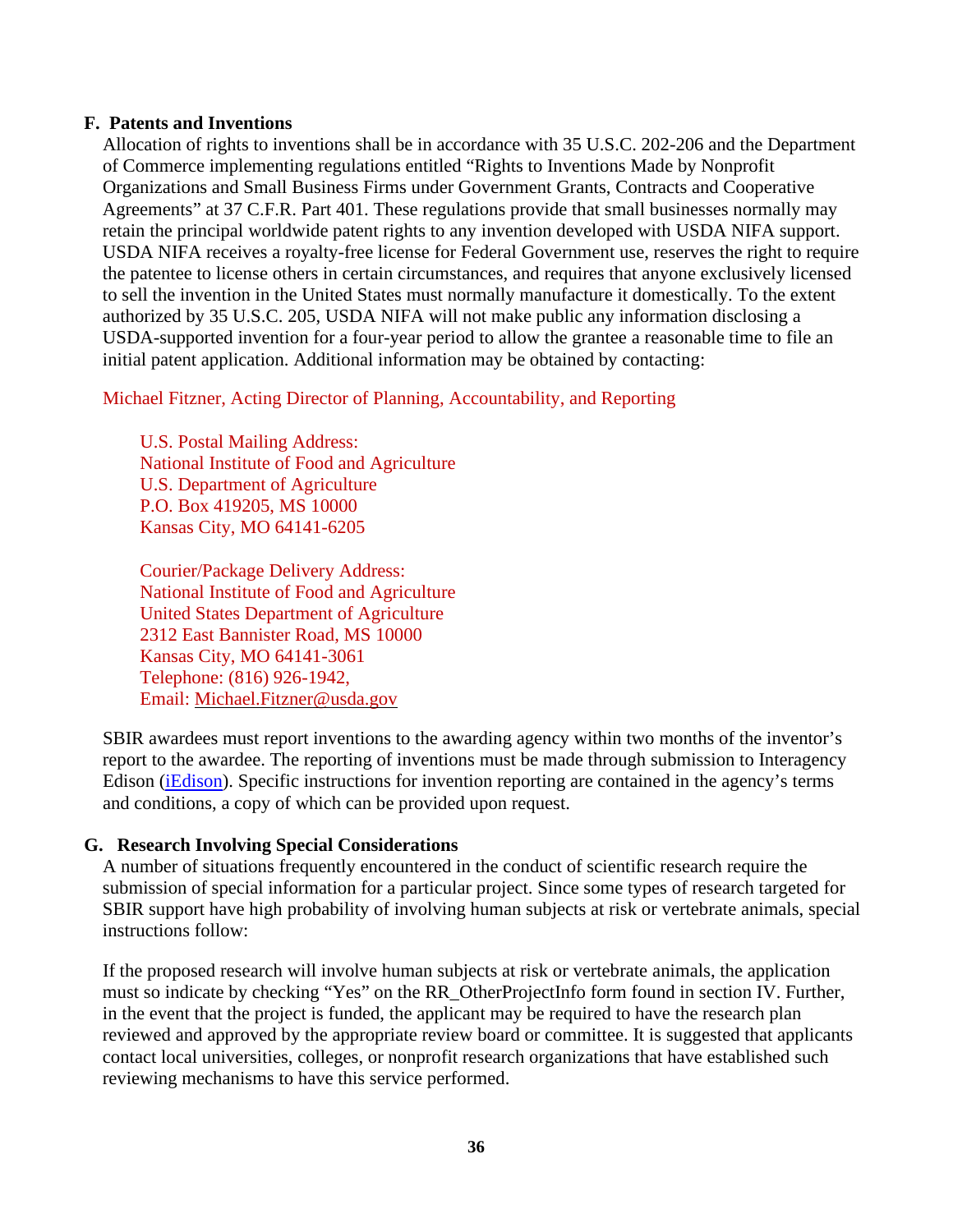Guidelines to be applied and observed when conducting such research are outlined below:

- 1. *Human Subjects at Risk* Regulations issued by the Department of Agriculture to be used in safeguarding the rights and welfare of human subjects used in research supported with USDA grant funds are contained in 45 CFR Part 46 and USDA regulations set forth in 7 CFR Part 1c. An Institutional Review Board must approve all nonexempt research projects involving human subjects prior to commencing actual substantive work.
- 2. *Animal Care* The performing organization must comply with the Animal Welfare Act (7 U.S.C., 2131-2156); Public Law 89-544, 1996 and the regulations issued by the Department of Agriculture in 9 CFR parts 1, 2, 3, and 4. In the case of domesticated farm animals housed under farm conditions, the grantee must adhere to the principles stated in the Guide for the Care and Use of Agricultural Animals in Agricultural Research and Teaching, Federation of Animal Sciences Societies, 1999. In the event a project involving the use of living vertebrate animals results in a grant award, funds will be released only after a qualified Institutional Animal Care and Use Committee has approved the project.

#### **H. Grantee Commitments**

Upon issuance of a research grant by USDA NIFA, the awardee will be required to make certain legal commitments through acceptance of the award document and the terms and conditions attached thereto, as well as any project-specific terms or conditions outlined.

#### Additional Information

- 1. This RFA is intended for informational purposes and reflects current planning. If there is any inconsistency between the information contained herein and the terms of any resulting SBIR funding agreement, the terms and conditions of the funding agreement are controlling.
- 2. Before the award of an SBIR funding agreement, USDA NIFA requires the submission of certain organizational management, personnel, and financial information to assure responsibility of the applicant, including certification that the proposing organization complies with the Civil Rights Act of 1964. The Office of Grants and Financial Management, NIFA will provide these forms to the small business concern, prior to the forwarding of the funding agreement for acceptance. The information contained in both forms must normally be submitted on a one-time basis only. It is anticipated that all Phase II awardees will be required to submit the above information. Please note that USDA NIFA will not issue an award until all requested organizational management and financial information has been received. Delaying or failing to submit this information could result in the application not being funded.

Under Federal law, it is USDA NIFA's responsibility to ensure Federal funds are disbursed in accordance with Federal regulations. USDA NIFA reserves the right to enact additional oversight controls on awardees deemed high risk based on organizational management, personnel, and financial information provided.

3. If an applicant or a grantee is contemplating any type of transaction involving the entity (i.e. merger, spin-off or sale), it is advised that the applicant or the grantee contact one of the SBIR NPLs (see Part VII of the RFA) for knowledge of how the transaction may affect a potential grant or the grant, as applicable.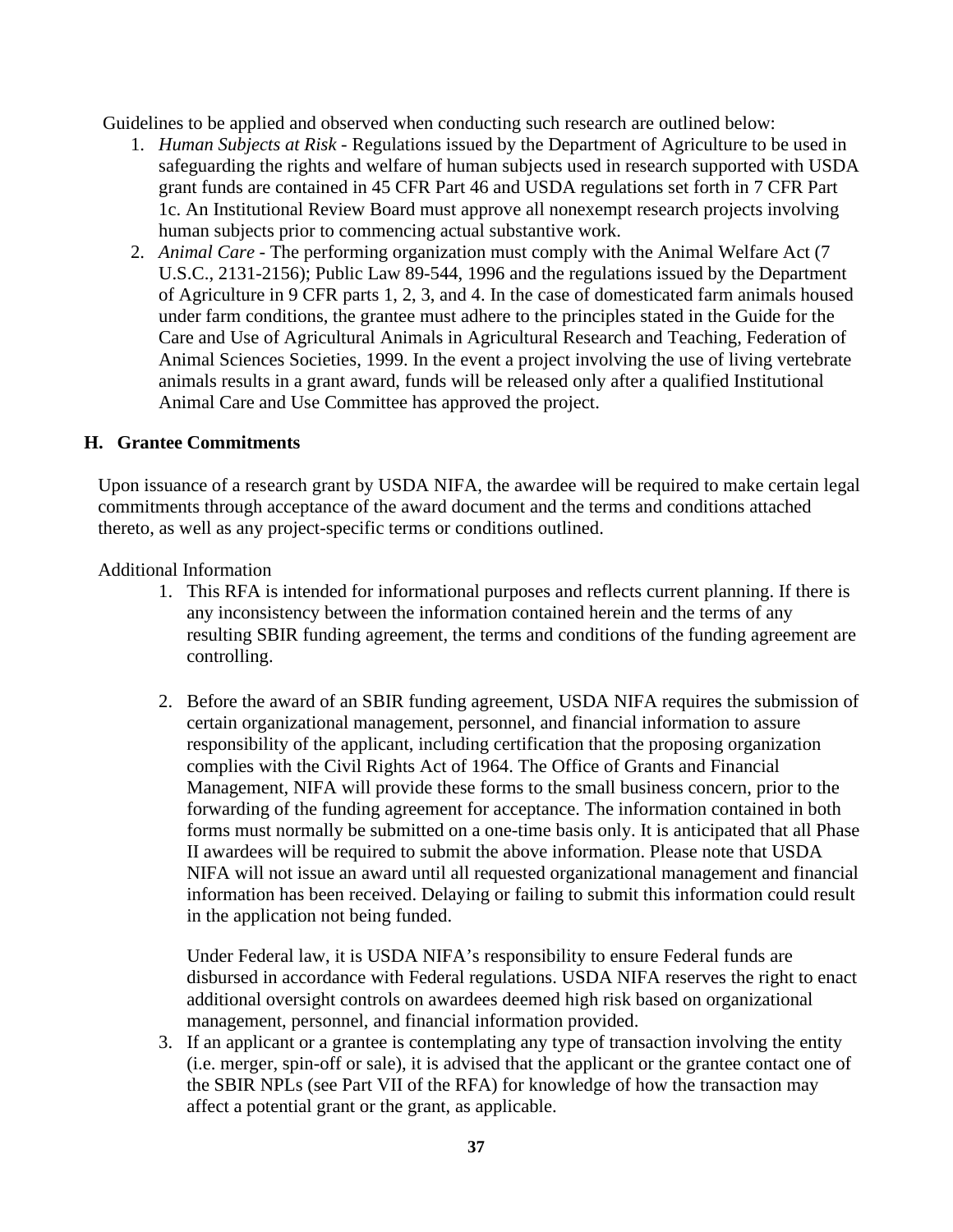- 4. USDA NIFA is not responsible for any monies expended by the applicant prior to the award of any funding agreement.
- 5. This RFA is not an offer by USDA NIFA and does not obligate USDA NIFA to make any specific number of awards. In addition, awards under this program are contingent upon the availability of funds.
- 6. Unsolicited applications will not be accepted under the SBIR program.
- 7. The applicant must provide the total number of employees for the organization and its subsidiaries and/or parent company, if applicable.

## **I. Organizational Management Information**

Applicants must submit specific management information relating to an applicant prior to an award and update the information as needed. Applicants may only have to update their information if they had previously provided the information under this or another NIFA program. NIFA provides the requisite forms during the pre-award process. Although an applicant may be eligible for award under this program, there are factors that may exclude an applicant from receiving federal financial and nonfinancial assistance and benefits under this program (e.g., debarment or suspension of an individual, or a determination that an applicant is not responsible).

#### **J. Application Disposition**

Applicants may withdraw at any time before NIFA makes a final funding decision. NIFA will retain all applications for 3 years, including withdrawn applications and unfunded applications.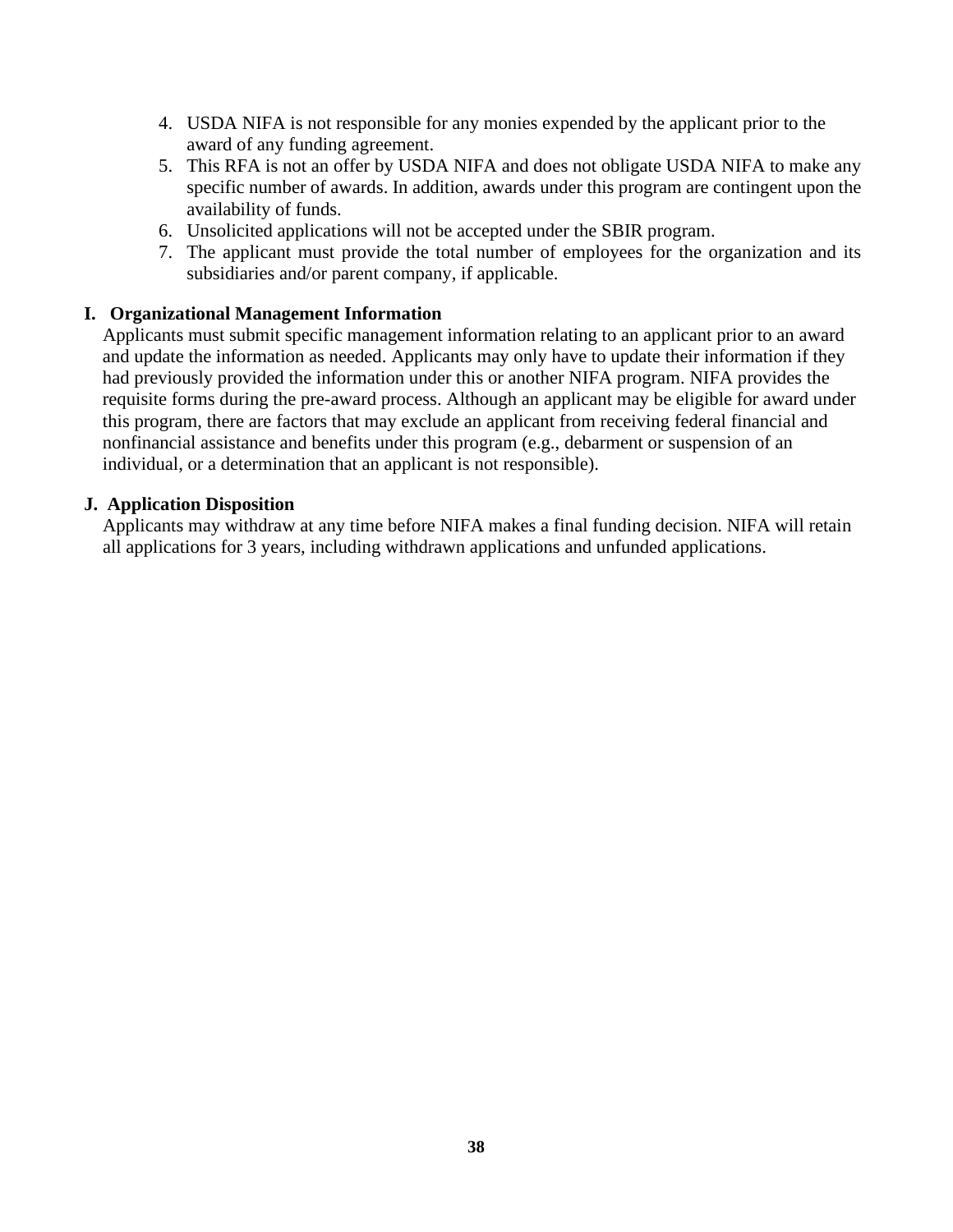## <span id="page-38-0"></span>**PART VI. AWARD ADMINISTRATION**

#### <span id="page-38-1"></span>**A. General**

Within the limit of funds authorized, the NIFA awarding official will make grants to responsible and eligible applicants whose applications are judged most meritorious under the procedures set forth in this RFA. The date specified by the NIFA awarding official as the effective date of the grant must be no later than September 30 of the federal fiscal year in which the project is approved for support and funds are appropriated for such purpose, unless otherwise permitted by law. The project need not be initiated on the grant effective date, but as soon thereafter as practical so that project goals may be attained within the funded project period. All funds granted by NIFA under this RFA may be used only for the purpose for which they are granted in accordance with the approved application and budget, regulations, terms and conditions of the award, applicable federal cost principles, USDA assistance regulations, and NIFA [General](https://ecfr.io/Title-07/pt7.15.3430) Awards [Administration](https://ecfr.io/Title-07/pt7.15.3430) Provisions,7 CFR part [3430,](https://ecfr.io/Title-07/pt7.15.3430) [subparts](https://ecfr.io/Title-07/pt7.15.3430) A through E.

*Award Notice*. The award document will provide pertinent instructions and information as described in 2 CFR [200.](https://www.ecfr.gov/cgi-bin/text-idx?SID=eba1b9aea48056a6d088063110faae32&mc=true&node=se2.1.200_1211&rgn=div8)211 (see NIFA's Terms and [Conditions\)](https://nifa.usda.gov/terms-and-conditions).

#### <span id="page-38-2"></span>**B. Administrative and National Policy Requirements**

Several federal statutes and regulations apply to grant applications and the projects outlined in this RFA (some are listed here: Federal [Regulations\)](https://nifa.usda.gov/federal-regulations). Unless specifically noted by statue or award-specific requirements, NIFA [Policy](https://nifa.usda.gov/policy-guide) Guide applies to all NIFA awards.

#### <span id="page-38-3"></span>**C. Expected Program Outputs and Reporting Requirements**

*SBIR Phase II Technical Reports*. All Phase II awards will be required to submit an interim technical progress report at approximately the mid-point in the project which, upon acceptance and approval will release the final 50% increment of funding on the project (in most cases 50% of funding is released in first half of project period). In addition, a comprehensive final technical report will be required. Each Phase II project will schedule an out briefing with SBIR staff to discuss the results of the grant and provide an impact statement document that USDA-NIFA can use for communicating success of the program and its funded projects. Additional information on the deliverables and schedules can be found in the terms and conditions provided with the award.

Note: All technical reports will be held confidential for a period covering four years after the termination of the project. As such, proprietary information may be included in the interim and final technical reports when necessary to provide the USDA-NIFA SBIR staff adequate information to evaluate the outcome of the project. For the out briefing, USDA SBIR staff may request permission from the grantee to use some of the information to communicate the success of the grant and the USDA SBIR program.

*REEport*. Grantees must submit initial project information and annual and summary reports to NIFA's electronic, Web-based inventory system, REEport, that facilitates both grantee submissions of project outcomes and public access to information on federally funded projects. The details of these reporting requirements are included in the award terms and conditions (see [REEport](https://nifa.usda.gov/resource/reeport-guide-project-directors) Guide for Project [Directors\)](https://nifa.usda.gov/resource/reeport-guide-project-directors). Reports submitted via REEport will be placed in the USDA Current Research Information System (CRIS) database. CRIS is an online public database meant to provide information to the public on all awards made by USDA NIFA. As such, proprietary information should not be included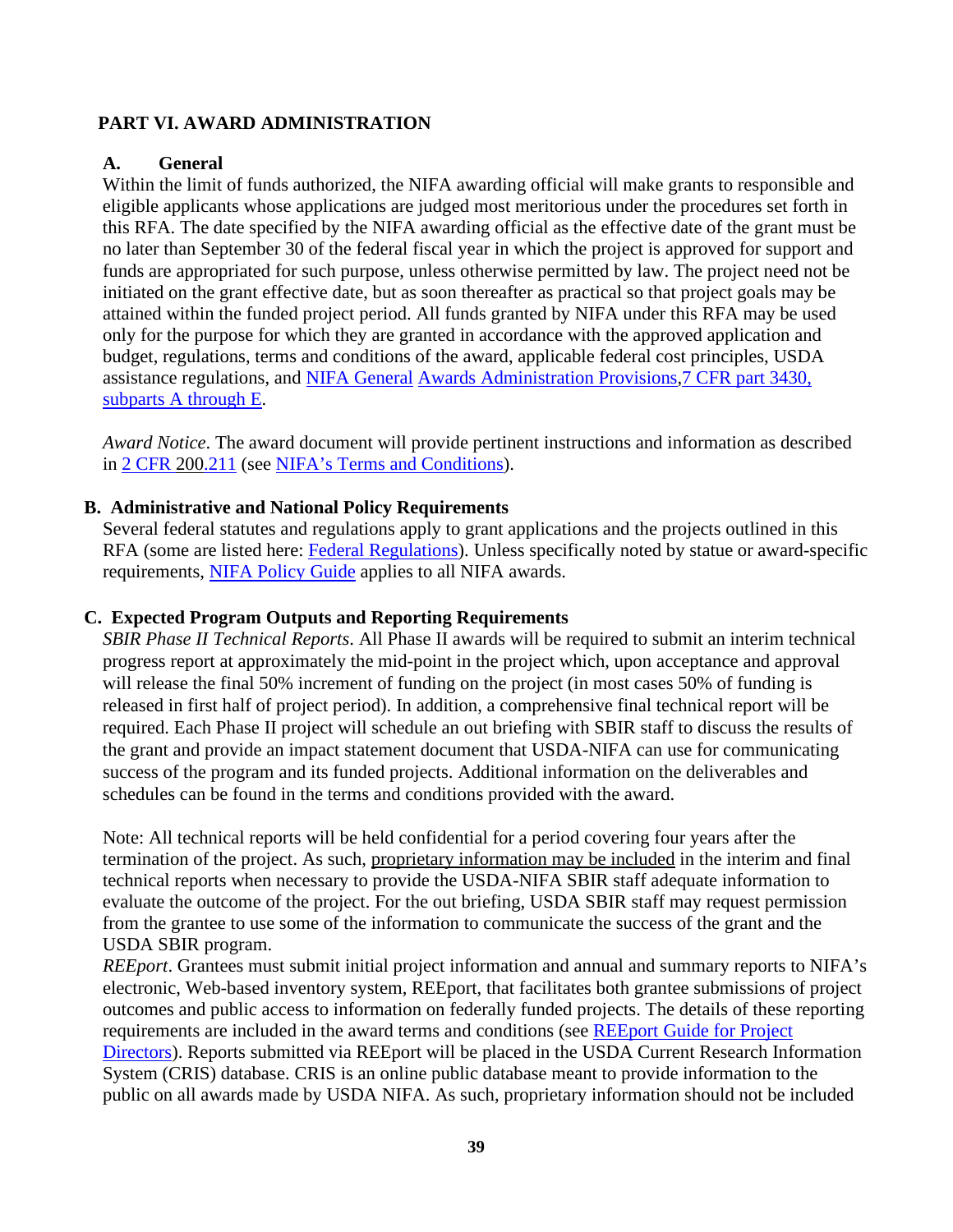in these reports. REEport only accepts text and grantees should not try to upload graphics, file, or non-text information. Additionally, a REEPort submission does not meet the requirements for the interim and final technical report, as these are additional reports required under the terms and conditions for the grant.

*Federal Financial Management Requirements*. Grantees must comply with applicable federal financial management requirements included in the award's terms and conditions, 7 CFR 3403, 48 CFR part 31 and 2 CFR part 200. Below is a list of major requirements. Failure to comply could trigger significant audit liability and require global reconstruction of the grantees accounting system.

*Separation of Funds*. To avoid commingling of funds, grantees must establish a unique account(s) in their accounting system to capture and accumulate funding and related costs of the grant, apart from other federal and non-federal grants, projects and cost centers.

*Timekeeping.* To support direct and indirect labor charges, grantees must maintain hourly timesheets that encompass all hours worked and not worked on a daily basis. The timesheet should identify the: (a) grant, project or cost center being worked on; (b) number of hours worked on each; (c) description of work performed; and (d) Paid Time Off (PTO) hours. The total hours recorded each day should coincide with an individual's employment status in accordance with established policy (i.e., full-time employees work 8 hours each day, etc.).

*Paid Time Off* (*PTO*). Grantees must not charge a grant for time if the time was not spent directly working on the grant. Therefore, PTO (i.e., vacation, holiday, sick and other paid leave) is not recoverable directly from grants, but may be allocated to all grants, projects, and cost centers over an entire cost accounting period.

*Full-Time University and other Organization Appointments*. The effort and compensation of individuals budgeted to work on grants, but whom also hold full-time appointments at a university or another organization, may not exceed 100 percent. If applicable, it is necessary to: (a) obtain a letter releasing the individual from their full-time appointment. The release should be reflected in the organization's official payroll distribution system; (b) limit effort on the grant to time periods not covered by the full-time appointment; (c) or remove and replace with alternative research personnel. In addition, the primary employment of the Project Director/Principal Investigator (PD/PI) must be with the small business concern at the time of award and during the conduct of the proposed research. Eligible primary employment means that more than one-half (51%) of the PD's/PI's time is spent in the employ of the small business during the award period of performance. Primary employment with the small business precludes the applicant as a full- time employee with another organization or academic institution. While the PD/PI must work more than one-half (51%) of his/her time for the small business during the entire grant period, there is no time requirement for the PD's/PI's work on the proposed research.

*Owners of Closely Held Corporations (Limited Liability Companies, Partnerships, S- Corporations, etc.).* Owners of closely held corporations whose compensation are charged directly or indirectly to federal awards, must take their compensations in the form of W-2 supported salaries, or guaranteed payments in order to: (a) trigger expense recognition in the accounting system; (b) ensure all compensation is reflected in grant-specific ledgers; and (c) to create a clear audit trail.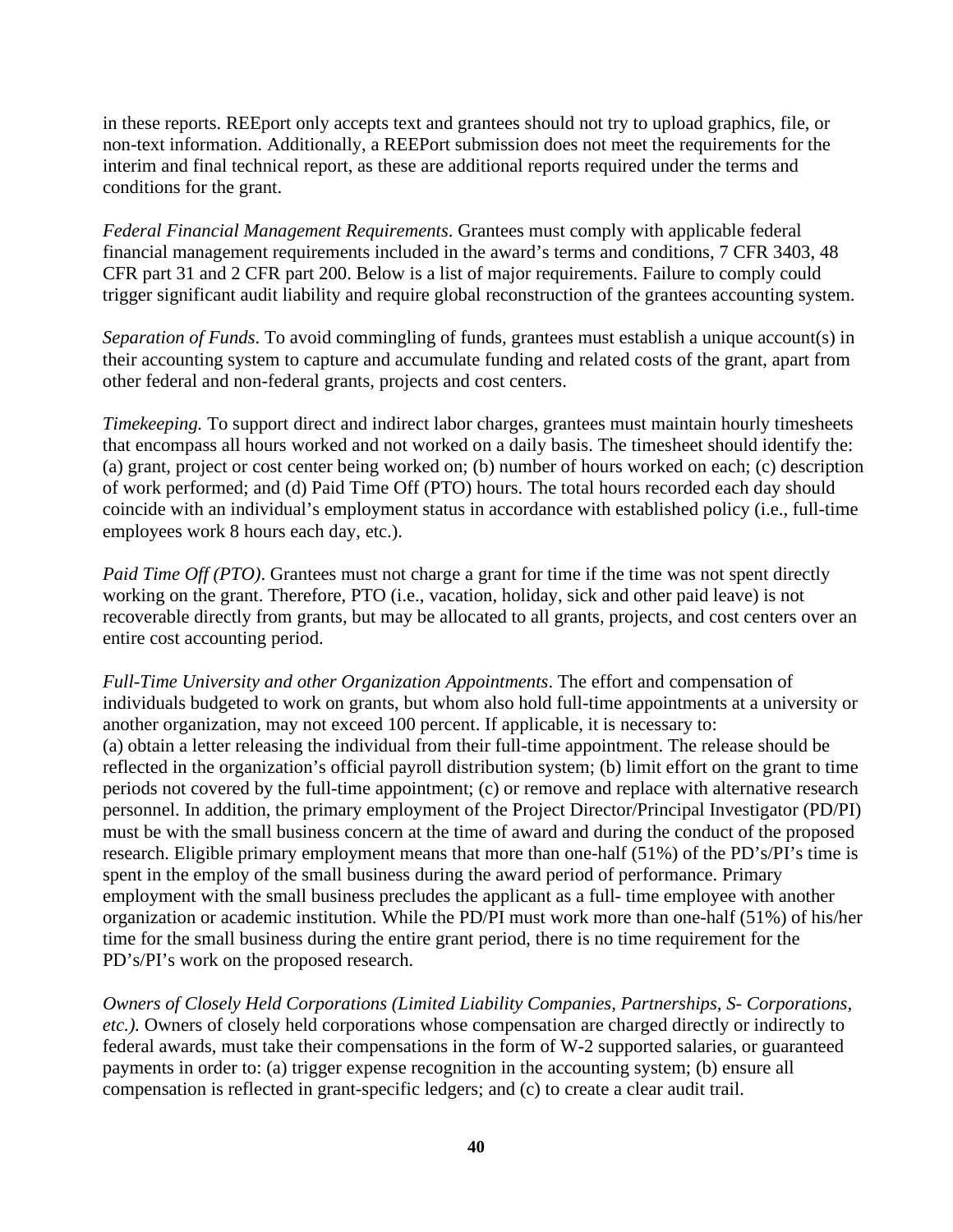*Consistent Treatment of Costs.* Grantees must treat costs consistently across all federal and nonfederal grants, projects, and cost centers. For example, grantees may not direct-charge federal grants for costs typically considered indirect in nature, unless done consistently. Examples of indirect costs include administrative salaries, rent, accounting fees, utilities, etc. In most cases, the cost to develop an accounting system adequate to justify direct charging of the aforementioned items outweighs the benefits. As a result, use of an indirect cost rate is the most effective mechanism to recover these costs and not violate federal financial requirements of consistency, allocability, and allowability. Additional guidance on indirect cost calculations can be found at USDA [Indirect](https://nifa.usda.gov/indirect-costs) Cost.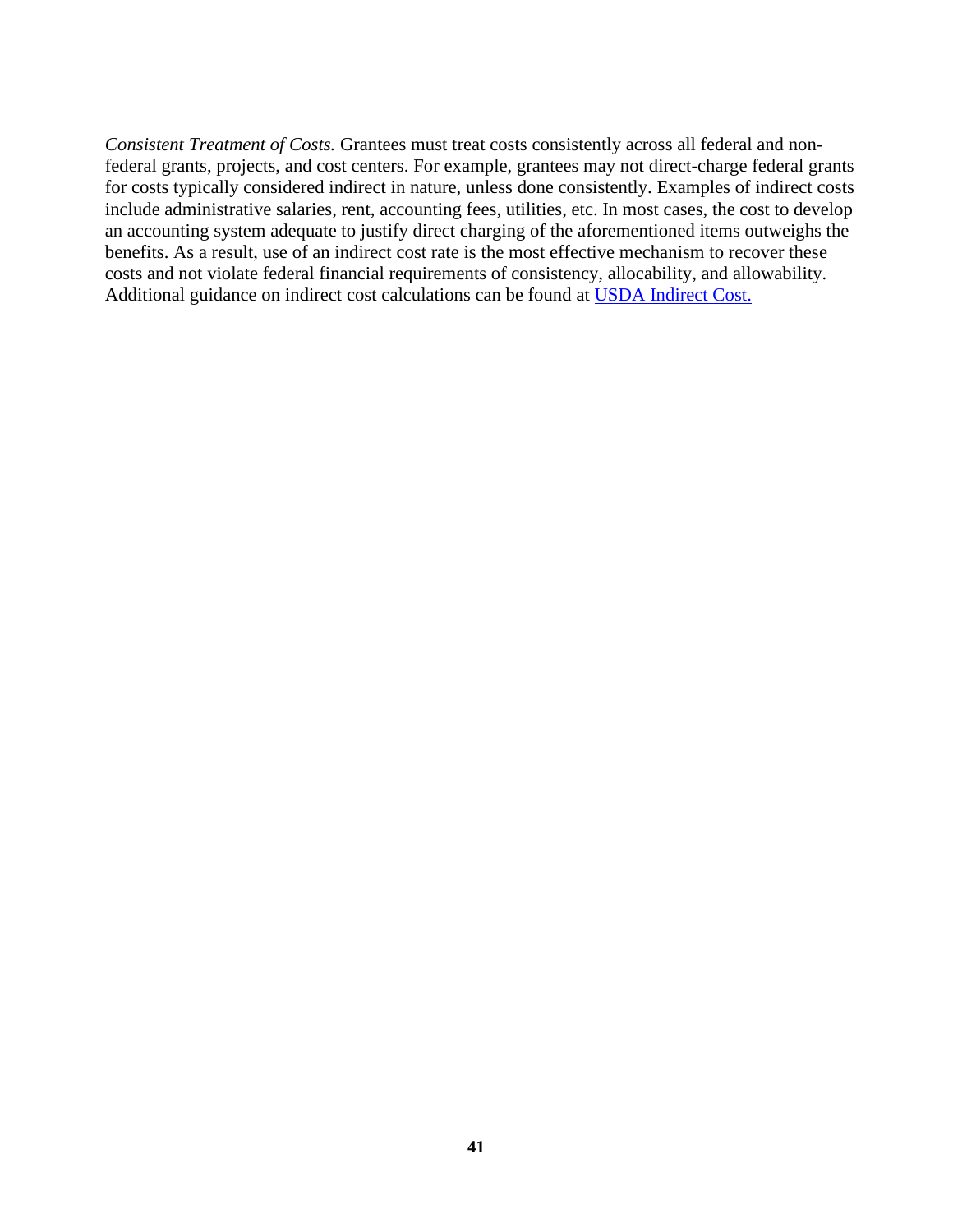# <span id="page-41-0"></span>**PART VII. OTHER INFORMATION**

# <span id="page-41-1"></span>**A. Use of Funds and Changes in Budget**

*Delegation of fiscal responsibility.* Unless the terms and conditions of the award state otherwise, awardees may not in whole or in part delegate or transfer to another person, institution, or organization the responsibility for use or expenditure of award funds.

*Changes in Budget or Project Plans*. In accordance with 2 CFR [200.308,](https://www.ecfr.gov/cgi-bin/text-idx?SID=3af89506559b05297e7d0334cb283e24&mc=true&node=se2.1.200_1308&rgn=div8) awardees must request prior approval from NIFA for the following program or budget-related reasons (the awardee is subject to the terms and conditions identified in the award):

- 1. Change in the scope or the objective of the project or program without prior written approval (even if there is no associated budget revision requiring);
- 2. Change in a key person specified in the application or the federal award;
- 3. Disengagement from the project for more than three months, or a 25 percent reduction in time devoted to the project;
- 4. Inclusion of costs that require prior approval in accordance with 2 CFR 200 [Subpart](https://www.ecfr.gov/cgi-bin/text-idx?SID=eba1b9aea48056a6d088063110faae32&mc=true&node=sp2.1.200.e&rgn=div6) E (Cost Principles), or 45 CFR Part 75 [Appendix](https://www.ecfr.gov/cgi-bin/text-idx?node=pt45.1.75&ap45.1.75_1521.ix) IX, (Principles for Determining Costs Applicable to Research and Development under Awards and Contracts with Hospitals), or 48 CFR, [unless](https://ecfr.io/Title-48/cfr31_main) waived by the federal [awarding](https://ecfr.io/Title-48/cfr31_main) agency,
- 5. Part 31, (Contract Cost Principles and [Procedures\);](https://www.ecfr.gov/cgi-bin/text-idx?SID=eba1b9aea48056a6d088063110faae32&mc=true&node=pt48.1.31&rgn=div5)
- 6. Transfer of funds budgeted for participant support costs to other categories of expense [\(§200.75](https://www.ecfr.gov/cgi-bin/text-idx?SID=eba1b9aea48056a6d088063110faae32&mc=true&node=se2.1.200_175&rgn=div8) [Participant](https://www.ecfr.gov/cgi-bin/text-idx?SID=eba1b9aea48056a6d088063110faae32&mc=true&node=se2.1.200_175&rgn=div8) support costs);
- 7. Sub-awarding, transferring or contracting out of any work under a federal award, including fixed amount sub-awards (see §200.333 Fixed Amount [Sub-awards\)](https://www.ecfr.gov/cgi-bin/text-idx?SID=eba1b9aea48056a6d088063110faae32&mc=true&node=se2.1.200_1333&rgn=div8), unless described in the application and funded in the approved federal awards. This provision does not apply to the acquisition of supplies, material, equipment, or general support services;
- 8. Changes in the approved cost-sharing or matching provided by the non-federal entity; and
- 9. The need for additional federal funds to complete the project.

# <span id="page-41-2"></span>**B. Confidential Aspects of Applications and Awards**

When an application results in an award, it becomes a part of NIFA transaction records, which are available to the public. Information that the Secretary of Agriculture determines to be confidential, privileged, or proprietary in nature will be held in confidence to the extent permitted by law. Therefore, applicants should clearly mark any information within the application they wish to have considered as confidential, privileged, or proprietary. NIFA will retain a copy of an application that does not result in an award for three years. Such an application will be released only with the consent of the applicant or to the extent required by law. An applicant may withdraw at any time prior to the final action thereon.

# <span id="page-41-3"></span>**C. Regulatory Information**

This program is not subject to the provisions of [Executive](https://www.fws.gov/policy/library/rgeo12372.pdf) Order 12372, which requires intergovernmental consultation with state and local officials. Under the provisions of the [Paperwork](https://www.reginfo.gov/public/reginfo/pra.pdf) [Reduction](https://www.reginfo.gov/public/reginfo/pra.pdf) Act of 1995 (44 U.S.C. Chapter 35), the collection of information requirements contained in this notice have been approved under OMB [Document](https://www.federalregister.gov/documents/2018/10/29/2018-23552/submission-for-omb-review-comment-request) No. 0524- [0039.](https://www.federalregister.gov/documents/2018/10/29/2018-23552/submission-for-omb-review-comment-request)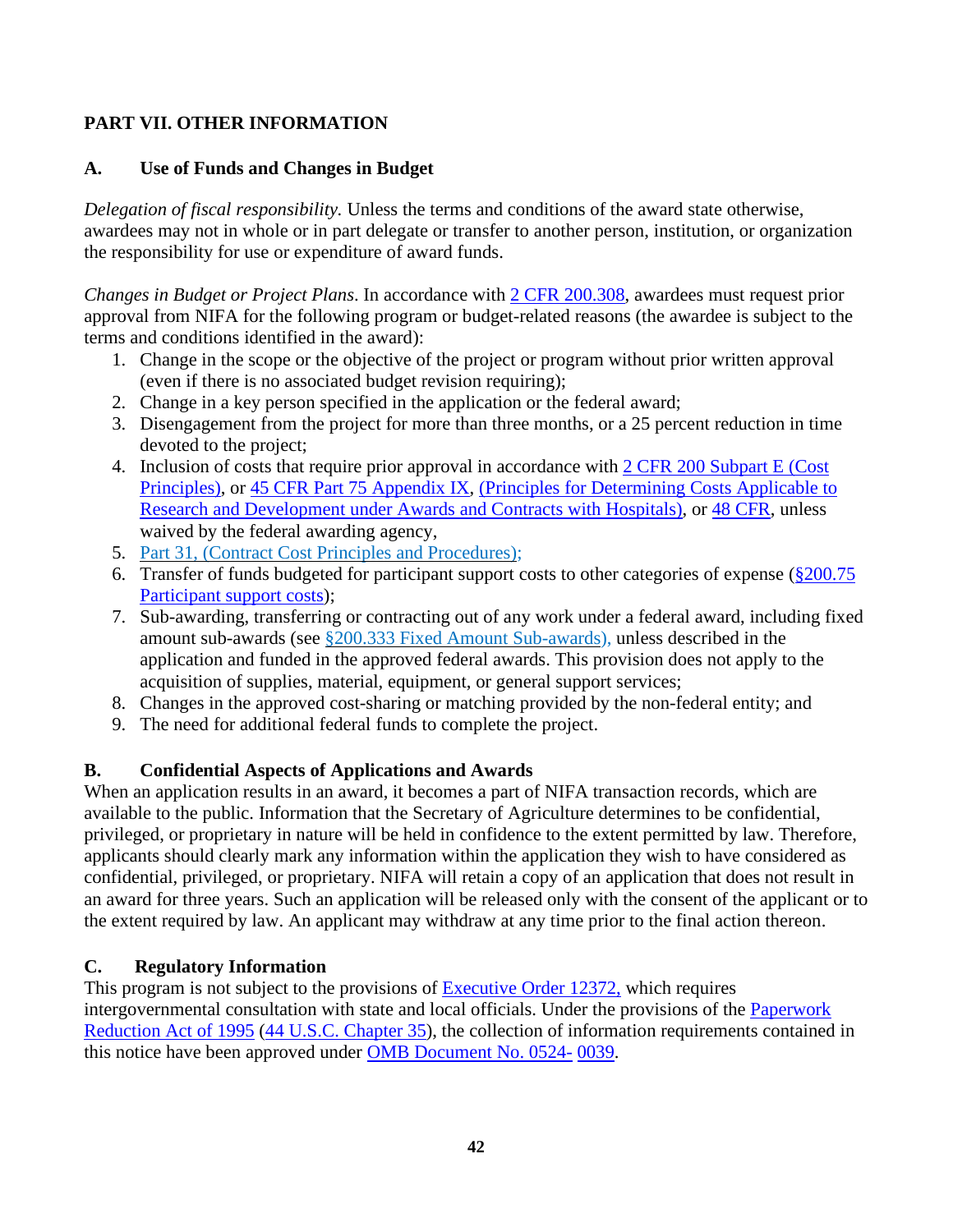## **APPENDIX I: AGENCY CONTACTS**

<span id="page-42-0"></span>

| Dr. Daniel Cassidy                                 | Patrick.Casssidy@us  | 816-926-1490 |
|----------------------------------------------------|----------------------|--------------|
| 8.1 Forests and Related Resources                  | da.gov               |              |
| Dr. Robert Nowierski                               | Robert.Nowierski@    | 202-552-9084 |
| 8.2 Plant Production and Protection-Biology        | <u>usda.gov</u>      |              |
| Dr. Robert Smith                                   | Robert.M.Smith@us    | 816-926-2833 |
| 8.3 Animal Production and Protection               | <u>da.gov</u>        |              |
| Dr. James Dobrowolski                              | James.Dobrowolski    | 816-926-1630 |
| 8.4 Conservation of Natural Resources              | @usda.gov            |              |
| Dr. Deirdra Chester                                | Deirdra.Chester@us   | 202-445-5395 |
| 8.5 Food Science and Nutrition                     | da.gov               |              |
| Mr. Richard Elrod                                  | Richard.Elrod@usda   | 816-926-2535 |
| 8.6 Rural and Community Development                | .90V                 |              |
| Dr. Timothy Sullivan                               | Timothy.Sullivan@u   | 816-527-5434 |
| 8.7 Aquaculture                                    | sda.gov              |              |
| Dr. Timothy Conner                                 | Timothy.Conner@us    | 202-875-3027 |
| 8.8 Biofuels and Biobased Products                 | da.gov               |              |
| Dr. Denis Ebodaghe                                 | Denis.Ebodaghe@us    | 202-401-4385 |
| 8.12 Small and Mid-Size Farms                      | da.gov               |              |
| Dr. Victoria Finkenstadt                           | Victoria.Finkenstadt |              |
| 8.13 Plant Production and Protection – Engineering | @usda.gov            |              |
|                                                    |                      |              |

#### **Programmatic Contacts**

#### Administrative Contacts

| Ms. Melinda Coffman                         | Melinda.Coffman@usda.gov |              |
|---------------------------------------------|--------------------------|--------------|
| Ms. Kelly McDonald - Questions of a         | sbir@usda.gov            | 816-926-2661 |
| general nature about this SBIR solicitation |                          |              |

For administrative questions related to

Grants.gov, see Part IV of this RFA Other RFA or application questions, please email [policy@usda.gov](mailto:policy@usda.gov) Awards under this RFA, please email [awards@usda.gov](mailto:awards@usda.gov)

U.S. Postal Mailing Address: National Institute of Food and Agriculture U.S. Department of Agriculture P.O. Box 419205, MS 10000 Kansas City, MO 64141-6205

Courier/Package Delivery Address: National Institute of Food and Agriculture United States Department of Agriculture 2312 East Bannister Road, MS 10000 Kansas City, MO 64141-3061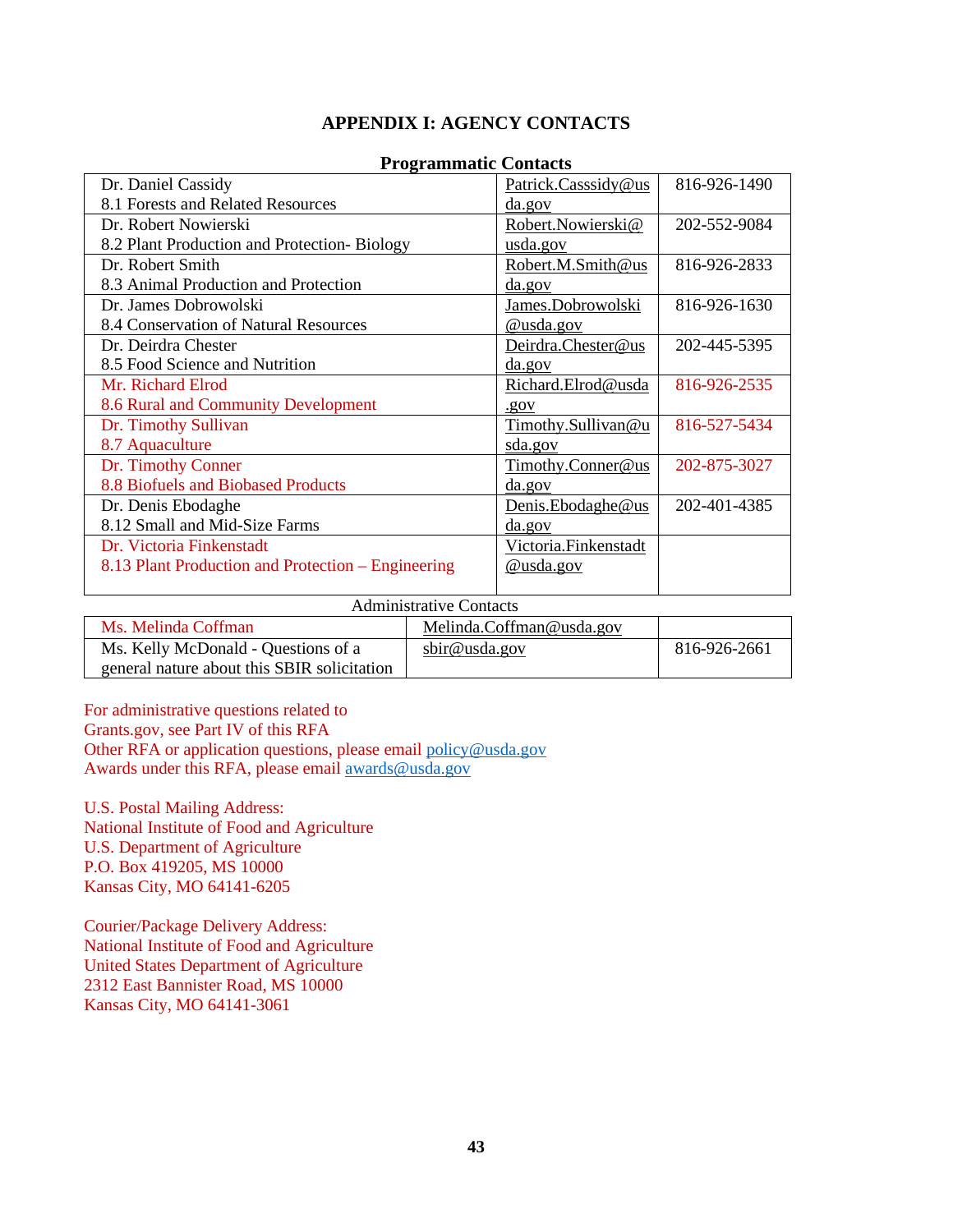# **APPENDIX II: GLOSSARY OF TERMS**

<span id="page-43-0"></span>

| Name                                                               | Acronyms       |
|--------------------------------------------------------------------|----------------|
| <b>Agriculture and Food Research Initiative</b>                    | <b>AFRI</b>    |
| Assistance Listing (formerly known as Catalog of Federal Domestic  | AL (formerly   |
| Assistance)                                                        | CFDA)          |
| Authorized Representative                                          | <b>AR</b>      |
| Agricultural Research, Extension, and Education reform Act of 1998 | <b>AREERA</b>  |
| <b>Coordinated Agricultural Project</b>                            | <b>CAP</b>     |
| <b>Catalog of Federal Domestic Assistance</b>                      | <b>CFDA</b>    |
| <b>Center of Excellence</b>                                        | <b>COE</b>     |
| Cooperative Research and Development Agreement                     | <b>CRADA</b>   |
| Data Management Plan                                               | <b>DMP</b>     |
| General & Administrative                                           | (G&A)          |
| <b>Historically Underutilized Business Zone</b>                    | <b>HUBZone</b> |
| <b>Limited Liability Company</b>                                   | <b>LLC</b>     |
| National Institute of Food and Agriculture                         | <b>NIFA</b>    |
| <b>Project Director</b>                                            | <b>PD</b>      |
| Principal Investigator                                             | PI             |
| <b>Request for Application</b>                                     | <b>RFA</b>     |
| <b>Research and Development</b>                                    | R/R&D          |
| Research, Education, and Economics                                 | <b>REE</b>     |
| <b>Small Business Concern</b>                                      | <b>SBC</b>     |
| United States Department of Agriculture                            | <b>USDA</b>    |
| Venture capital operating companies                                | <b>VCOC</b>    |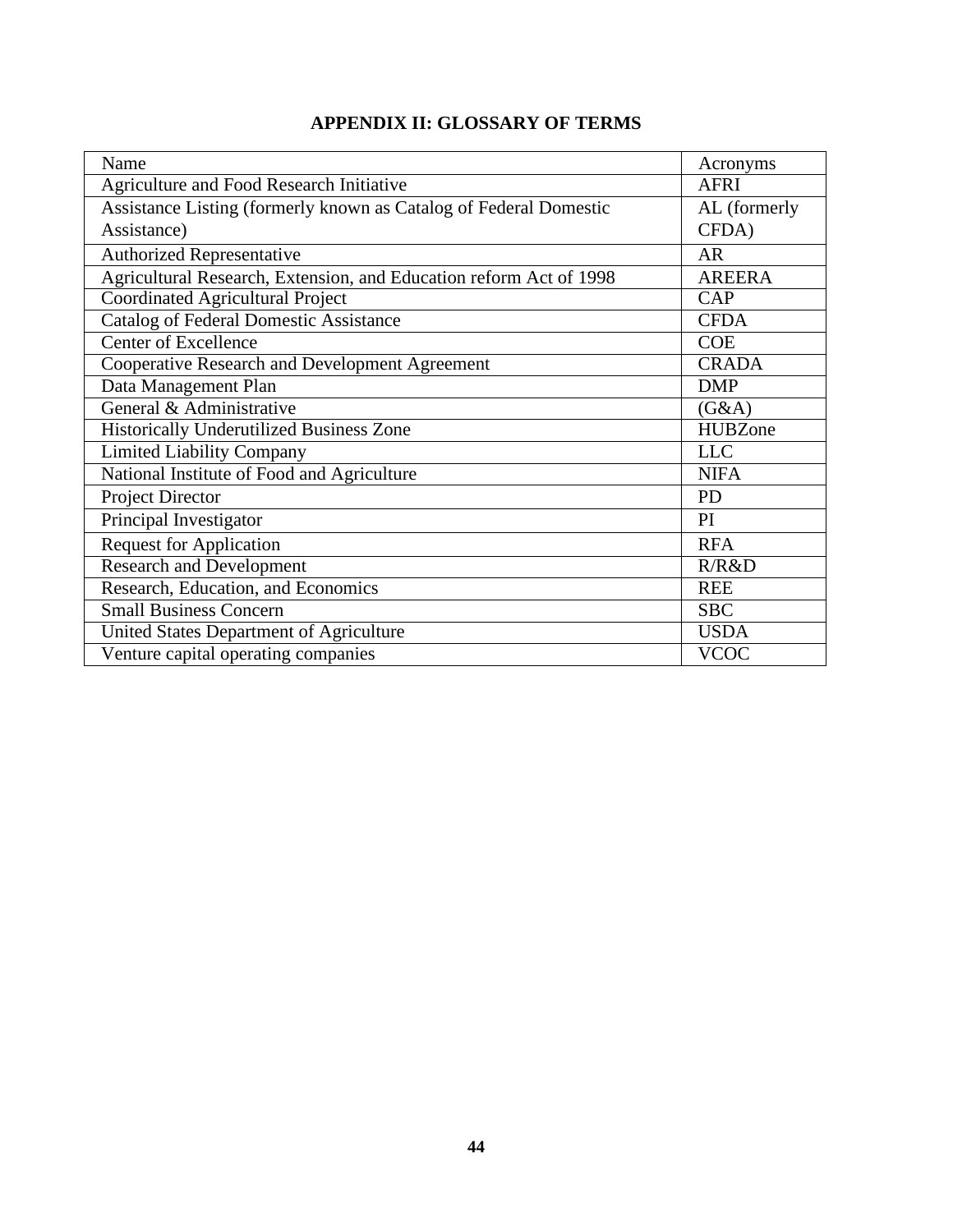# **APPENDIX III: DEFINITIONS**

<span id="page-44-0"></span>Refer to 7 CFR 3430 Competitive and [Noncompetitive](https://www.ecfr.gov/cgi-bin/text-idx?c=ecfr&SID=2a6f6bfbef4c918616eebe5353d0793c&rgn=div5&view=text&node=7%253A15.1.12.2.13&idno=7&7%253A15.1.12.2.13.1.17.2) Non-formula Federal [Assistance](https://www.ecfr.gov/cgi-bin/text-idx?c=ecfr&SID=2a6f6bfbef4c918616eebe5353d0793c&rgn=div5&view=text&node=7%253A15.1.12.2.13&idno=7&7%253A15.1.12.2.13.1.17.2) Programs – General Award [Administrative](https://www.ecfr.gov/cgi-bin/text-idx?c=ecfr&SID=2a6f6bfbef4c918616eebe5353d0793c&rgn=div5&view=text&node=7%253A15.1.12.2.13&idno=7&7%253A15.1.12.2.13.1.17.2) Provisions for additional definitions.

| Ad hoc Reviewers          | Experts or consultants qualified by training and experience in particular scientific<br>or technical fields to render expert advice on the scientific technical merit of the<br>grant applications in those fields. They review on an individual basis one or<br>several of the eligible applications submitted to this program in their area of<br>expertise and who submit to the Department written evaluations of such<br>applications. |
|---------------------------|---------------------------------------------------------------------------------------------------------------------------------------------------------------------------------------------------------------------------------------------------------------------------------------------------------------------------------------------------------------------------------------------------------------------------------------------|
| Affiliate                 | As set forth in 13 CFR Part 121-Small Business Size Regulations, §<br>121.103. Further information about SBA's affiliation rules and a guide on                                                                                                                                                                                                                                                                                             |
|                           | affiliation is available at <b>SBIR STTR</b> and <b>Size Standards</b> .                                                                                                                                                                                                                                                                                                                                                                    |
| Applicant                 | The organizational entity that, at the time of award, will qualify as a small<br>business concern and that submits a grant application for a funding agreement<br>under the SBIR program                                                                                                                                                                                                                                                    |
| Authorized                | The Secretary or any employee of the Department who has the                                                                                                                                                                                                                                                                                                                                                                                 |
| Departmental Officer      | authority to issue or modify grant instruments on behalf of the Secretary                                                                                                                                                                                                                                                                                                                                                                   |
| Authorized                | The president, director, chief executive officer or other designated                                                                                                                                                                                                                                                                                                                                                                        |
| Organizational            | official of the applicant organization who has the authority to commit the                                                                                                                                                                                                                                                                                                                                                                  |
| Representative            | resources of the organization, also referred to as the AR.                                                                                                                                                                                                                                                                                                                                                                                  |
| <b>Budget Period</b>      | Interval of time into which the project period is divided for budgetary and                                                                                                                                                                                                                                                                                                                                                                 |
|                           | reporting purposes.                                                                                                                                                                                                                                                                                                                                                                                                                         |
| Commercialization         | The process of developing marketable products, processes, technologies, or<br>services and the production and delivery (whether by the originating party or<br>others) of the products, processes, technologies, or services for sale to or use by<br>the Federal government<br>or commercial markets.                                                                                                                                      |
| <b>Continuation Award</b> | An award instrument by which NIFA agrees to support a specified level of effort<br>for a predetermined period with a statement of intention to provide additional<br>support at a future date; subject to satisfactory performance, the availability of<br>funds, and support is in the best interest of the federal government and the public.                                                                                             |
| Commercialization         | The process of developing marketable products, processes, technologies, or<br>services and the production and delivery (whether by the originating party or<br>others) of the products, processes, technologies, or services for sale to or use by<br>the Federal government<br>or commercial markets                                                                                                                                       |
| <b>Covered Small</b>      | A small business that is not majority-owned by multiple VCOCs, hedge funds, or                                                                                                                                                                                                                                                                                                                                                              |
| <b>Business Concern</b>   | private equity firms on the date on which it submits an application in response to<br>a solicitation under the SBIR program or on the date of the SBIR award.                                                                                                                                                                                                                                                                               |
| Cooperative Research      | A legal agreement between a federal agency and one or more non-federal                                                                                                                                                                                                                                                                                                                                                                      |
| and Development           | parties. Purpose is to foster federal/private collaborations to bring new                                                                                                                                                                                                                                                                                                                                                                   |
| Agreement                 | technology to the marketplace. Used Federal government wide. Allows non-                                                                                                                                                                                                                                                                                                                                                                    |
|                           | federal party the right to negotiate an exclusive license to CRADA inventions.                                                                                                                                                                                                                                                                                                                                                              |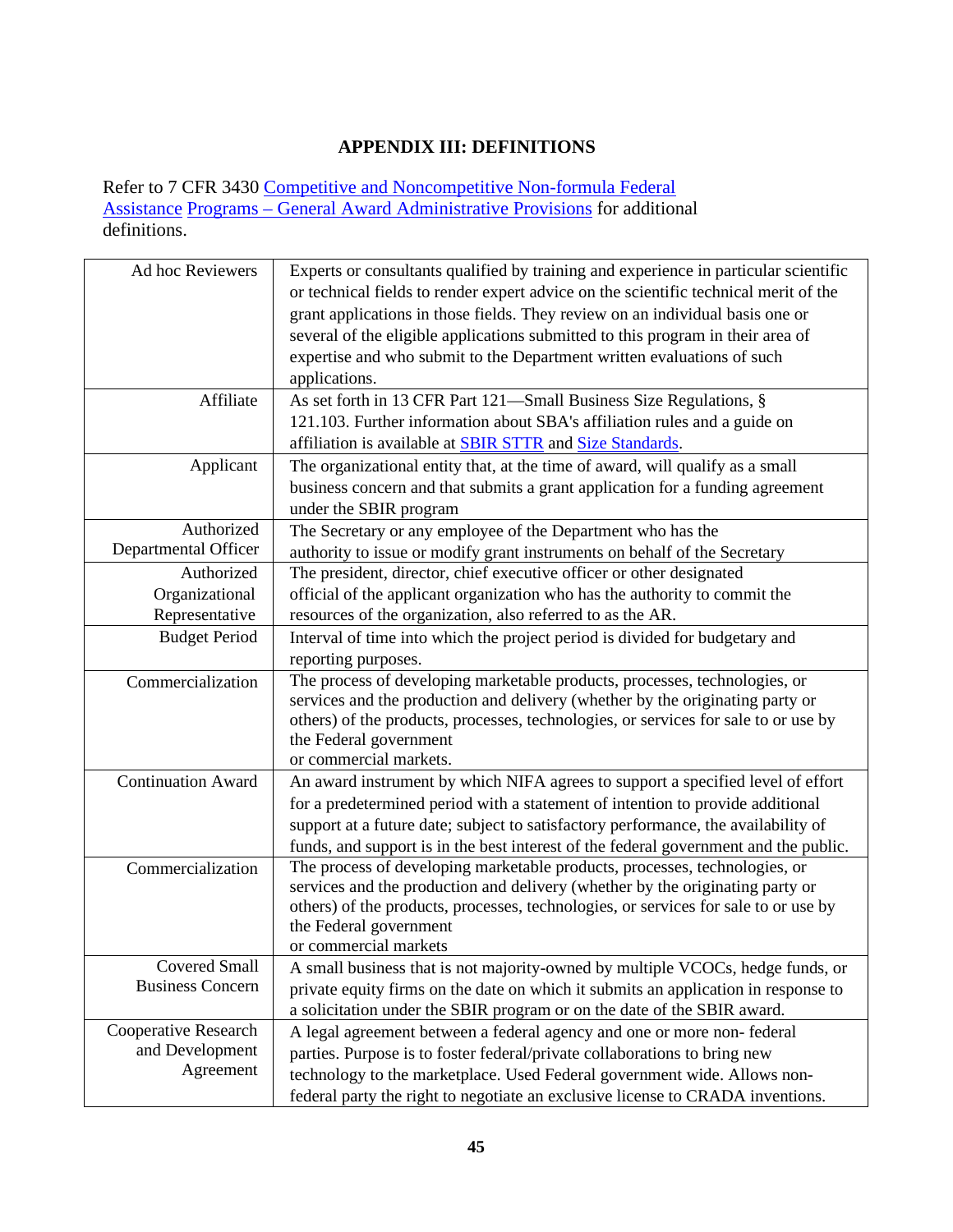| <b>Direct Costs</b>                                   | Costs that occur in direct support of a single project or that can be clearly<br>identified, segregated, and billed directly to the project via the companies'<br>accounting system.                                                                                                                                                                                                                                                                                                                                                                                                                                                                                                        |
|-------------------------------------------------------|---------------------------------------------------------------------------------------------------------------------------------------------------------------------------------------------------------------------------------------------------------------------------------------------------------------------------------------------------------------------------------------------------------------------------------------------------------------------------------------------------------------------------------------------------------------------------------------------------------------------------------------------------------------------------------------------|
| Essentially<br><b>Equivalent Work</b>                 | Occurs when (1) substantially the same research is proposed for funding in more<br>than one grant application submitted to the same Federal agency; (2) substantially<br>the same research is submitted to two or more different Federal agencies for<br>review and funding consideration; or (3) a specific research objective and the<br>research design for accomplishing an objective are the same or closely related in<br>two or more applications or awards, regardless of the funding<br>source.                                                                                                                                                                                    |
| Fee                                                   | The amount of profit a company will receive from the grant.                                                                                                                                                                                                                                                                                                                                                                                                                                                                                                                                                                                                                                 |
| <b>Funding Agreement</b>                              | Any contract, grant, or cooperative agreement entered into between any<br>Federal agency and any small business concern for the performance of<br>experimental, developmental or research work, including products or services<br>funded in whole or in part by the Federal Government.                                                                                                                                                                                                                                                                                                                                                                                                     |
| Grant                                                 | A financial assistance mechanism providing money, property or both to an<br>eligible entity to carry out the approved project or activity, and<br>substantial programmatic involvement by Government is not<br>anticipated.                                                                                                                                                                                                                                                                                                                                                                                                                                                                 |
| Grantee                                               | The small business concern designated in the grant award document as the<br>responsible legal entity to whom the grant is awarded under this part, also referred<br>to as an "awardee."                                                                                                                                                                                                                                                                                                                                                                                                                                                                                                     |
| Historically<br>Underutilized<br><b>Business Zone</b> | A small business concern meeting the following criteria:<br>1. Located in a "historically underutilized business zone" or HUBZone<br>area located in one or more of the following:<br>A qualified census tract (as defined in section $42(d)(5)(C)(i)(l)$ of<br>a.<br>the Internal Revenue Code of 1986);<br>b. A qualified "non-metropolitan county" (as defined in section<br>$143(k)(2)(B)$ of the Internal Revenue Code of 1986); or<br>c. On an Indian Reservation-Land within the boundaries of a federally<br>recognized Indian Reservation.<br>2. Owned and controlled by one or more U.S. Citizens; and<br>At least 35 percent of its employees must reside in a<br>3.<br>HUBZone. |
| <b>Indirect Costs</b>                                 | Costs which occur in support of more than one objective and therefore cannot be<br>identified readily and specifically with a particular project, often called overhead,<br>F&A, or G&A                                                                                                                                                                                                                                                                                                                                                                                                                                                                                                     |
| Innovation                                            | A new or improved item having marketable potential including (1) development of<br>new technologies; (2) refinement of existing technologies; or (3) development of<br>new applications for existing technologies.                                                                                                                                                                                                                                                                                                                                                                                                                                                                          |
| <b>Intellectual Property</b>                          | The separate and distinct types of intangible property that are referred to<br>collectively as "intellectual property," including but not limited to: patents,<br>trademarks, copyrights, trade secrets, SBIR technical data (as defined in this<br>section), ideas, designs, know-how, business, technical and research methods,<br>other types of intangible business assets, and all types of intangible assets either<br>proposed or generated by a small<br>business concern as a result of its participation in the SBIR program.                                                                                                                                                     |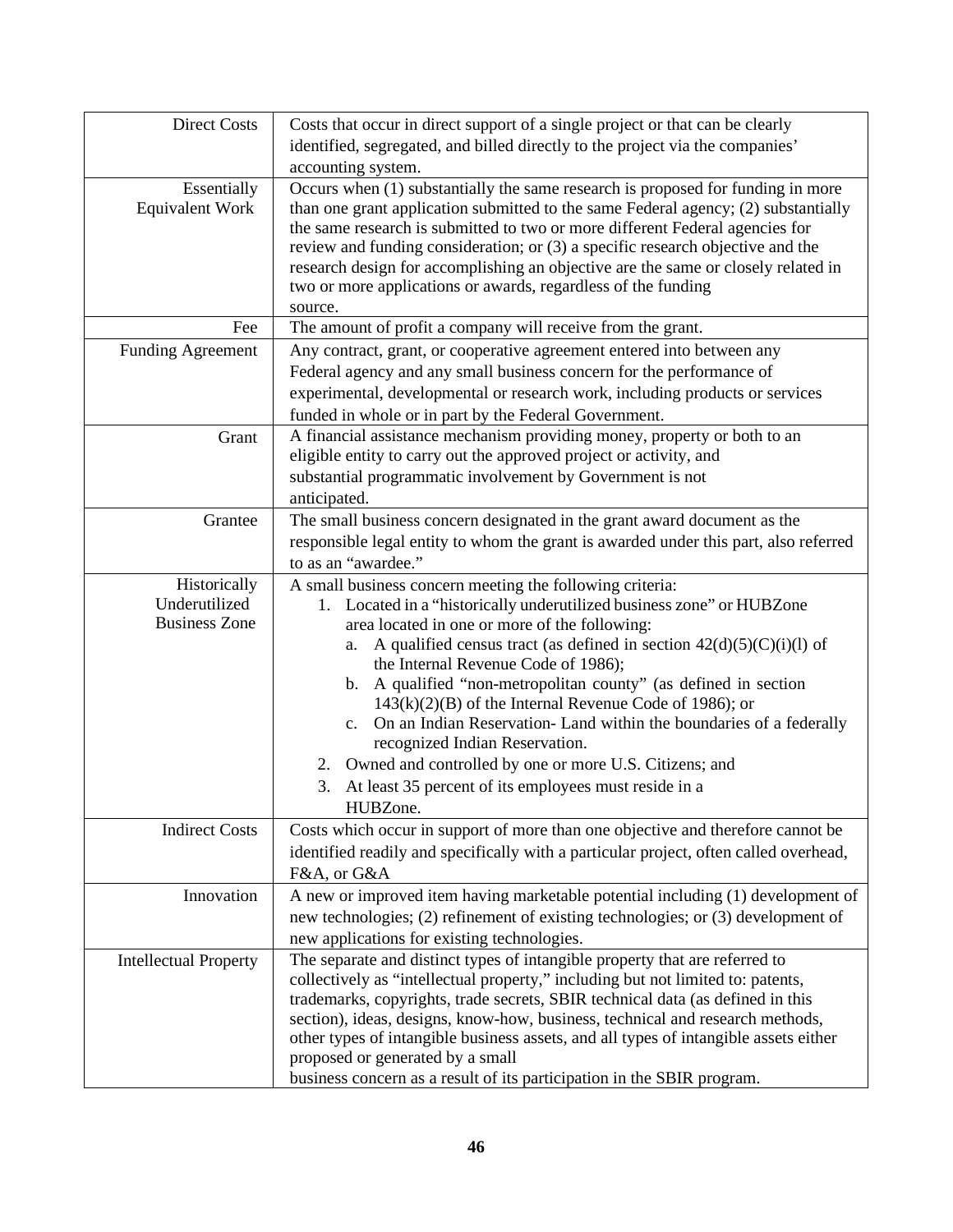| Joint Venture | An association of concerns with interests in any degree or proportion by way of       |
|---------------|---------------------------------------------------------------------------------------|
|               | contract expresses or implied, consorting to engage in and carry out a single         |
|               | specific business venture for joint profit, for which purpose they combine their      |
|               | efforts, property, money, skill or knowledge, but not on a continuing or              |
|               | permanent basis for conducting business generally. A joint venture is viewed as a     |
|               | business entity in determining power to control its management.                       |
| Manufacturing | Encompasses improvements in existing methods or processes as well as wholly           |
| Related       | new processes, machines, or systems. Four main areas include:                         |
|               | 1. Unit process level technologies that create or improve                             |
|               | manufacturing processes, including:                                                   |
|               | Fundamental improvements in existing manufacturing processes<br>a.                    |
|               | that deliver substantial productivity, quality, or environmental                      |
|               | benefits; or                                                                          |
|               | b. Development of new manufacturing processes, including new                          |
|               | materials, coatings, methods, and associated practices.                               |
|               | Machine level technologies that create or improve<br>2.                               |
|               | manufacturing equipment, including:                                                   |
|               | Improvements in capital equipment that create increased<br>a.                         |
|               | capability, such as accuracy or repeatability, increased capacity                     |
|               | through productivity improvements or cost reduction or increased                      |
|               | environmental efficiency, such as safety, energy efficiency and,                      |
|               | environmental impact; or                                                              |
|               | New apparatus and equipment for manufacturing,<br>b.                                  |
|               | including additive and subtractive manufacturing,                                     |
|               | deformation and molding, assembly and test,                                           |
|               | semiconductor fabrication, and nanotechnology.                                        |
|               | 3. Systems level technologies for innovation in the manufacturing                     |
|               | enterprise, including:                                                                |
|               | Advances in controls, sensors, networks, and other<br>a.                              |
|               | information technologies that improve the quality and productivity of                 |
|               | manufacturing cells, lines, systems, and facilities;                                  |
|               | Innovation in extended enterprise functions critical to manufacturing, such as        |
|               | quality systems, resource management, supply change integration and                   |
|               | distribution, scheduling, and tracking; or                                            |
|               | Technologies that enable integrated and collaborative product and process             |
|               | development, including computer- aided and expert systems for design,                 |
|               | tolerance development, process and materials selection, life cycle cost               |
|               | estimation, rapid prototyping, and tooling.                                           |
|               | 4. Environment or societal level technologies that improve workforce                  |
|               | abilities, productivity, and manufacturing competitiveness, including:                |
|               | Technologies for improved workforce health and safety, such as<br>a.                  |
|               | human factors and ergonomics; or                                                      |
|               | Technologies that aid and improve workforce manufacturing skill and<br>$\mathbf{b}$ . |
|               | technical excellence, such as educational systems incorporating improved              |
|               | manufacturing knowledge and instructional methods.                                    |
|               |                                                                                       |
| Matching      | The process through which a grant recipient matches awarded USDA funds with           |
|               | cash and in-kind contributions on a dollar-for-dollar basis. The matching funds       |
|               | must derive from non-Federal sources.                                                 |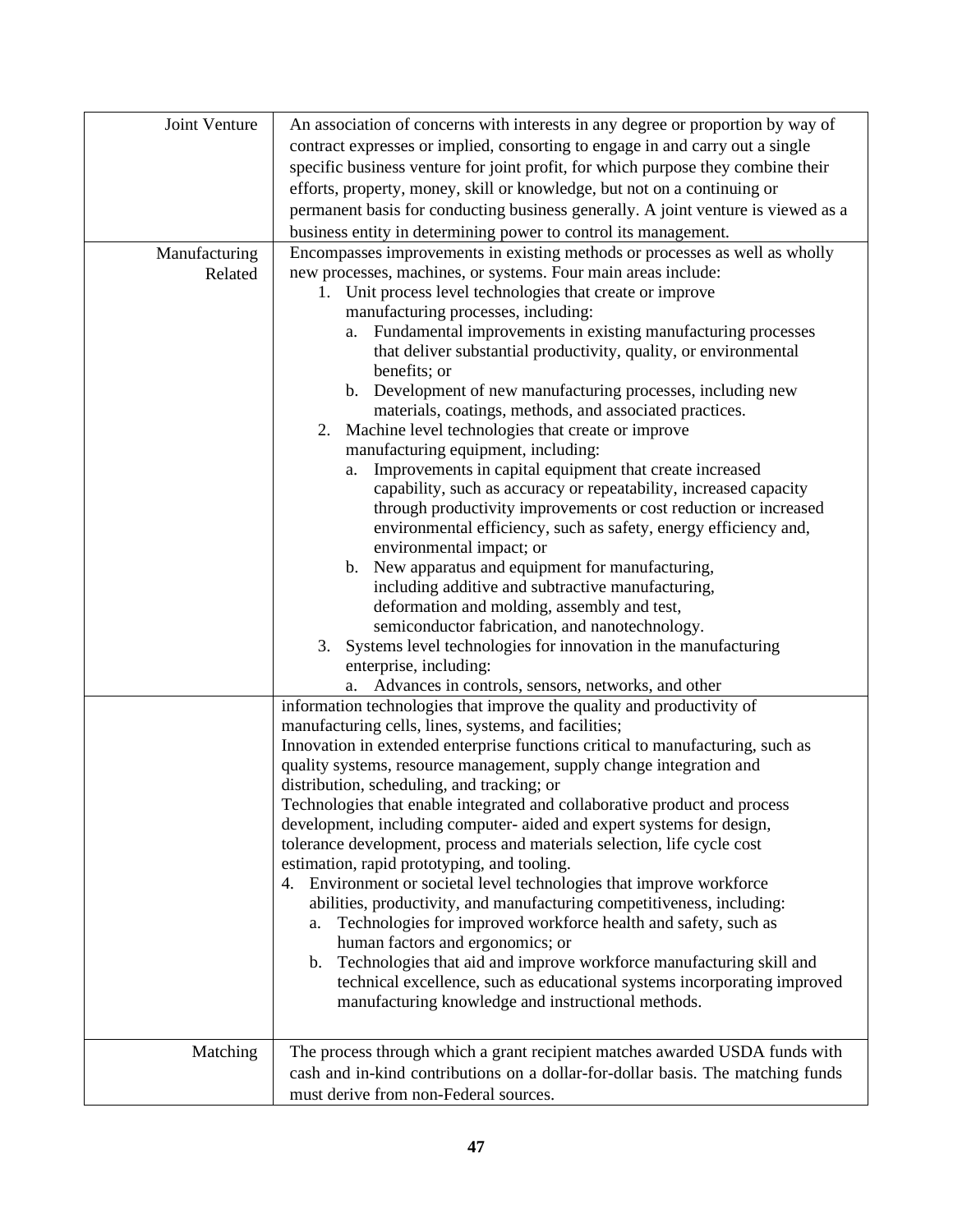| New Application                              | An application not previously submitted to a program.                                                                                                 |
|----------------------------------------------|-------------------------------------------------------------------------------------------------------------------------------------------------------|
| Outcome                                      | The measure of long-term, eventual, program impact                                                                                                    |
| Output                                       | The measures of near-term program impact.                                                                                                             |
| Peer Review Group                            | Experts or consultants, qualified by training and experience in particular                                                                            |
|                                              | scientific or technical fields to give expert advice on the scientific and technical                                                                  |
|                                              | merit of grant applications to those fields, who assemble as a group to discuss                                                                       |
|                                              | and evaluate all of the eligible applications submitted to this program in their                                                                      |
|                                              | area of expertise.                                                                                                                                    |
| Program Solicitation                         | A formal request for applications whereby a Federal agency notifies the small                                                                         |
|                                              | business community of its R/R&D needs and interests in broad and selected                                                                             |
|                                              | areas, as appropriate to the agency, as appropriate to the agency, and requests                                                                       |
|                                              | applications from small business concerns                                                                                                             |
|                                              | in response to these needs and interests.                                                                                                             |
| Project Director /<br>Principal Investigator | An individual designated by the applicant to provide the scientific and technical                                                                     |
|                                              | direction to a project supported by the funding agreement                                                                                             |
| Prototype                                    | A model of something to be further developed, which includes                                                                                          |
|                                              | designs, protocols, questionnaires, software, and devices.                                                                                            |
| Project Period                               | The proposed duration of Phase II projects will not normally exceed                                                                                   |
|                                              | twenty-four (24) months, except in special, justified circumstances.                                                                                  |
|                                              | Where a proposed research project requires more than twenty-four                                                                                      |
|                                              | months to complete Phase II, a longer project period, not to exceed                                                                                   |
|                                              | thirty-six (36) months, may be requested. An applicant of a Phase II                                                                                  |
|                                              | project with an anticipated duration beyond twenty-four months should<br>specify and justify the length of duration in the application at the time of |
|                                              | its submission to USDA/NIFA.                                                                                                                          |
|                                              |                                                                                                                                                       |
| Renewal Application                          | A project application that seeks additional funding for a project beyond the                                                                          |
|                                              | period that was approved in an original or amended award.                                                                                             |
| <b>Research or Research</b>                  | R/R&D activity is:                                                                                                                                    |
| and Development                              | A systematic, intensive study directed toward greater<br>1.                                                                                           |
|                                              | knowledge or understanding of the subject studied;                                                                                                    |
|                                              | A systematic study directed at applying new knowledge to meet a<br>2.<br>recognized need; or                                                          |
|                                              | 3. A systematic application of knowledge toward the production of useful                                                                              |
|                                              | materials, devices and systems or methods, including design,                                                                                          |
|                                              | development, and improvement of prototypes, and new processes to meet                                                                                 |
|                                              | specific requirements.                                                                                                                                |
| <b>Research Project</b>                      | The award by the Department of funds to a grantee to assist in meeting the costs                                                                      |
| Grant                                        | of conducting for the benefit of the public an identified project, which is intended                                                                  |
|                                              | and designed to establish, discover, elucidate, or confirm information or the                                                                         |
|                                              | underlying mechanisms relating to a research topic area identified in the annual                                                                      |
|                                              | solicitation of applications.                                                                                                                         |
| Resubmitted                                  | A previously submitted project application that was not funded.                                                                                       |
| Application                                  |                                                                                                                                                       |
| <b>Resubmitted Renewal</b>                   | A project application that requests additional funding for a project beyond                                                                           |
| Application                                  | the original period of performance.                                                                                                                   |